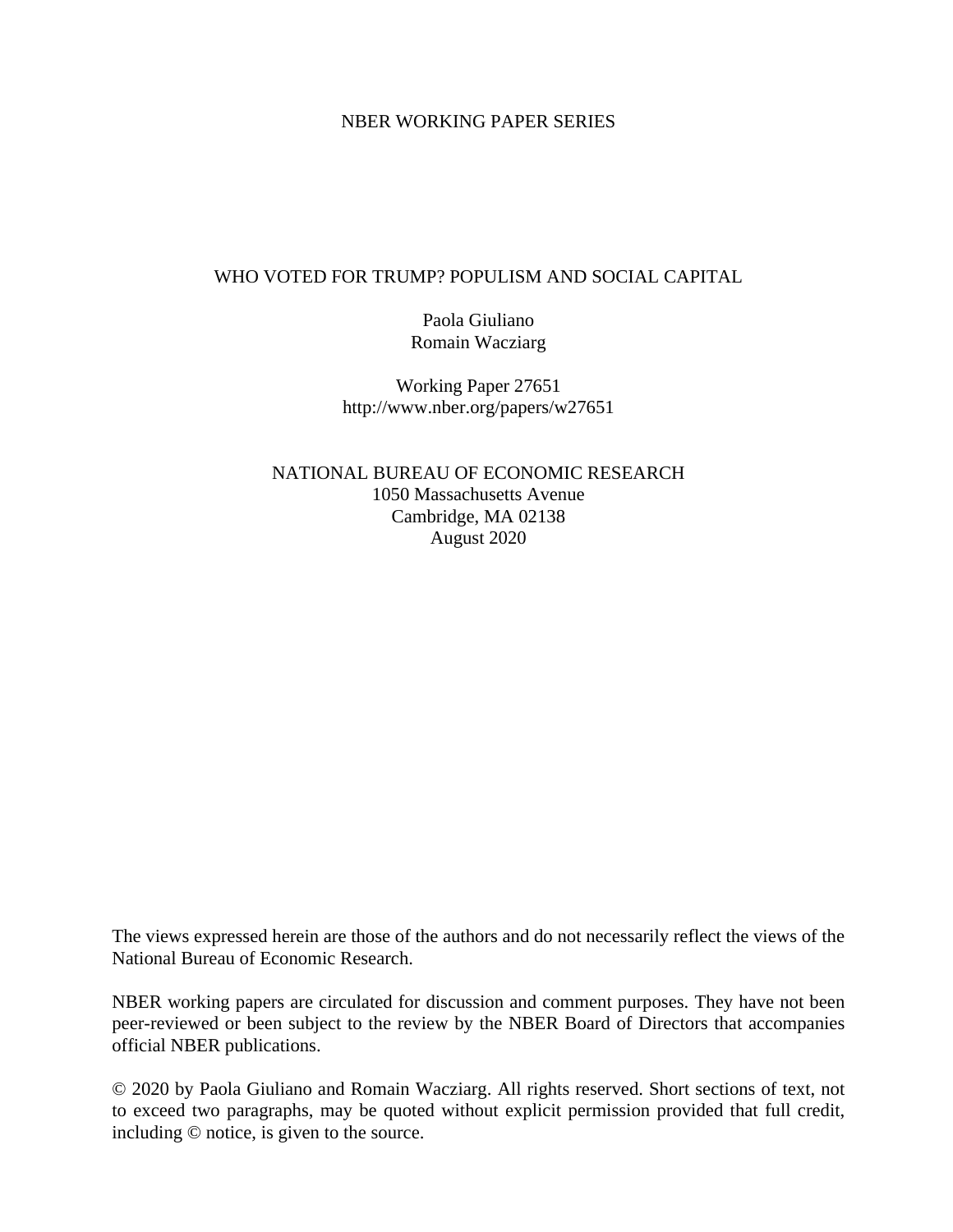Who Voted for Trump? Populism and Social Capital Paola Giuliano and Romain Wacziarg NBER Working Paper No. 27651 August 2020 JEL No. D72,Z1

### **ABSTRACT**

We argue that low levels of social capital are conducive to the electoral success of populist movements. Using a variety of data sources for the 2016 US Presidential election at the county and individual levels, we show that social capital, measured either by the density of memberships in civic, religious and sports organizations or by generalized trust, is significantly negatively correlated with the vote share and favorability rating of Donald Trump around the time of the election.

Paola Giuliano Anderson School of Management UCLA 110 Westwood Plaza C517 Entrepreneurs Hall Los Angeles, CA 90095-1481 and IZA and also NBER paola.giuliano@anderson.ucla.edu

Romain Wacziarg Anderson School of Management at UCLA C-510 Entrepreneurs Hall 110 Westwood Plaza Los Angeles, CA 90095-1481 and NBER wacziarg@anderson.ucla.edu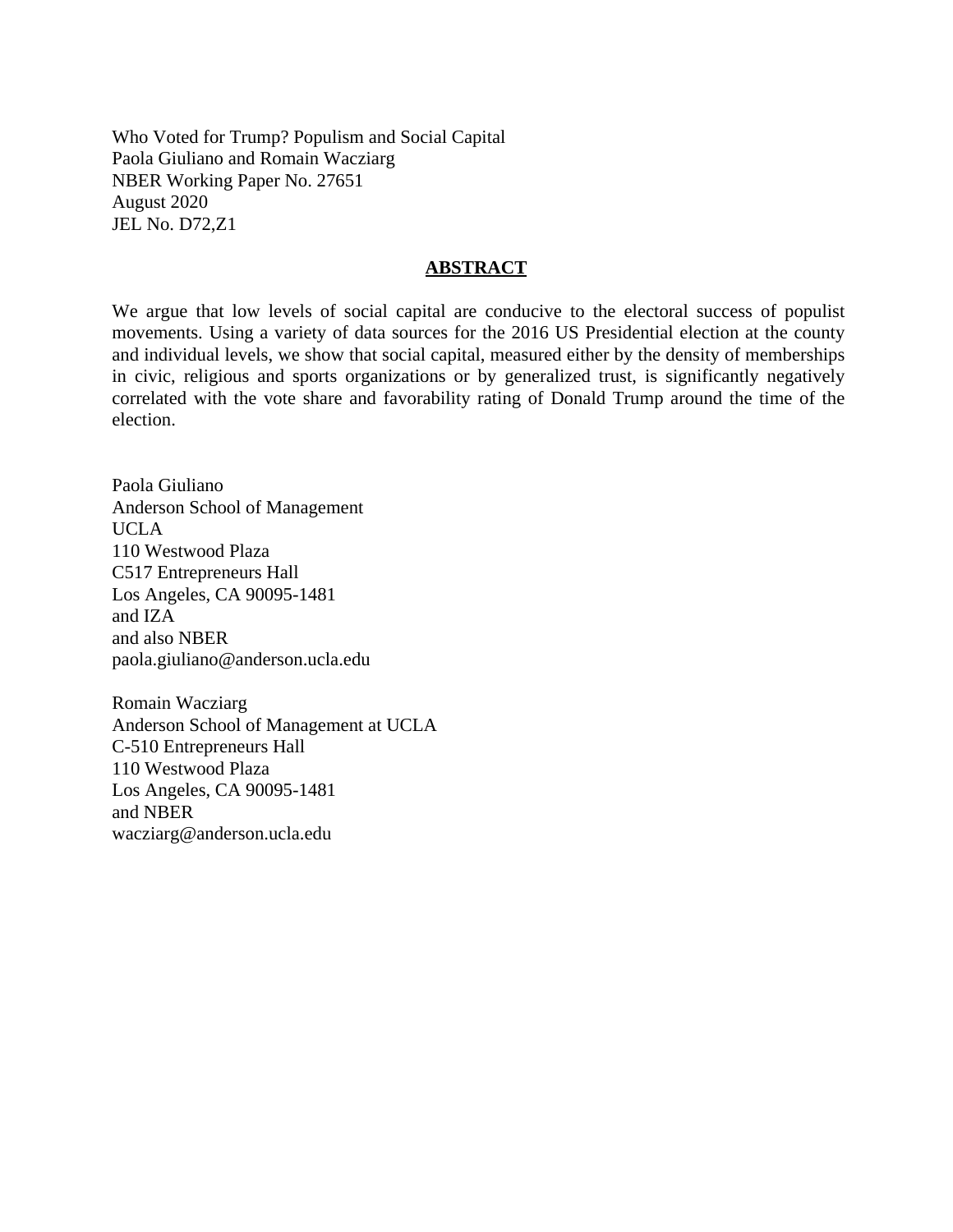#### **1. Introduction**

 $\overline{a}$ 

Over the last decade, several industrialized societies have witnessed the rise of populist movements. In the United States, a form of populism opposed to globalization and immigration has long existed as a stable undercurrent of the political environment, but only recently did this movement succeed in winning a Presidential election. The rise of Donald Trump reflects the success of a populist political agenda related to that of far-right movements in Europe, such as the Front National in France, the United Kingdom's UKIP, the Alternative for Germany and the Sweden Democrats. What are the causes of the rise of populist movements in industrialized democracies?

We study this question in a specific context and with a specific angle: we propose to test the hypothesis that the popularity of Donald Trump in the 2016 US electoral cycle was negatively associated with the level of social capital, while carefully controlling for other possible causes of the rise of populism, as reflected in the existing literature on this subject.<sup>[2](#page-2-0)</sup> We hypothesize that a fraying social fabric, captured by a decline in the density of membership in civic and religious organizations, is partly responsible for the rise of populism.

While there is a vast literature on the causes of the rise of populist movements, much of which is qualitative (see for instance the excellent survey in Gidron and Bonikowski, 2013), there is less work with an explicitly quantitative approach to studying the causes of populism, and very little academic work relating populism to social capital. Indeed, the decline of social capital in the US has been both documented and argued upon (Putnam, 2000), but its political consequences have been subject to much less scrutiny. In addition, while various contributions have studied the relevance of social capital for various economic and institutional outcomes (see Algan and Cahuc, 2013, for a review), little is known about the relationship between social capital, ideology and voting. $3$ 

Why might social capital affect populism? Several channels could be operative. First, individuals with dense social networks and connections may find it easier to cope with the economic changes that result from globalization, technological progress, and immigration. For

<span id="page-2-0"></span><sup>&</sup>lt;sup>2</sup> Notable references studying the determinants of Donald Trump's electoral performance are Rothwell et al. (2016) and Enke (2020)<br><sup>3</sup> There are two exceptions: Satyanath et al, (2017) study the relationship between social capital and the rise of the

<span id="page-2-1"></span>Nazi party, finding that social capital, measured by the density of associations in 229 German towns, was positively associated with Nazi Party membership and electoral success. Boeri et al. (2018), find a negative association between voting for populists and the strength of civil society in Europe and Latin America.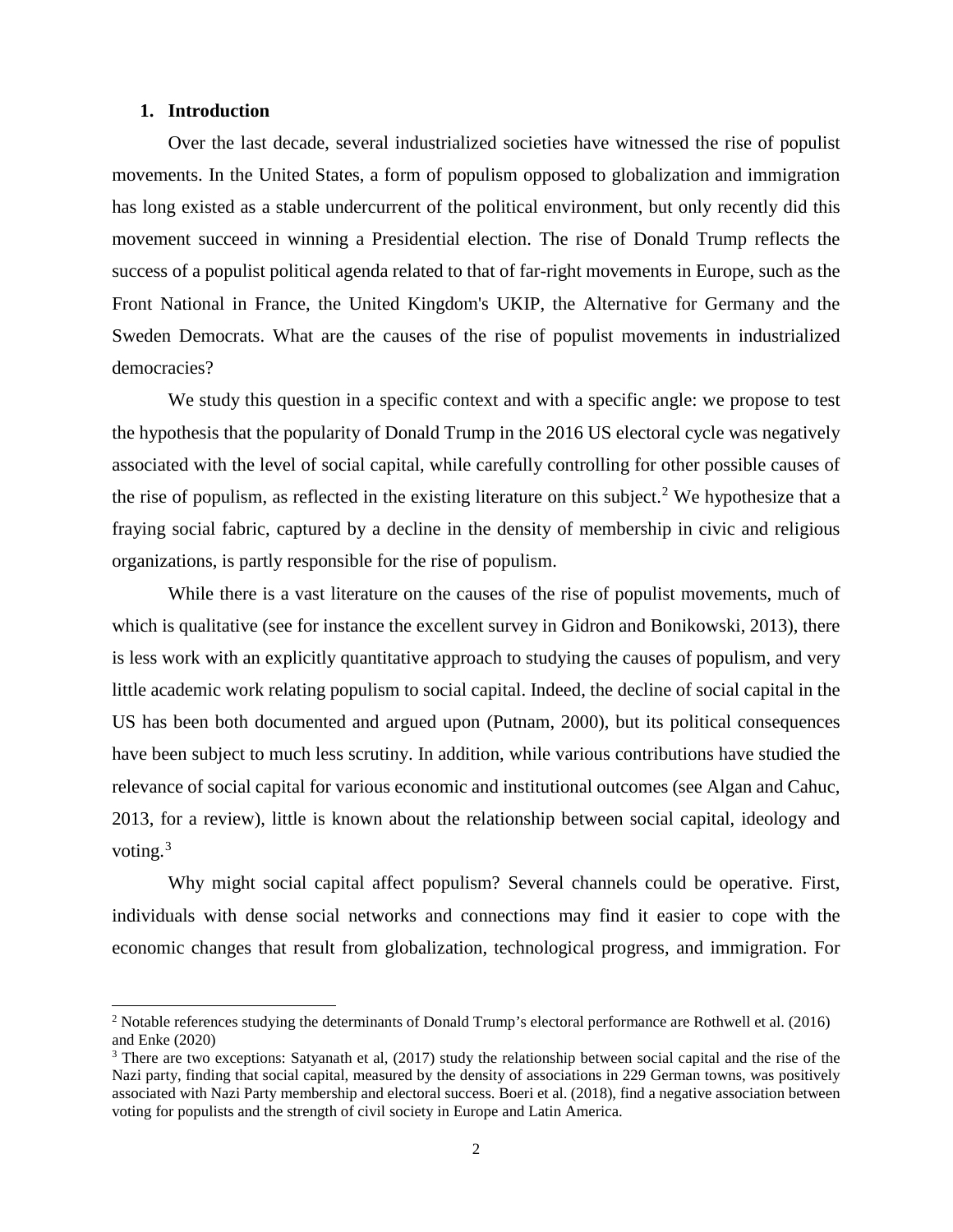instance, social connections may allow the easier professional reconversion of a worker whose wage or employment status has been affected by adverse economic shocks. In contrast a worker in a location where social ties are weak may be more responsive to populist messages that blame immigrants, globalization and technology for their woes. Social capital in this sense is associated with more reciprocity and risk-sharing. Second, social ties may also affect the expression of populist views, if they are not widely shared within the social network, through normative pressure from others to avoid outside-of-the-mainstream political expression (this effect can be reversed if populist views are widely held within the network). Thirdly, in the presence of low social capital and the corresponding lack of trust in the traditional institutions of civil society, individuals with low social connections may be more likely to blame elites and seek an outsider to replace them: a populist candidate acts as a substitute for institutions and politicians in which the voter with few social connections places very low levels of trust.

We pursue the analysis on two fronts. First, we consider cross-county variation for the US in the 2016 electoral cycle, using data on vote shares for Donald Trump in the general election and the Republican primaries. The electoral data are combined with data on social capital and civic participation at the county level and data on a large set of county characteristics (education levels, median income, racial composition, the level of unemployment, etc.) to control for possible confounders that could be driving both Trump support and social capital. Second, we use individual-level survey data on Trump support and voting behavior in both the general elections and in Republican primaries. The individual-level analysis further limits the possibility that differences in voting behavior are driven by confounders such as the individual level of education, the respondent's labor market status, as well as differences in religious beliefs which could be correlated with social capital and also affect individual ideology.

## **2. Data**

#### **2.1. County level data**

*Social Capital.* Our measure of social capital comes from the updated version of Rupasingha et al. (2006). The authors create a social capital index using a principal component analysis based on four variables. The first variable is given by an aggregate measure of density of various organizations including civic, religious, professional, political and sports organizations at the county level. The data were obtained from the county business pattern database compiled by the Census Bureau. The second variable is voter turnout, the third is the Census response rate, and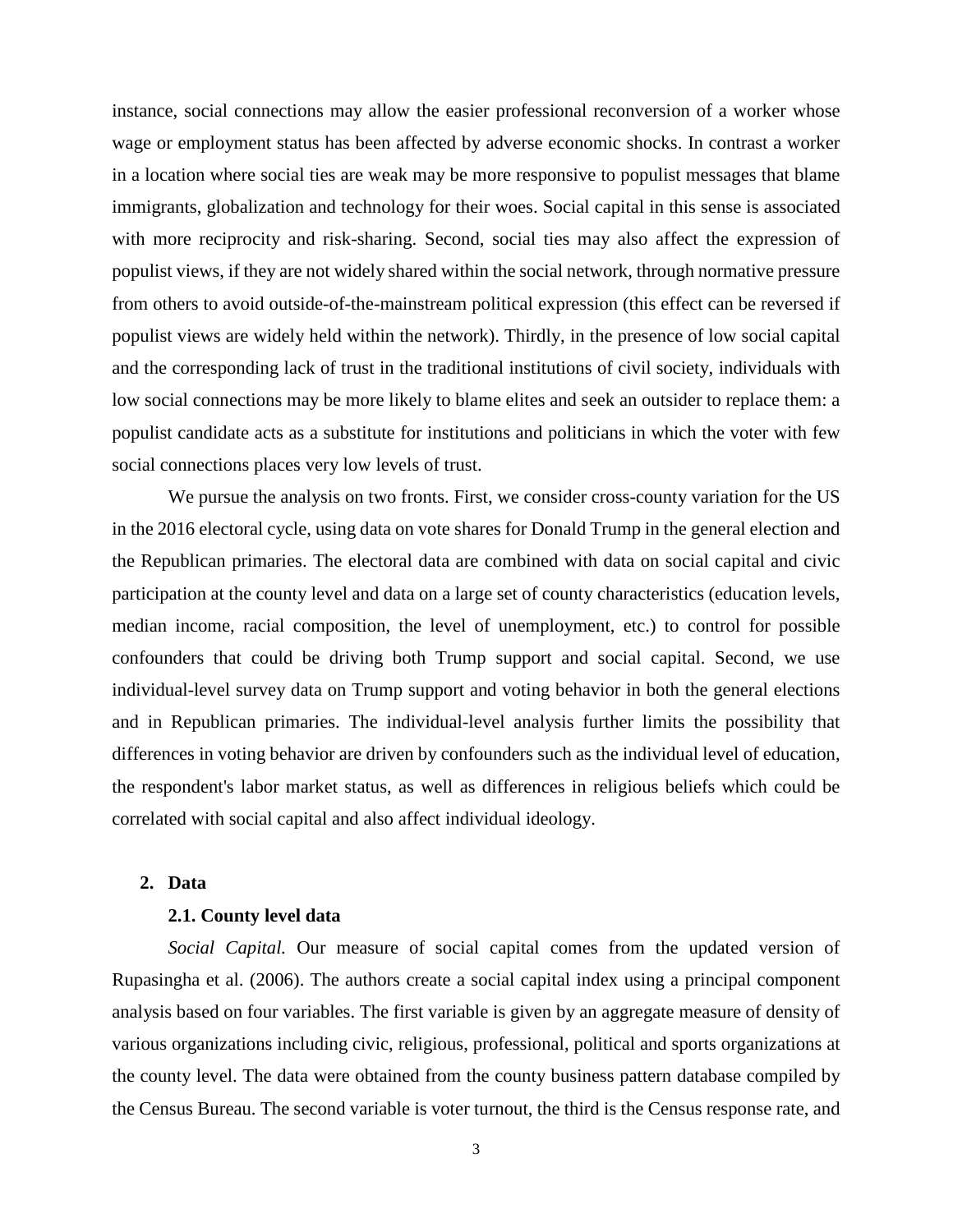the fourth is the number of non-profit organizations without including those with an international approach.[4](#page-4-0) The authors collect data for 2009 and 2014. We average the social capital index over these two years to limit the incidence of measurement error. Their data is based on Putnam's view of social capital: social capital refers to "the connection among individuals - social networks and the norms of reciprocity and trustworthiness that arise from them". For Putnam, participation in political and social activities and collective organizations is an important facet of social capital as "individual participation in social and political organizations instills in their members habits of economic cooperation, solidarity and public spiritedness" (Putnam, 1993), 89-90).<sup>[5](#page-4-1)</sup>

As an alternative measure of social capital, we also use a subjective measure of trust obtained from the General Social Survey. This measure has been extensively used as a proxy for social capital (Guiso et al., 201[6](#page-4-2)).<sup>6</sup>

*Trump Vote Share and county control variables.* County level measures of vote share for Donald Trump in the Republican primaries and Presidential Elections were obtained from Leip (2016). Control variables at the county level include education, population density, unemployment, manufacturing employment share, income and racial composition.<sup>[7](#page-4-3)</sup>

## **2.2. Individual level data**

 $\overline{a}$ 

We use two different datasets at the individual level: the Cooperative Congressional Election Study (CCES) and the Gallup U.S. Daily Tracking survey.

*CCES.* The CCES is a 64,600 person national stratified sample survey administered by YouGov/Polimetrix. The 2016 survey consists of two waves: The first wave, collected before the election, asks about general political attitudes, and various demographic questions. The second wave, collected after the election, mostly contains information about items related to the election. The pre-election wave of the questionnaire was in the field from September  $28<sup>th</sup>$  to November  $7<sup>th</sup>$ , 2016, whereas the post-election wave was in the field from November  $9<sup>th</sup>$  to December 14<sup>th</sup>. We

<span id="page-4-0"></span><sup>4</sup> We recomputed all our estimates using only the sub-component of the social capital index that captures the density of associations, also averaged over 2009 and 2014. The results were unchanged relative to our baseline results using the index of social capital based on the first principal component of all four variables.

<span id="page-4-1"></span><sup>5</sup> Putnam (2000) views the decline of participation in groups such the Boy and Girl Scouts; service clubs such as the Lions and League of Women Voters; and particularly Parents Teacher Associations, as a sign of America's dwindling social capital.

<span id="page-4-2"></span><sup>6</sup> The question asks "Generally speaking, would you say that most people can be trusted (taking the value of one) or that you can't be too careful in dealing with people (taking the value of zero)?". The data was pooled over all available GSS waves and then shares of respondents giving each of the two possible answers were calculated at the level of counties using county identifiers from the restricted version of the GSS.

<span id="page-4-3"></span><sup>7</sup> The sources for these control variables are<https://www.kaggle.com/benhamner/2016-us-election> (retrieved April 16, 2016) and the Bureau of Labor Statistics.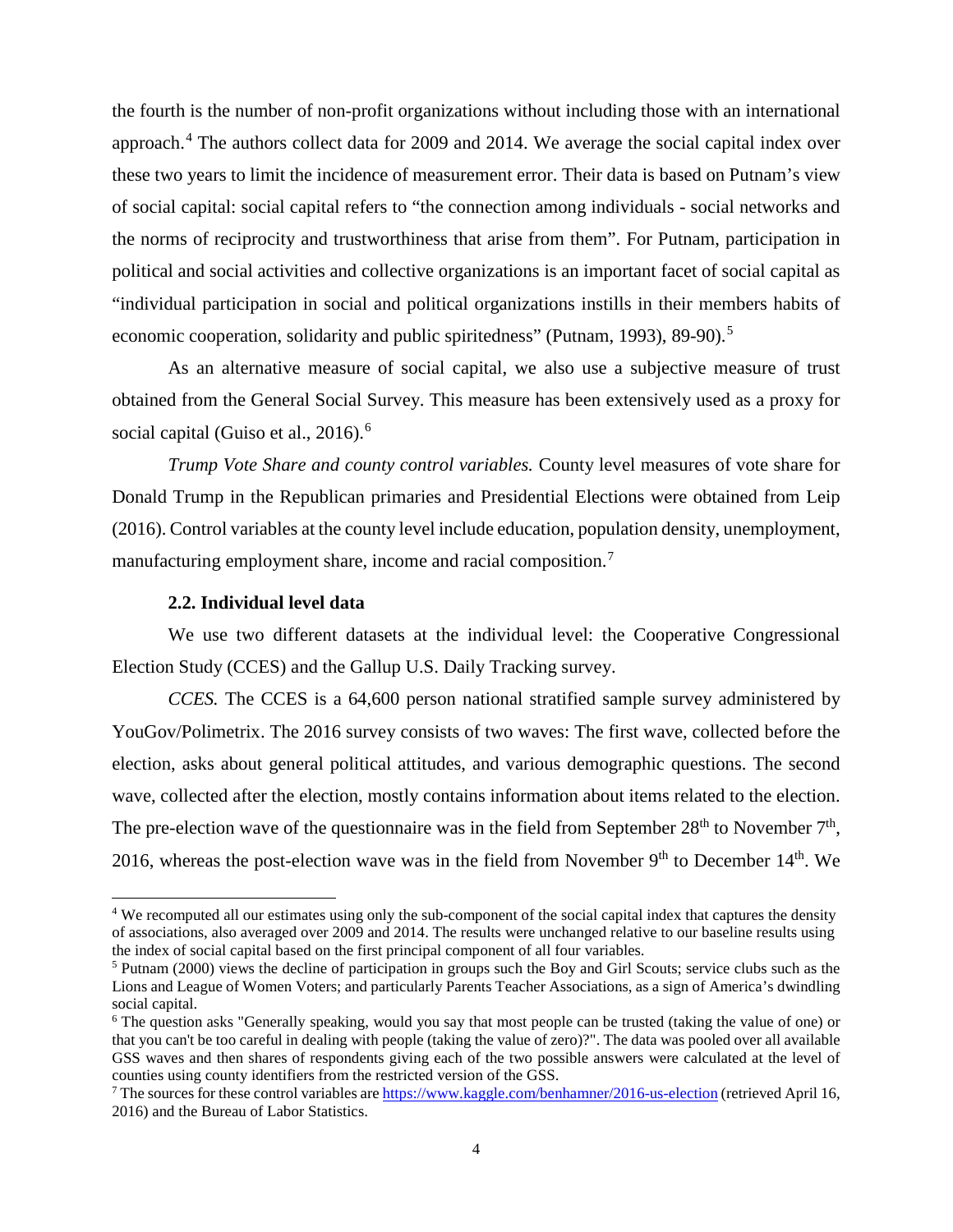use the variable on voting during the primaries and the question on whether the individual preferred Trump as a President from the pre-election segment, together with all the controls included in our regressions. The question on actual voting during the election is obtained from the post-election questionnaire.<sup>[8](#page-5-0)</sup>

*Gallup U.S. Daily Tracking.* The Gallup U.S. Daily Tracking survey microdata, collected from July  $8<sup>th</sup>$  2015 until the end of 2016, contains information on a sample of 146,943 American adults who were asked if they held a favorable view of Donald Trump.<sup>[9](#page-5-1)</sup>

Both surveys include a large set of individual controls, including demographics (age, gender and race), education, income, marital and labor market status, whether religion is important and how often the individual goes to church. The CCES also contains information on home ownership and whether the person does not have health insurance.

#### **3. Empirical Analysis**

 $\overline{a}$ 

#### **3.1. Summary Statistics**

Descriptive statistics for all the variables of interest are provided in Tables A1 and A2 for the county level and individual level datasets, respectively (more details about data sources and variable definitions are provided in the Online Appendix). In the county-level electoral results dataset, we see that Donald Trump won 45.48% of counties in the primary, and 62.07% of the counties in the general election. Consider next the CCES dataset: of the 51,847 individuals expressing a preference for a presidential candidate, 30.3% were favorable to Trump. The sample of individuals who reported voting in the primaries is much smaller (32,109 individuals); of these, 20.5% voted for Donald Trump. The fraction of people who voted for Trump in the general election is equal to 40.8% (in a sample of 37,501 individuals). Finally, in the Gallup daily dataset, 36.9% of respondents had a favorable view of Trump.[10](#page-5-2)

<span id="page-5-0"></span><sup>&</sup>lt;sup>8</sup> The precise wording of the questions in the pre-election survey are "In the Presidential primary or caucus, who did you vote for" and "Which candidate for President of the United States do you prefer". In the post-election survey, they asked "For whom did you vote for President of the United States".

<span id="page-5-1"></span><sup>9</sup> The precise wording of the question is "We would like to get your overall opinion of some people in the news". The person they then ask about is "Businessman Donald Trump". Choices are between: "favorable", "unfavorable", "I have heard of him but I have no opinion", "I have never heard of him." We drop from our analysis all individuals responding that they have heard of him but they have no opinion or that they did not have heard of him. In Table A7 we show the robustness of our results to the inclusion of these individuals in our regression sample and coded as zero.

<span id="page-5-2"></span><sup>&</sup>lt;sup>10</sup> For the extended sample of Table A7, 35.54% of the sample has a favorable view of Trump, 60.88% has an unfavorable view, 3.01% reported no opinion and 0.57% said they had not heard of Donald Trump. These three last categories are all coded as zero.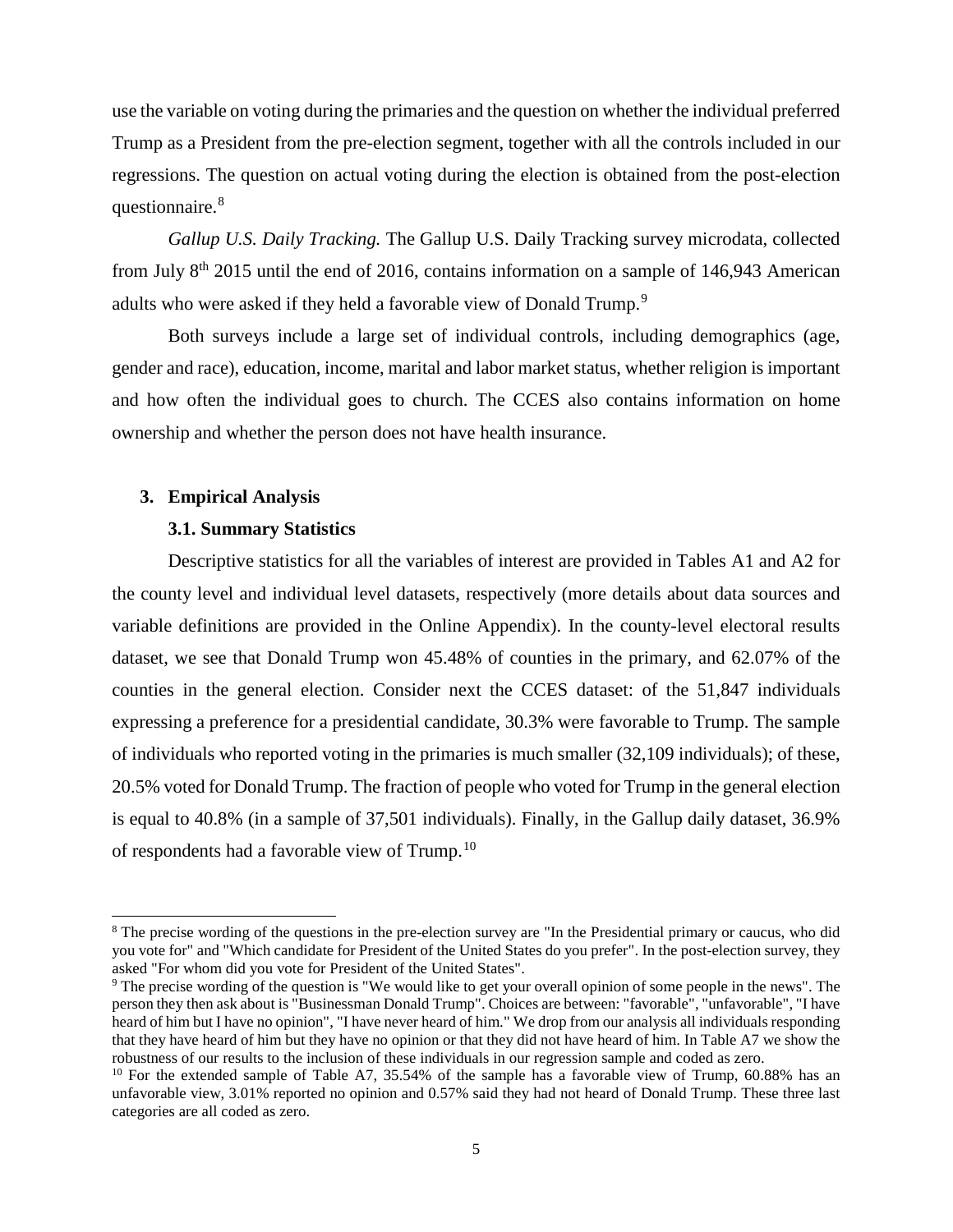#### **3.2. County-level analysis**

We start by examining whether there exists a systematic correlation at the county level between Trump vote shares in the Republican primaries and general elections, and social capital. We ask whether counties with low degrees of social capital were particularly prone to featuring high vote shares for Donald Trump.

We report partial correlation plots for vote shares in the Republican primaries and the general election in Figures 1-2.[11](#page-6-0) These were obtained from the regressions in Table 1. A number of facts are apparent from these regressions and figures. First, support for Trump in the primaries and general elections is strongly negatively correlated with social capital. Second, these correlations are robust even after including a large set of county-level controls. Third, the figures show that the relationship is not driven by a small number of counties. Finally, the size of the coefficients is also meaningful: the beta coefficient on the level of social capital for the Republican primaries is equal to  $-8.8\%$ , whereas for the general elections it is equal to  $-6.4\%$ .<sup>[12](#page-6-1)</sup>

#### **3.3. Individual-level Analysis**

 $\overline{a}$ 

In the second part of our analysis, we turn to OLS multivariate regression estimates of the relationship between support for Trump and the level of social capital in the county of residence, at the individual level. Using a multivariate regression framework allows us to account for a host

<span id="page-6-0"></span><sup>&</sup>lt;sup>11</sup> The regressions reported in Table 1 control for the level of unemployment, population density (to proxy for differences between rural and urban areas), the share of individuals with a level of education higher than high school, median income, the fraction of Whites, Blacks and Hispanics, and the change in manufacturing employment from 2000 until 2015. In addition, all the regressions include state-level fixed-effects. The controls have the expected sign: education and population density are negatively related to Trump support. Race is also an important predictor (Trump support is correlated with the share of Whites in the county, and negatively related with the fraction of Hispanic and African Americans, with this last variable significant only in the general election but not in the primaries). A higher level of unemployment and lower income both predict support for Trump in the primaries. Interestingly, the results are different for the general elections, where the unemployment rate is no longer significant and income becomes a positive predictor: high income counties are in the Republican camp for the general election, but did not support Trump in the Republican primaries. The change in manufacturing employment from 2000 until 2015 does not appear to play a role, in contrast to much discussion of the role of deindustrialization for the rise of populism.

<span id="page-6-1"></span> $12$  For comparison with other determinants of social capital: In the regression explaining the primary election vote share, the beta coefficients for the level of unemployment, population density and the share of individuals with a level of education higher than high school are respectively equal to 11.9%, -11.6% and 12.7%. The magnitude for racial composition is also similar (10.4% for whites and -12.9% for Hispanics), whereas median income appears to have a smaller effect (-4.1%). In the regression explaining the general election vote share, the relative magnitude of the beta coefficient on social capital is lower, as compared to population density (-28.4%), education (-26.7%) and the fraction of Whites, African Americans and Hispanics in the county (52.3%, -23.1% and -42.2%, respectively). The sign of the coefficient on median income becomes positive, with a beta coefficient of 5.1%.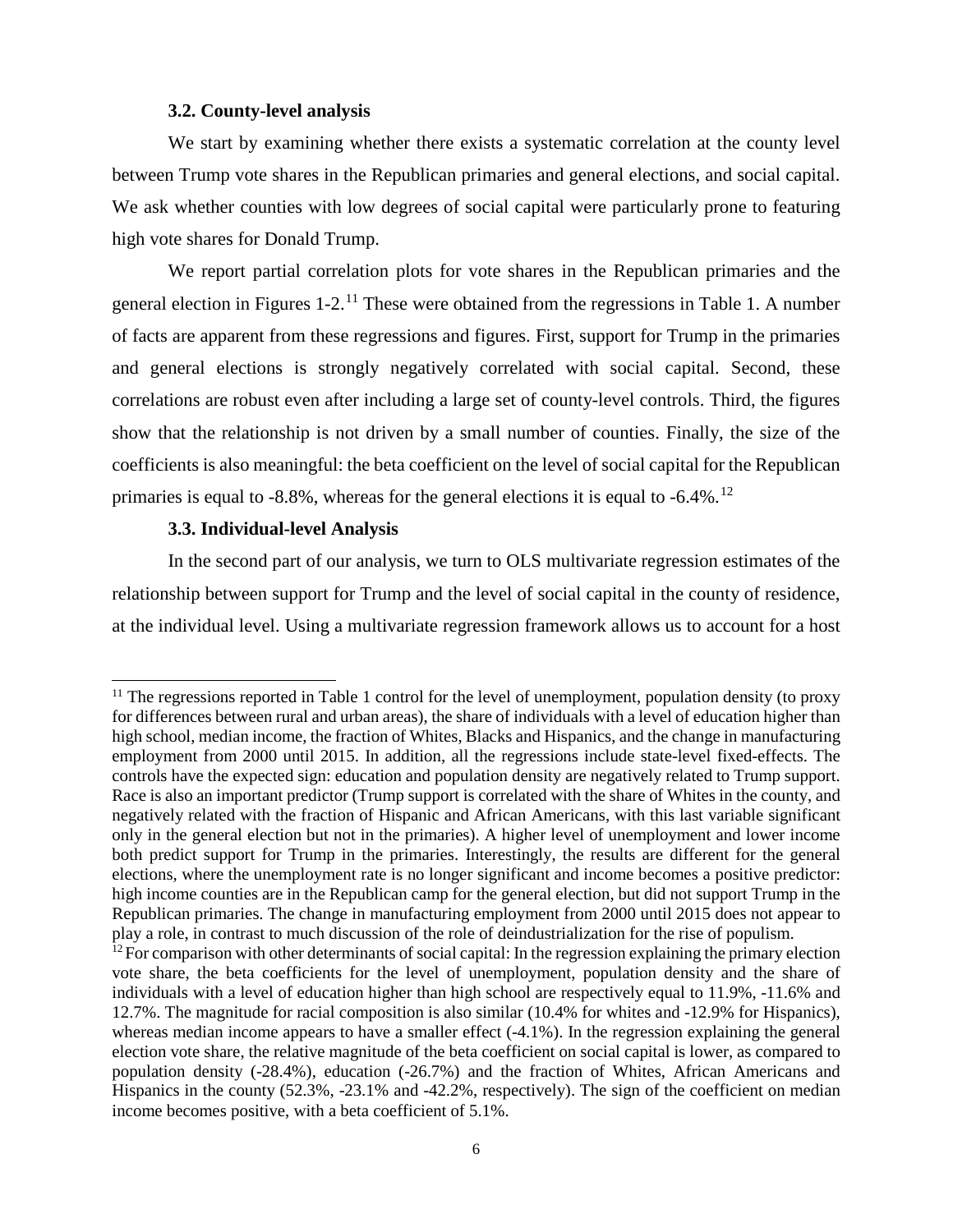of other factors (education, income, religiosity, etc.) that may affect individual voting behavior, and to avoid capturing a spurious correlation between unobserved factors and Trump support in the county of residence. The individual-level controls also allow us to better capture heterogeneity at the county level.

We estimate the following equation:

 $\overline{a}$ 

## Trump Support<sub>ics</sub> =  $\alpha$ (Social Capital)<sub>c</sub> +  $\beta X_i + \mu_s + \varepsilon_{ict}$

where  $Trump\,Support_{ics}$  is one of our four outcomes of interest: whether the individual voted for Trump in the Republican primaries or the general elections, and whether he/she preferred Trump as a president – all taken from CCES – as well as a subjective measure of Trump's approval, obtained from the Gallup Daily Tracking survey. The unit of observation is an individual living in county *c* and state *s*;  $X_i$  are the individual controls described above.<sup>[13](#page-7-0)</sup> Our specification also includes a full set of state dummies  $(\mu_s)$ . Standard errors are clustered at the county level.

The results are reported in Table 2. The first four columns reports estimates using the measure of social capital from Rupasingha et al. (2006). The last four columns use the generalized measure of trust obtained from the General Social Survey.<sup>[14](#page-7-1)</sup> We find a consistently negative effect of social capital on various indicators of preferences for Donald Trump: Individuals living in counties with higher social capital tended to vote less for Donald Trump in both the primaries and the elections. They also indicate lower preference for him as President and tend to have a less favorable opinion of him. The coefficients are not only statistically significant, but they are also meaningful in magnitude. Based upon the estimates from column 1-3 using CCES data, the beta coefficients for the level of social capital range from -4.1% to -4.6%, and, in column 5-7 using generalized trust from the GSS, they range from -2.5% to -4.2% (the effects are a bit smaller when the dependent variable is the favorability rating of Donald Trump from the Gallup Daily Tracking poll in columns 4 and 8, -1.2% and -3%). These effects are also quantitatively meaningful when compared to other economic factors such as the unemployment status of the person (1.7%), race (5% for being white) or education  $(-8.5\%$  for people with a four-year college degree).<sup>[15](#page-7-2)</sup> Figure 3,

<span id="page-7-0"></span><sup>&</sup>lt;sup>13</sup> In terms of county-level controls, we only include population density, since there is no question asking whether the respondent is living in a rural or urban areas. We did not include any other county-level controls since each of them would simply be an average of individual characteristics, which we do observe and include in the specification. The results are however robust to the inclusion of the full set of county controls, as reported in Table A8.

<span id="page-7-1"></span><sup>&</sup>lt;sup>14</sup> The sample is smaller for the second set of regressions as the GSS contains information only on a subset of counties.

<span id="page-7-2"></span><sup>&</sup>lt;sup>15</sup> These comparisons refer to the regressions explaining voting in the general elections. The results are broadly similar for the other dependent variables.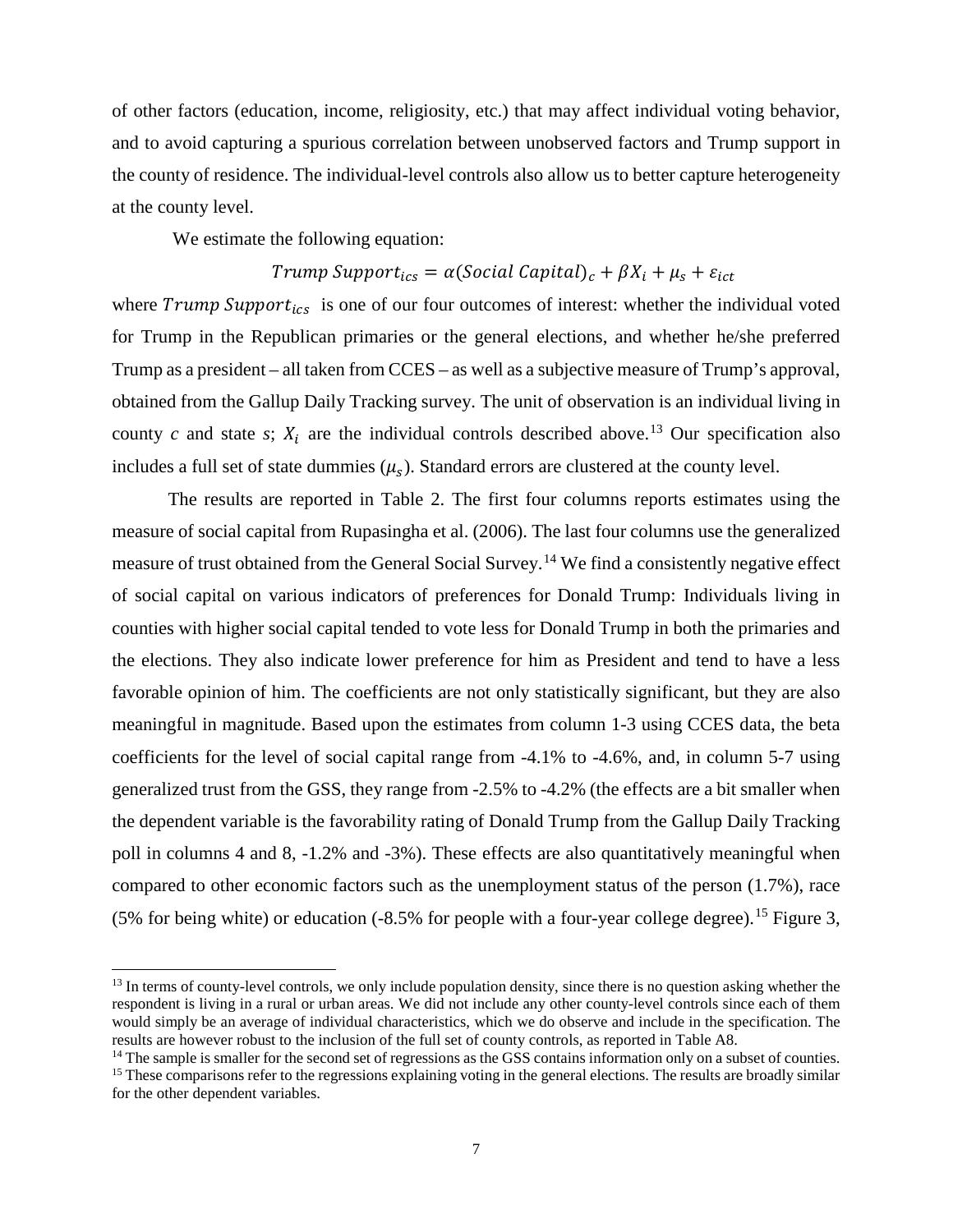which shows bin scatter plots based on the regressions of columns (1)-(4), confirms these relationships.

#### **3.4. Endogeneity**

 $\overline{a}$ 

It is unlikely that our results are driven by reverse causality, as we use a measure of social capital that precedes voting for Trump. The inclusion of a large set of observables characteristics at the county or individual level also limits the possibility that omitted variables are an important source of bias; nevertheless there could still be some unobservable characteristics that could drive both voting for Trump and the level of social capital.

To deal with this possibility, we use an instrumental variable approach. While an ideal source of exogenous variation of social capital is difficult to find, we use social capital in neighboring counties as an instrument. Social capital in neighboring counties is calculated as the average level of social capital in adjacent counties. The idea behind the instrument is that social capital in neighboring counties could influence the level of social capital of a given county, but not political preferences directly.[16](#page-8-0)

The results of the instrumental variables analysis are in Table 3. Panel A reports the first stage, indicating that the level of social capital in a given county is strongly correlated with the level of social capital in the neighboring counties. Panel B reports the reduced form estimates, confirming that the level of social capital in neighboring counties is correlated with Trump support when excluding own-county social capital (however, when we include both own-county and neighboring county social capital together in the regression, only own-county social capital remains significant). Panel C contains the second stage regressions. Estimates show that, consistent with the OLS specification, there is evidence for a strong and negative effect of social capital on the propensity to vote for Trump and on having positive opinion of him as President. The magnitude of the effect is always larger than in the corresponding OLS estimates, especially when using the GSS measure of trust as the main regressor of interest. One possibility is that our IV procedure mostly corrects for measurement error, leading to IV effects that are larger than their OLS counterparts. At any rate the IV analysis suggests that the OLS results reported earlier, if anything, understate the true magnitude of the negative effect of social capital on Trump support.

<span id="page-8-0"></span><sup>&</sup>lt;sup>16</sup> The idea underlying the instrument is based on Persson and Tabellini (2009) who, in a cross-country context, use democracy in neighboring countries as a proxy for democratic capital.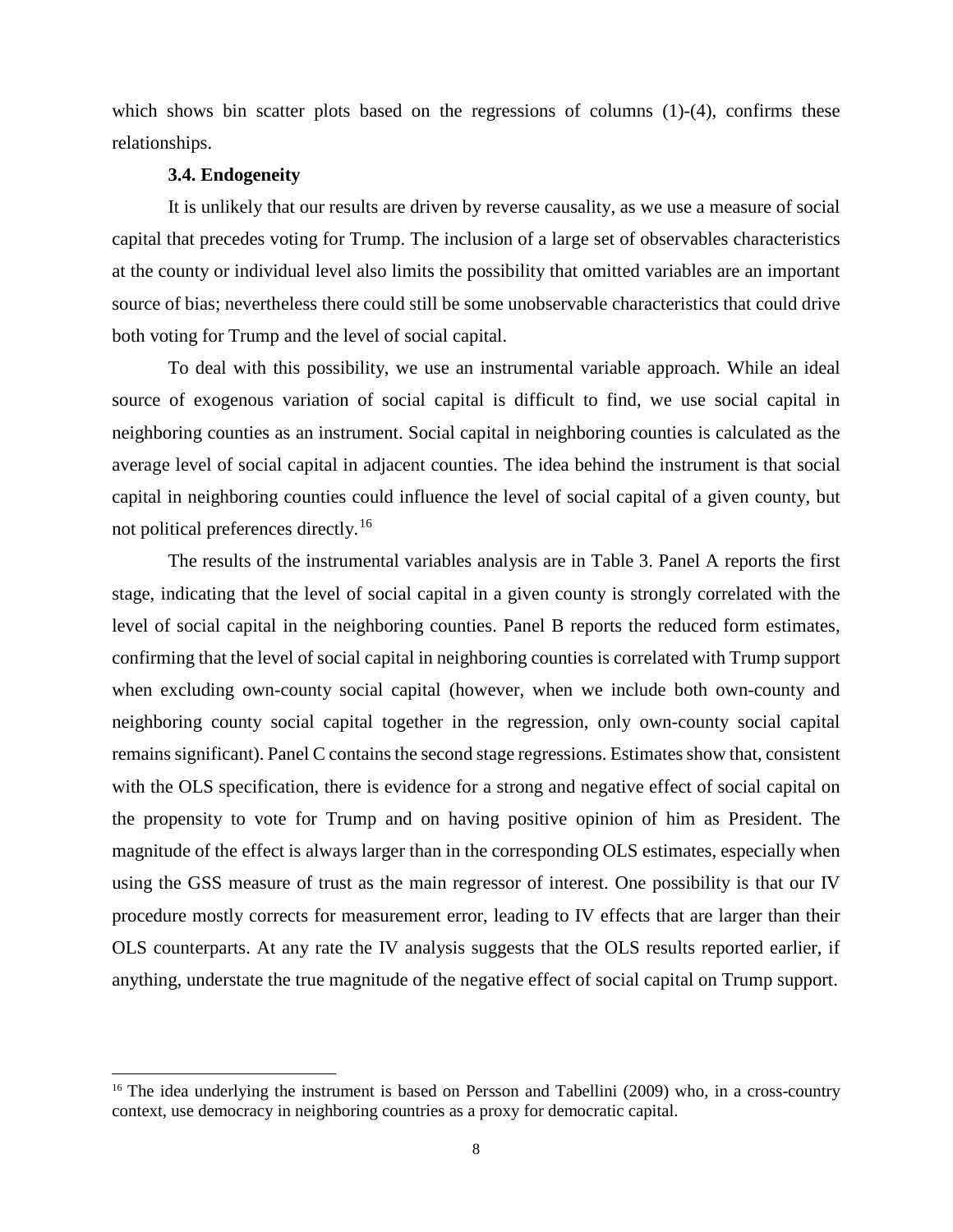#### **4. Conclusion**

We document a robust negative relationship between social capital and various measures of preferences for Donald Trump around the time of the 2016 Presidential election. Whether measured by vote shares in the primary and general elections at the county level, or by individuallevel measures such as candidate favorability or self-reported voting behavior, preferences for Donald Trump are inversely related to the density of civic, religious and sports associations, as well as to a commonly used measure of generalized trust. The estimates are robust to controlling for a wide range of control variables. In sum, populist movements that seek to place the responsibility for social dysfunction on outsiders – immigrants and foreigners – seem to thrive in the very places that have experienced a disintegration of social ties in recent decades.

#### **References**

- Algan, Y. and P. Cahuc, 2013, "Trust, Institutions and Economic Development", *Handbook of Economic Growth.*
- Boeri, T., Mishra, P., Papageorgiou, C. and A. Spilimbergo, "Populism and Civic Society", *IMF WP/18/245*
- Enke, Benjamin, 2020, "Moral Values and Trump Voting", forthcoming, *Journal of Political Economy*.
- Gidron, Noam and Bart Bonikowski, 2013, "Varieties of Populism: Literature Review and Research Agenda", *Working Paper Series*, Weatherhead Center for International Affairs, Harvard University.
- Guiso, L., Sapienza, P. and L. Zingales, 2016, "Long Term Persistence", *Journal of the European Economic Association*, 14(6), pp. 1401-1436.
- Leip, D., "Atlas of U.S. Presidential Elections", 2016,<https://uselectionatlas.org/>
- Persson, T. and G. Tabellini, 2009, "Democratic Capital: The Nexus of Political and Economic Change", *American Economic Journal: Macroeconomics,* 1 (2), 88-126.
- Putnam, R. D., 1993, *Making Democracy Work: Civic Traditions in Modern Italy*, Princeton University Press, Princeton, New Jersey.
- Putnam, R. D., 2000, *Bowling Alone: The Collapse and Revival of American Community",* New York: Simon and Schuster.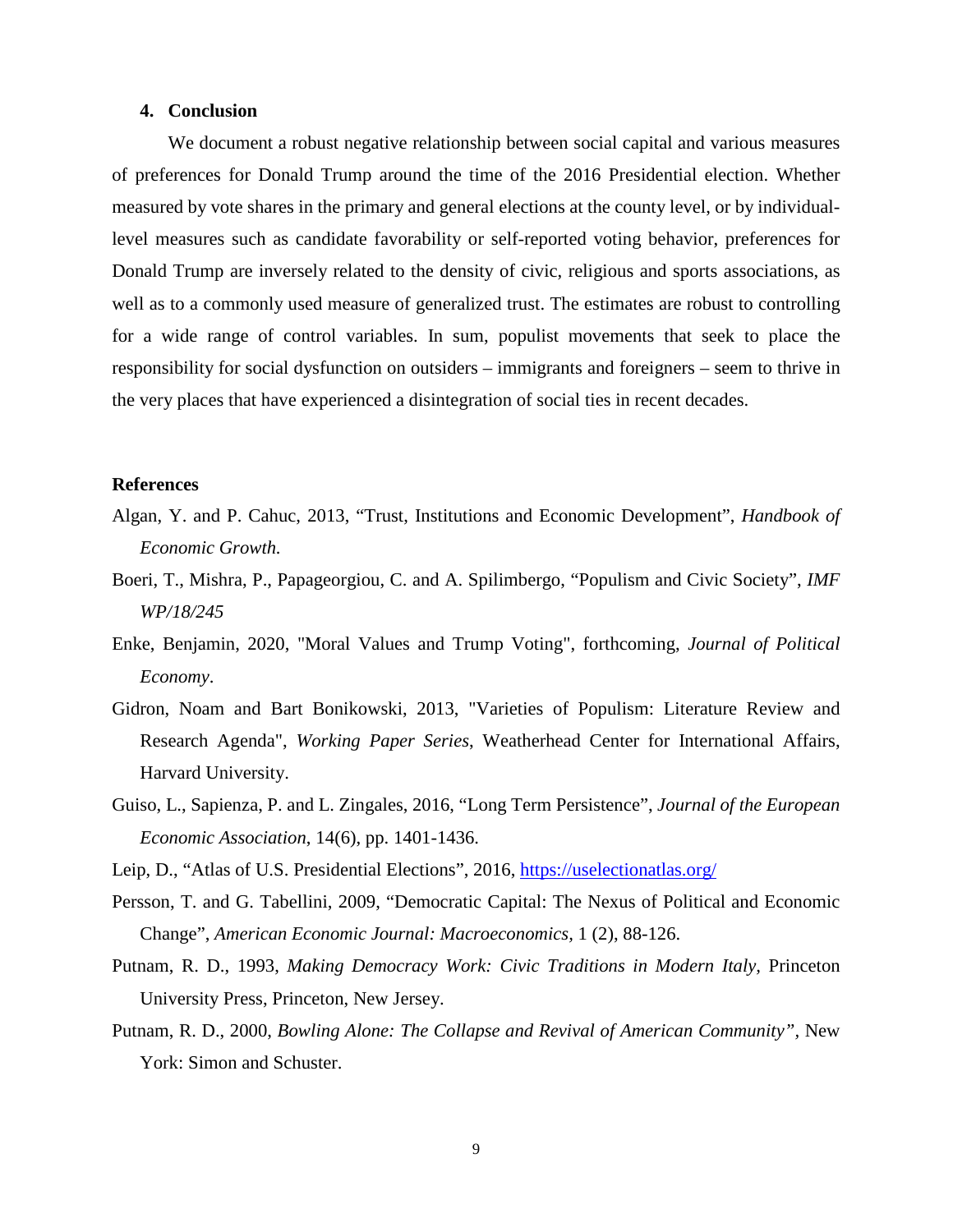- Rothwell, Jonathan and Pablo Diego-Rosell, 2016, "Explaining Nationalist Political Views: The Case of Donald Trump", Working Paper, Gallup.
- Rupasingha, A., S. Goetz and D. Freshwater, 2006, "The production of social capital in US counties", *The Journal of Socio-Economics,* 35, 83-101.
- Satyanath, S., Voigtländer, N. and J. Voth, 2017, "Bowling for Fascism: Social Capital and the Rise of the Nazi Party", *Journal of Political Economy*, 125(2), 478-526.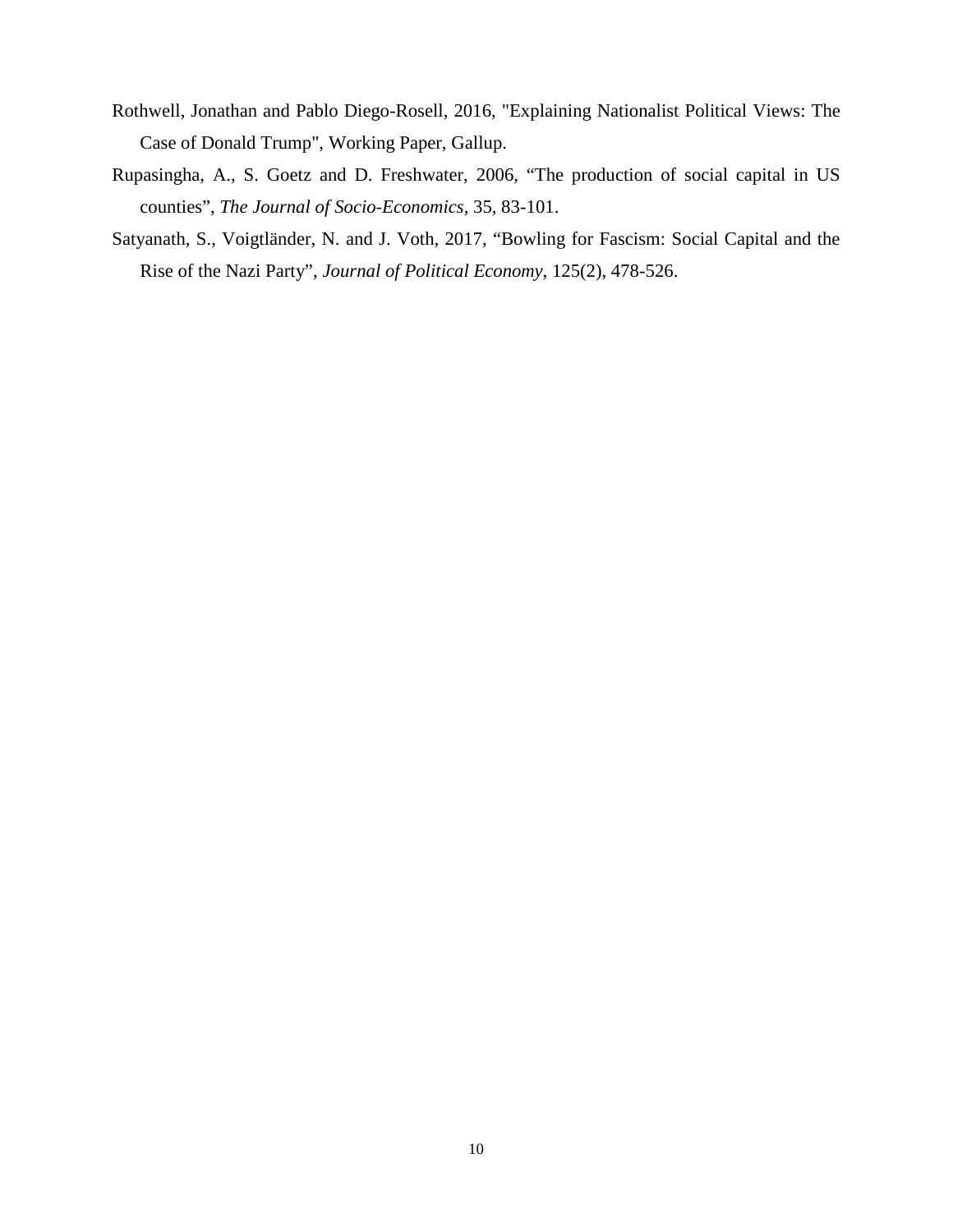

**Fig. 1. Partial correlation plot: Voting for Trump in the primaries and social capital.** The sample includes 2,453 counties. The specification includes state fixed-effects and county covariates [log (pop. density), fraction of Whites, African Americans and Hispanics in the county, median income, the fraction of people with a high school education or more, the unemployment rate and the change in employment in manufacturing from 2000 until 2015]. We include state labels.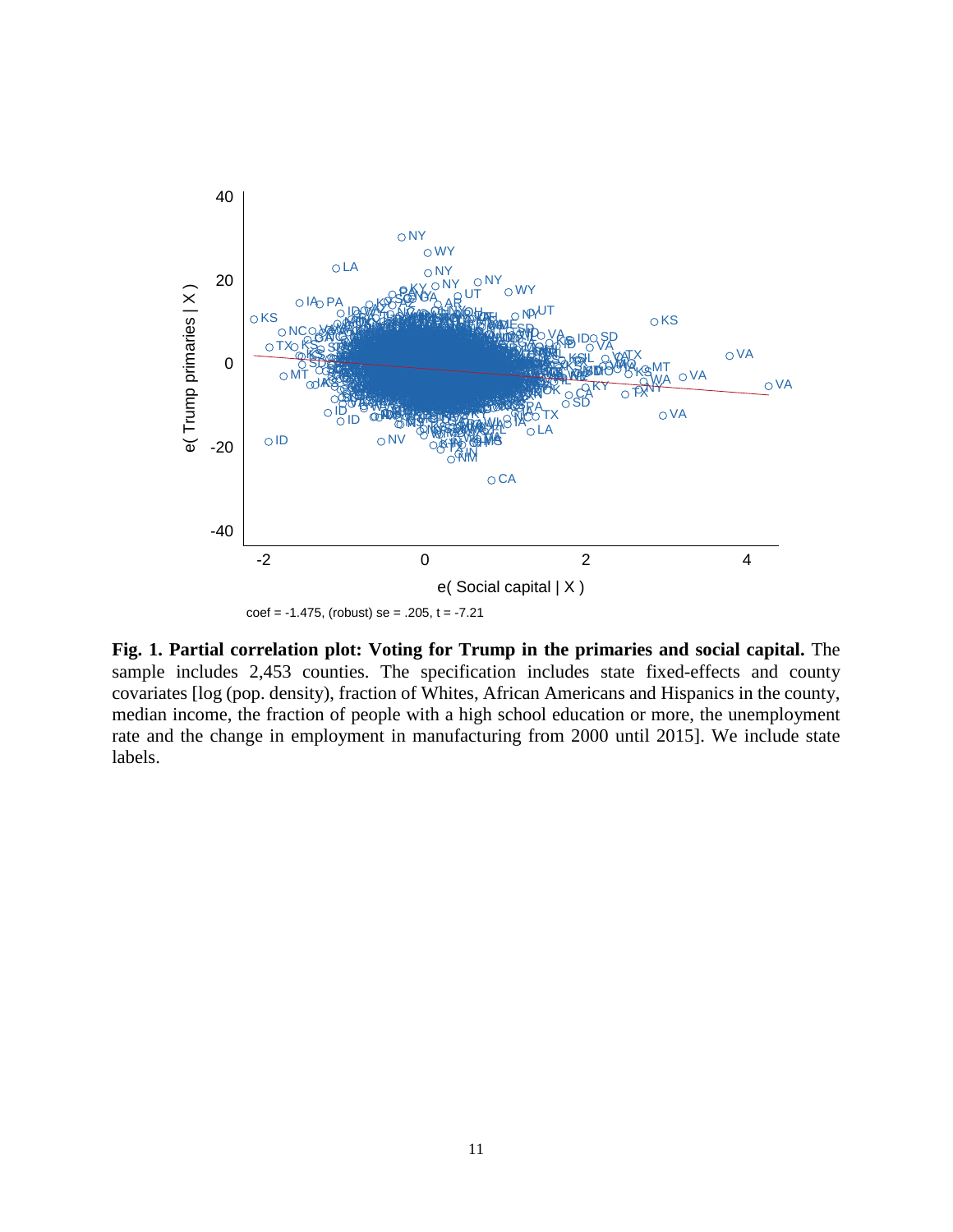

**Fig. 2. Partial correlation plot: Voting for Trump in the general elections and social capital.** The sample includes 2,618 counties. The specification includes state fixed-effects and county covariates [log (pop. density), fraction of Whites, African Americans and Hispanics in the county, median income, the fraction of people with a high school education or more, the unemployment rate and the change in employment in manufacturing from 2000 until 2015]. We include state labels.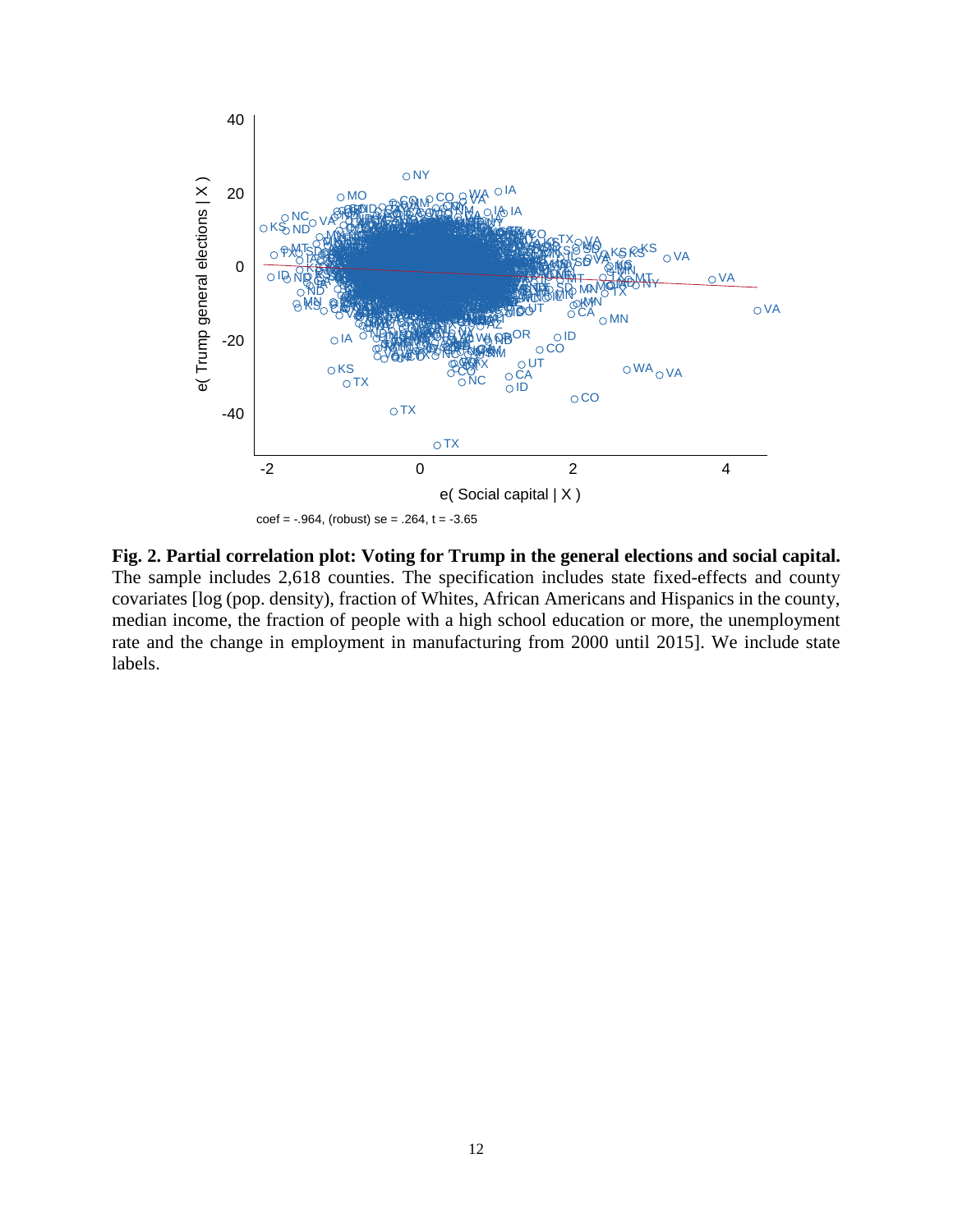

**Fig. 3. Binned scatter-plots of different measures of preferences for Trump.** The Figure represents binned scatter-plots of the mean of voting for Trump in the general elections and primaries, preference for Trump as a president and having a favorable opinion of Trump, graphed against the mean level of social capital. Estimates are obtained from the individual-level datasets (CCES and Gallup). Both social capital and the dependent variables are partialled out from the full set of controls included in the regressions of columns (1)-(4) of Table 2. To construct this figure, we divided the horizontal axis into 40 equal-sized (percentile) bins and plotted the four measures of political preferences averaged within bins, against the mean level of social capital in each bin.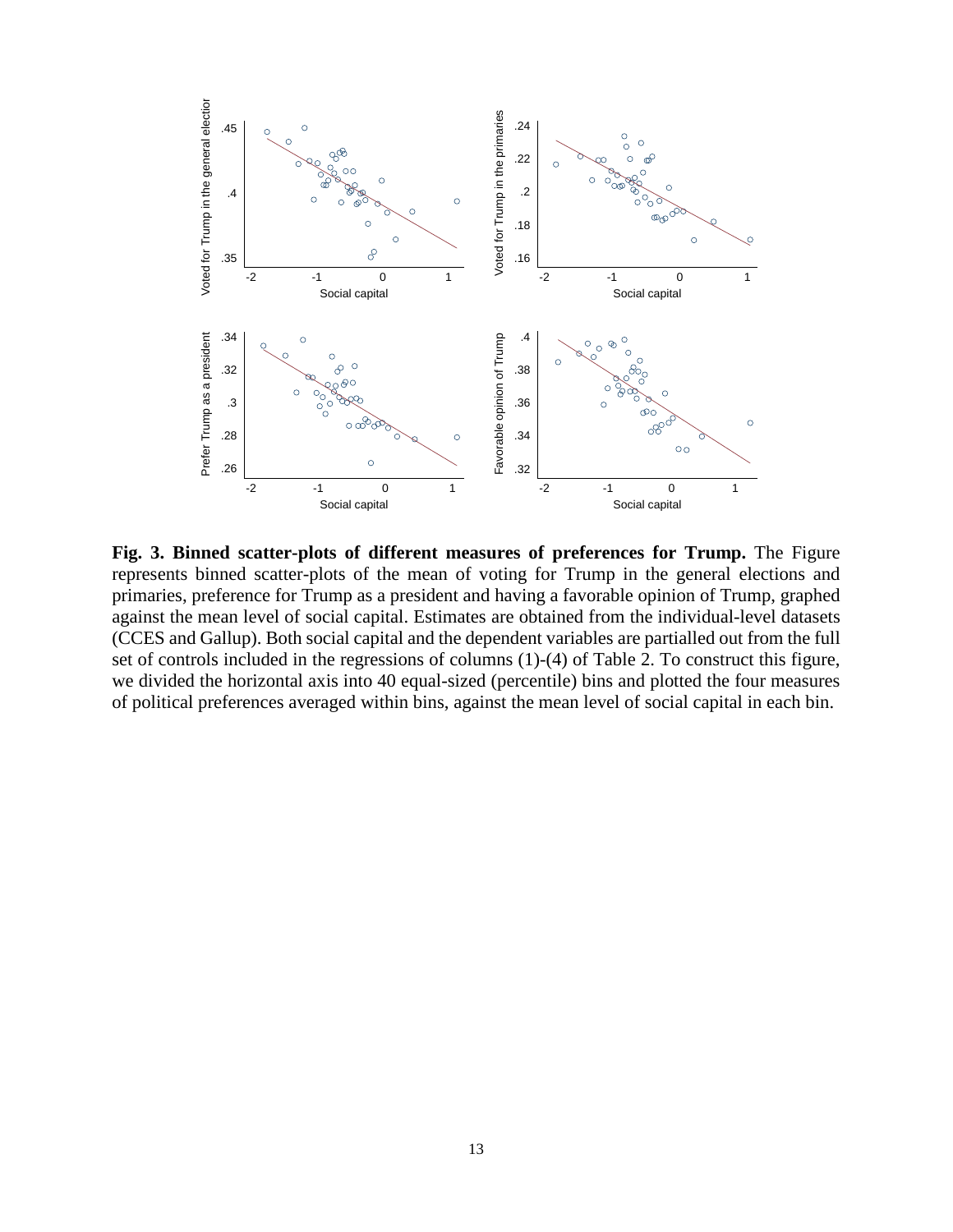|                                     | <b>Table 1 - County Level Analysis</b> |              |               |               |
|-------------------------------------|----------------------------------------|--------------|---------------|---------------|
|                                     | (1)                                    | (2)          | (3)           | (4)           |
|                                     | Voted Trump                            | Voted Trump  | Voted Trump   | Voted Trump   |
| <b>VARIABLES</b>                    | in the                                 | in general   | in the        | in general    |
|                                     | primaries                              | election     | primaries     | election      |
| Social capital                      | $-1.475***$                            | $-0.964***$  |               |               |
|                                     | (0.205)                                |              |               |               |
| <b>Generalized trust (GSS)</b>      |                                        | (0.264)      |               |               |
|                                     |                                        |              | $-3.809$      | $-8.489***$   |
|                                     |                                        |              | (2.747)       | (2.887)       |
| Log (pop. density)                  | $-1.239***$                            | $-2.888***$  | 0.397         | $-1.633***$   |
|                                     | (0.139)                                | (0.181)      | (0.486)       | (0.483)       |
| Whites                              | $0.105**$                              | $0.518***$   | $0.254***$    | $0.812***$    |
|                                     | (0.041)                                | (0.035)      | (0.087)       | (0.153)       |
| African Americans                   | $0.075*$                               | $-0.238***$  | 0.063         | $-0.030$      |
|                                     | (0.043)                                | (0.039)      | (0.103)       | (0.171)       |
| Hispanics                           | $-0.165***$                            | $-0.522***$  | $-0.210***$   | $-0.495***$   |
|                                     | (0.021)                                | (0.037)      | (0.072)       | (0.080)       |
| High School or Higher               | $-0.303***$                            | $-0.611***$  | $-0.607***$   | $-0.827***$   |
|                                     | (0.048)                                | (0.055)      | (0.141)       | (0.150)       |
| Median Income                       | $-0.550**$                             | $0.650**$    | $1.114**$     | $1.280**$     |
|                                     | (0.218)                                | (0.269)      | (0.517)       | (0.552)       |
| Unemployment rate                   | $1.145***$                             | $-0.097$     | 3.083***      | 1.911***      |
|                                     | (0.205)                                | (0.159)      | (0.640)       | (0.654)       |
| Change in manufacturing (2000-      |                                        |              |               |               |
| 2015)                               | 0.087                                  | 0.332        | 0.205         | $5.646***$    |
|                                     | (0.248)                                | (0.388)      | (1.678)       | (1.802)       |
| State fixed-effects                 | yes                                    | yes          | yes           | yes           |
| Mean (st. dev.) of dep. variable    | 45.48 (15.57)                          | 62.07(15.01) | 46.31 (16.62) | 48.39 (17.15) |
| Observations                        | 2,453                                  | 2,618        | 315           | 329           |
| R-squared                           | 0.88                                   | 0.795        | 0.901         | 0.886         |
| Standardized beta on Social Capital | $-0.088$                               | $-0.064$     | $-0.04$       | $-0.085$      |

*Notes*: The unit of observation is a county. Coefficients are clustered at the state level. The measure of social capital comes from the updated version of Ruphasinga et al. (2006). Details are provided in the Online Appendix. Generalized trust (GSS) is the fraction of people in a county during the 1972-2010 period answering 1 to the following question: "Generally speaking, would you say most people can be trusted (taking the value of 1) or that you can't be too careful in dealing with people (taking the value of zero)". The dependent variables are vote shares for Donald Trump in the Republican Primaries and Presidential Elections and taken from Leip's Atlas of Presidential Elections (2016). Details about the control variables are provided in the Online Appendix. \*\*\*, \*\*, and \* indicate significance at the 1%, 5%, and 10% levels.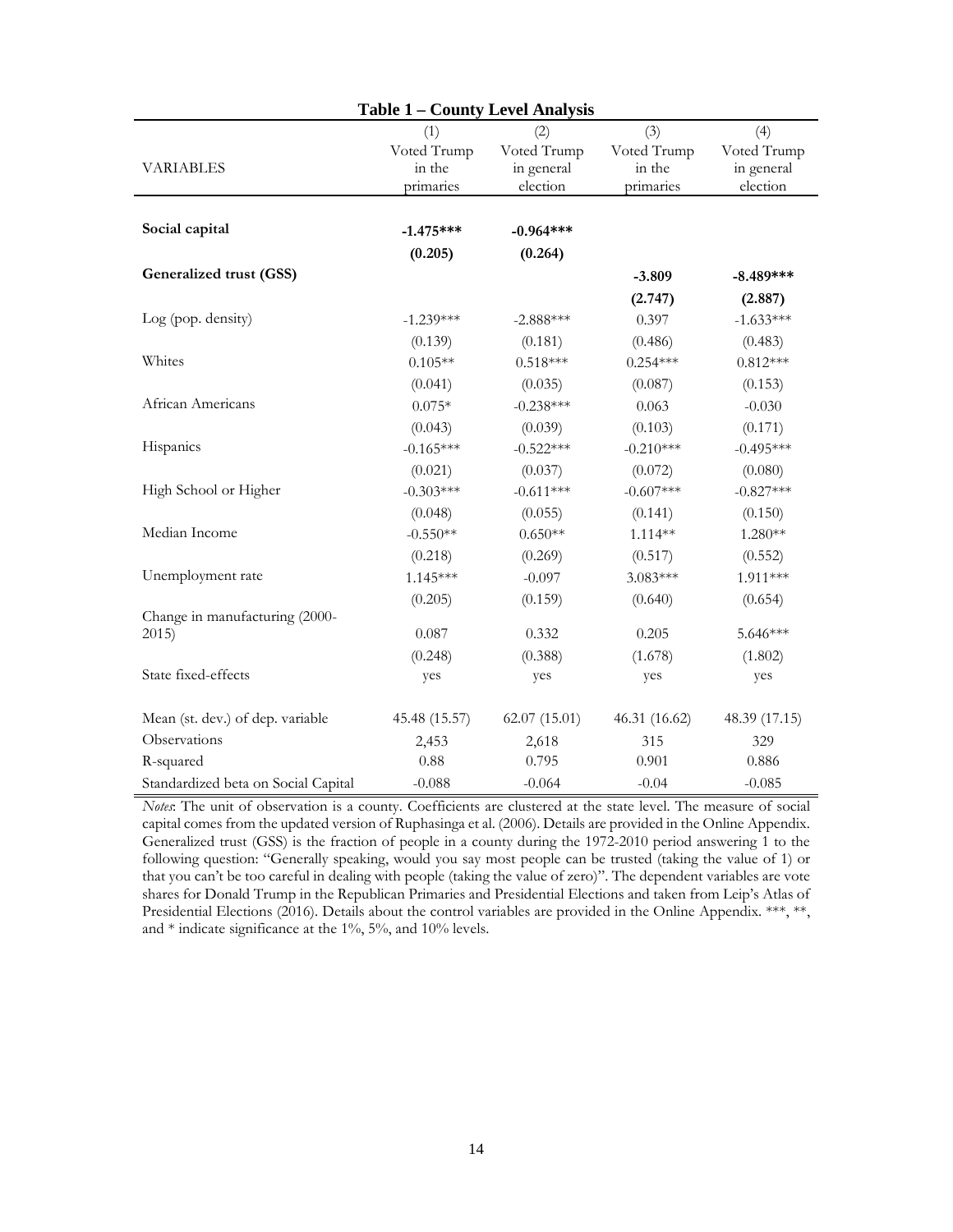| <b>VARIABLES</b>                                                                                                                                                                                                                                                                                                                                                                                                                                                                                                                                                                                                                                                                                                                                                                                                                                                                                                                                                                                                                                                                                                                                                                                                                                                                                                                                                                                                                                                                                                                                                                                                                                                                                                                 | Trump in the<br>Voted for<br>primaries                                        | general election<br>Voted for<br>Trump in<br>$\widehat{\Omega}$                            | Prefer Trump<br>as a president<br>$\widehat{\odot}$                              | opinion of<br>Favorable<br>Trump<br>$\widehat{\mathcal{F}}$       | Trump in the<br>Voted for<br>primaries<br>$\odot$                           | general election<br>Voted for<br>Trump in<br>$\odot$                        | Prefer Trump<br>as a president<br>$\epsilon$                                                                                                                                                           | opinion of<br>Favorable<br>Trump<br>$\circledast$                |
|----------------------------------------------------------------------------------------------------------------------------------------------------------------------------------------------------------------------------------------------------------------------------------------------------------------------------------------------------------------------------------------------------------------------------------------------------------------------------------------------------------------------------------------------------------------------------------------------------------------------------------------------------------------------------------------------------------------------------------------------------------------------------------------------------------------------------------------------------------------------------------------------------------------------------------------------------------------------------------------------------------------------------------------------------------------------------------------------------------------------------------------------------------------------------------------------------------------------------------------------------------------------------------------------------------------------------------------------------------------------------------------------------------------------------------------------------------------------------------------------------------------------------------------------------------------------------------------------------------------------------------------------------------------------------------------------------------------------------------|-------------------------------------------------------------------------------|--------------------------------------------------------------------------------------------|----------------------------------------------------------------------------------|-------------------------------------------------------------------|-----------------------------------------------------------------------------|-----------------------------------------------------------------------------|--------------------------------------------------------------------------------------------------------------------------------------------------------------------------------------------------------|------------------------------------------------------------------|
| Generalized trust (GSS)<br>Social capital                                                                                                                                                                                                                                                                                                                                                                                                                                                                                                                                                                                                                                                                                                                                                                                                                                                                                                                                                                                                                                                                                                                                                                                                                                                                                                                                                                                                                                                                                                                                                                                                                                                                                        | $-0.022***$<br>(0.004)                                                        | $-0.029***$<br>(0.006)                                                                     | $-0.024***$<br>(0.004)                                                           | $-0.025***$<br>(0.003)                                            | (0.023)<br>$-0.033$                                                         | $-0.089***$<br>(0.029)                                                      | $-0.068***$<br>(0.024)                                                                                                                                                                                 | $-0.103***$<br>(0.022)                                           |
| Notes: The unit of observation is an individual. Coefficients are clustered at the county level. The measure of social capital comes from the updated version of Ruphasinga et al. (2006). Details<br>the CCES 2016, whereas for column 4 and 8 are obtained by Gallup Daily 2015-2016. The dependent variables are dummies indicating whether the individual voted for Trump in the<br>primaries (columns 1 and 5) or in the general election (columns 2 and 6), whether the individual prefers Trump as a president (columns 3 and 6) and whether the person has a favorable<br>are provided in the Online Appendix. Generalized trust (GSS) is the fraction of people in a county during the 1972-2010 period answering 1 to the following question: "Generally speaking,<br>control variables are provided in the Online Appendix. Tables A5 and A6 show the coefficients for all the individual controls. Descriptive statistics for all the variables are provided in Tables<br>would you say most people can be trusted (taking the value of 1) or that you can't be too careful in dealing with people (taking the value of zero)". Data for columns 1-3 and 5-7 come from<br>opinion of Trump (columns 4 and 8). Individual controls include age, gender, race, income, education, labor force and marial status, how often the person goes to church, how important<br>A2 and A3.***, **, and * indicate significance at the $1\%$ , $5\%$ , and $10\%$ levels.<br>religion is in her/his life, a measure of home ownership and whether the<br>Standardized beta on social capital<br>Mean (st. dev) of dep. variable<br>Individual controls<br>State fixed-effects<br>Year fixed-effects<br>Observations<br>R-squared | 0.205(0.403)<br>$-0.042$<br>yes<br>$32,109$<br>0.104<br>yes<br>$\overline{n}$ | 0.408(0.491)<br>$-0.046$<br>$\frac{y \text{cs}}{37,501}$<br>0.224<br>yes<br>$\overline{a}$ | 0.303(0.460)<br>yes<br>51,847<br>$-0.041$<br>0.173<br>yes<br>$\overline{\Omega}$ | 0.369(0.482)<br>114,186<br>0.156<br>$-0.012$<br>yes<br>yes<br>yes | 0.176(0.381)<br>18,618<br>$-0.025$<br>0.099<br>yes<br>yes<br>$\overline{a}$ | 0.349(0.477)<br>yes<br>20,624<br>0.210<br>$-0.021$<br>yes<br>$\overline{a}$ | person has health insurance. The log of population density is also included as a county control. Details about the<br>0.253(0.435)<br>yes<br>29,018<br>$-0.042$<br>0.161<br>yes<br>$\overline{\Omega}$ | 0.310(0.463)<br>yes<br>58,015<br>$-0.030$<br>0.150<br>yes<br>yes |

Table 2 - Individual-level Analysis **Table 2 – Individual-level Analysis**

15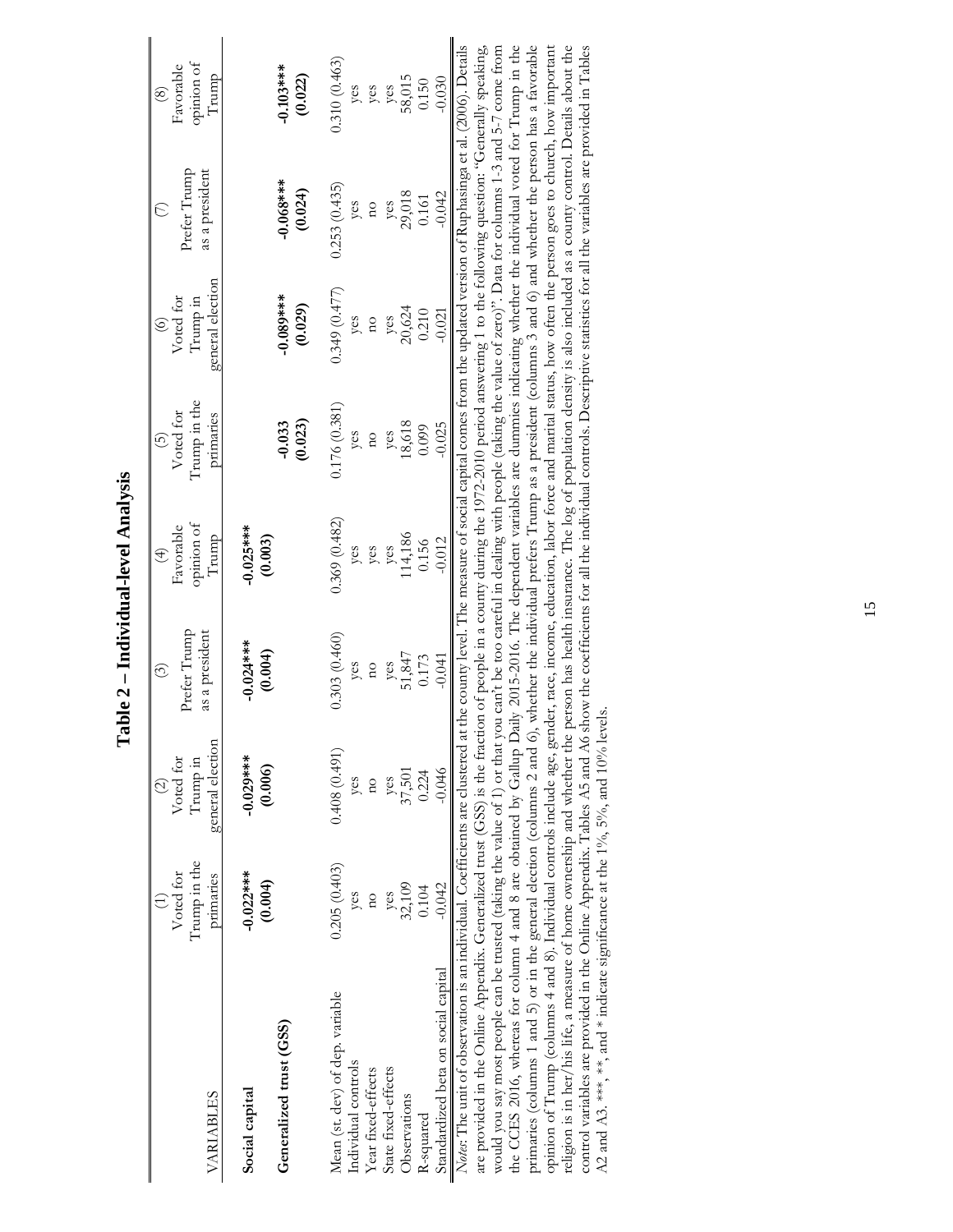|                                              |                                           |                                              |                                           | PANEL A: First Stage. Dependent Variable: Social capital |                                           |                                              |                                   |                                  |
|----------------------------------------------|-------------------------------------------|----------------------------------------------|-------------------------------------------|----------------------------------------------------------|-------------------------------------------|----------------------------------------------|-----------------------------------|----------------------------------|
|                                              | $\bigoplus$                               | $\widehat{\mathcal{O}}$                      | $\odot$                                   | $\bigoplus$                                              | $\widehat{\Theta}$                        | $\circledcirc$                               | $\odot$                           | $\circledcirc$                   |
| Dependent Variables:                         | Voted for<br>Trump in<br>primaries<br>the | Voted for<br>Trump in<br>election<br>general | $\Gamma$ rump as a<br>president<br>Prefer | opinion of<br>Favorable<br>Trump                         | Voted for<br>Trump in<br>the<br>primaries | Voted for<br>Irump in<br>election<br>general | Trump as a<br>president<br>Prefer | opinion of<br>Trump<br>Favorable |
| Social capital in neighboring counties       | $0.809***$                                | $0.810***$                                   | $0.800***$                                | $0.798***$                                               | $0.540***$                                | $0.565***$                                   | $0.564***$                        | $0.584***$                       |
|                                              | (0.067)                                   | (0.059)                                      | (0.062)                                   | (0.051)                                                  | (0.116)                                   | (0.113)                                      | (0.113)                           | (0.114)                          |
|                                              |                                           |                                              |                                           | PANEL B: Reduced-Form Estimates                          |                                           |                                              |                                   |                                  |
| Social capital in neighboring counties       | $-0.020***$                               | $-0.032***$                                  | $-0.025***$                               | $-0.029***$                                              |                                           |                                              |                                   |                                  |
|                                              | $(0.007)$                                 | (0.008)                                      | (0.007)                                   | (0.005)                                                  |                                           |                                              |                                   |                                  |
| Social capital in neighboring counties (GSS) |                                           |                                              |                                           |                                                          | $-0.075***$                               | $-0.138***$                                  | $-0.046$                          | $-0.108***$                      |
|                                              |                                           |                                              |                                           |                                                          | (0.028)                                   | (0.037)                                      | (0.031)                           | (0.029)                          |

Table 3 - Individual-level Analysis, 2SLS and Reduced-Form Estimates **Table 3 – Individual-level Analysis, 2SLS and Reduced-Form Estimates**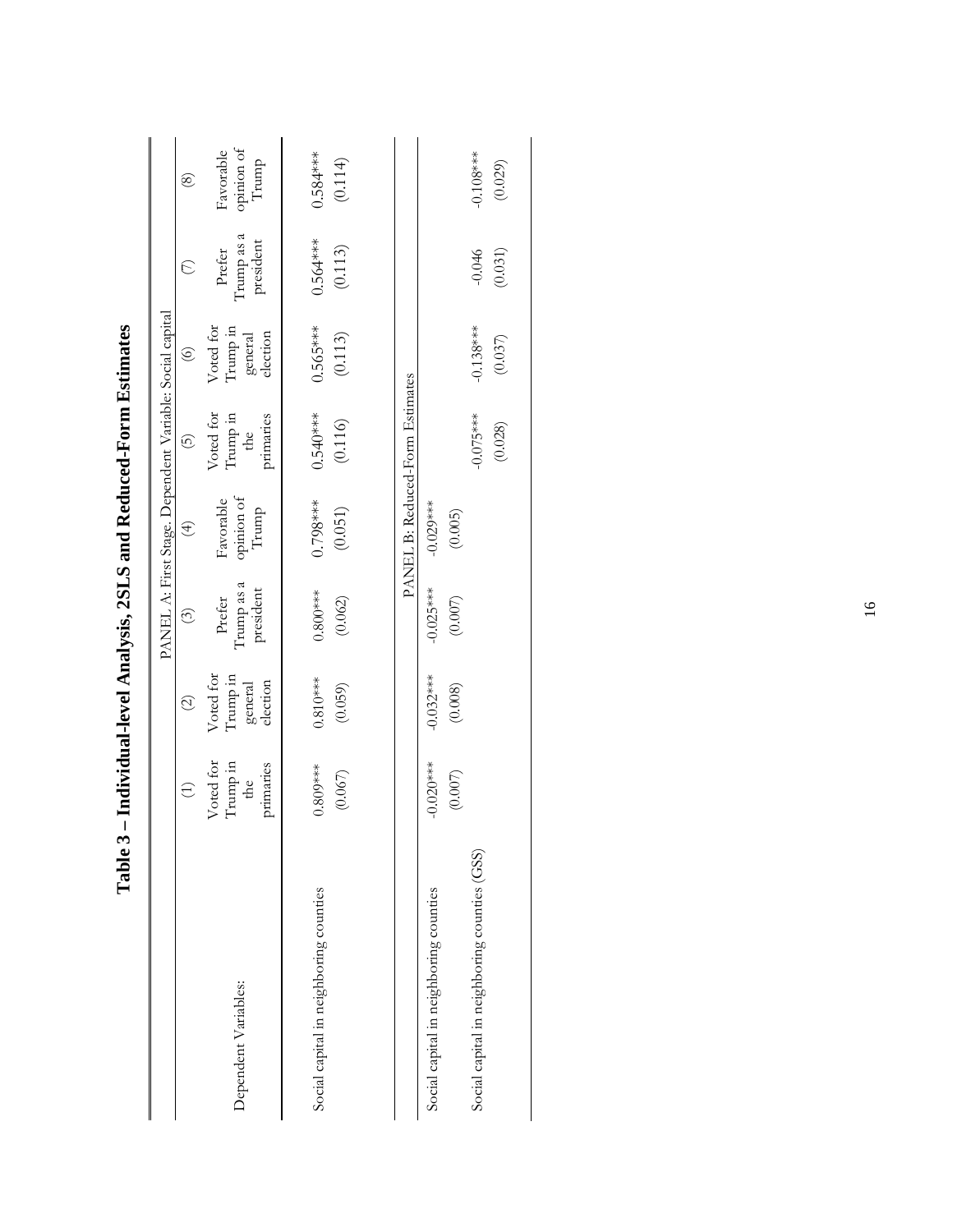|                                 |                                           |                                              |                                    |                                  | PANEL C: Second Stage: 2SLS Estimates                         |                                              |                                      |                                  |
|---------------------------------|-------------------------------------------|----------------------------------------------|------------------------------------|----------------------------------|---------------------------------------------------------------|----------------------------------------------|--------------------------------------|----------------------------------|
|                                 | $\bigoplus$                               | $\widehat{\Omega}$                           | $\odot$                            | $\bigoplus$                      | 6                                                             | $\odot$                                      | $\in$                                | $\circledS$                      |
| VARIABLES                       | Voted for<br>Trump in<br>primaries<br>the | Voted for<br>Irump in<br>election<br>general | I rump as a<br>president<br>Prefer | opinion of<br>Favorable<br>Trump | Voted for<br>Trump in<br>primaries<br>$\overline{\text{the}}$ | Voted for<br>Trump in<br>election<br>general | ₹<br>president<br>Trump as<br>Prefer | opinion of<br>Favorable<br>Trump |
| Social capital                  | $-0.024***$                               | $-0.041***$                                  | $-0.029***$                        | $-0.037***$                      |                                                               |                                              |                                      |                                  |
| Generalized trust (GSS)         | (0.009)                                   | (0.011)                                      | (0.009)                            | (0.007)                          | $-0.182**$                                                    | $-0.340**$                                   | $-0.135$                             | $-0.317***$                      |
|                                 |                                           |                                              |                                    |                                  | (0.085)                                                       | (0.133)                                      | (0.094)                              | (0.101)                          |
| Mean (st. dev) of dep. variable | (0.403)<br>0.205                          | (0.491)<br>0.408                             | (0.460)<br>0.303                   | (0.482)<br>0.369                 | (0.381)<br>0.176                                              | (0.477)<br>0.349                             | (0.435)<br>0.253                     | (0.463)<br>0.310                 |
| Individual controls             | yes                                       | yes                                          | yes                                | yes                              | yes                                                           | yes                                          | yes                                  | yes                              |
| Year fixed-effects              | $\overline{a}$                            | $\overline{a}$                               | $\overline{a}$                     | yes                              | $\overline{a}$                                                | $\overline{a}$                               | $\overline{a}$                       | yes                              |
| State fixed-effects             | yes                                       | yes                                          | yes                                | yes                              | yes                                                           | yes                                          | yes                                  | yes                              |
| Observations                    | 32,109                                    | 37,501                                       | 51,847                             | 114,186                          | 18,396                                                        | 20,357                                       | 28,647                               | 57,278                           |

| י<br>ו                   |
|--------------------------|
|                          |
|                          |
|                          |
|                          |
|                          |
|                          |
|                          |
|                          |
|                          |
|                          |
|                          |
|                          |
|                          |
|                          |
|                          |
|                          |
|                          |
|                          |
|                          |
|                          |
|                          |
|                          |
|                          |
|                          |
|                          |
|                          |
|                          |
|                          |
|                          |
|                          |
|                          |
|                          |
| ֕                        |
|                          |
|                          |
|                          |
|                          |
|                          |
|                          |
|                          |
|                          |
|                          |
|                          |
|                          |
| くりく<br>l<br>!            |
| İ                        |
|                          |
|                          |
|                          |
| י<br>י                   |
|                          |
|                          |
|                          |
|                          |
|                          |
|                          |
|                          |
|                          |
|                          |
|                          |
|                          |
|                          |
|                          |
|                          |
|                          |
|                          |
|                          |
|                          |
|                          |
|                          |
| $\overline{\phantom{a}}$ |
|                          |
|                          |
| l                        |
| ;<br>;<br>;<br>;         |
| l                        |
|                          |
|                          |
|                          |
|                          |
|                          |
|                          |
|                          |
| .<br>E<br>I              |

Notes: The unit of observation is an individual. Coefficients are clustered at the county level. The measure of social capital comes from the updated version of Ruphasinga nga<br>the et al. (2006). Details are provided in the Online Appendix. Generalized trust (GSS) is the fraction of people in a county during the 1972-2010 period answering 1 to the following question: "Generally speaking, would you say most people can be trusted (taking the value of 1) or that you can't be too careful in dealing with people (taking the value of zero)?. Data for columns 1-3 and 5-7 come from the CCES 2016, whereas for column 4 and 8 are obtained by Gallup Daily 2016-2017. The dependent the value of zero)". Data for columns 1-3 and 5-7 come from the CCES 2016, whereas for column 4 and 8 are obtained by Gallup Daily 2016-2017. The dependent variables are dummies indicating whether the individual voted for Trump in the primaries (column 1) or in the general election (column 2), whether the individual prefers variables are dummies indicating whether the individual voted for Trump in the primaries (column 1) or in the general election (column 2), whether the individual prefers Trump as a president (column 3) and whether he/she has a favorable opinion of Trump (column 4). Individual controls include age, gender, race, income, education, labor force and marital status, how often the person goes to church, how important religion is in her/his life, a measure of home ownership and whether the person has health insurance. The log of population density is also inclu force and marital status, how often the person goes to church, how important religion is in her/his life, a measure of home ownership and whether the person has health insurance. The log of population density is also included as a county control. Details on the control variables are provided in the Online Appendix. \*\*\*, and \* indicate following question: "Generally speaking, would you say most people can be trusted (taking the value of 1) or that you can't be too careful in dealing with people (taking Trump as a president (column 3) and whether he/she has a favorable opinion of Trump (column 4). Individual controls include age, gender, race, income, education, labor significance at the 1%,  $5\%$ , and 10% levels. significance at the 1%,  $5\%$ , and 10% levels.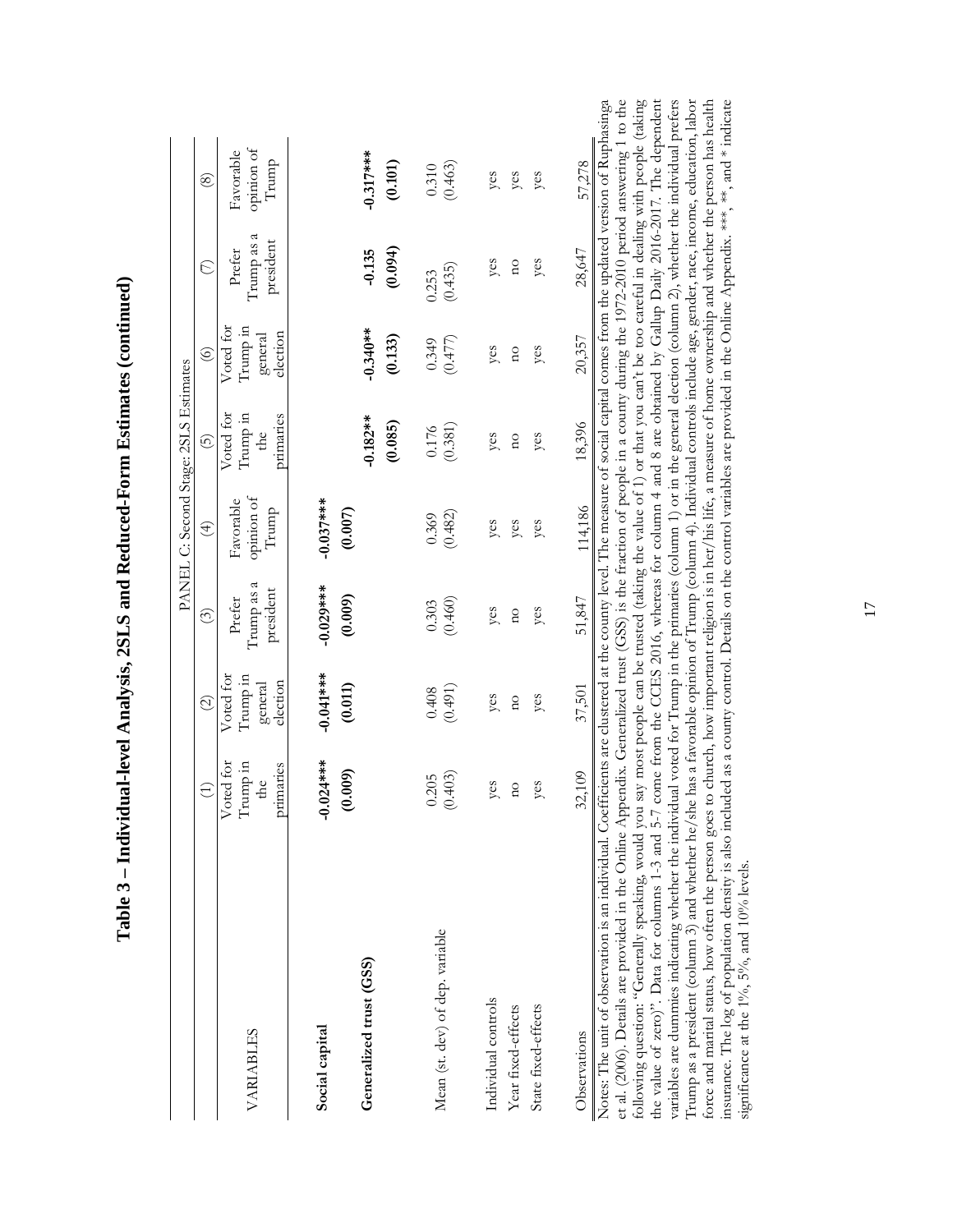# **Online Appendix for Who Voted for Trump? Populism and Social Capital**

Paola Giuliano<br/> $^{1,2}$ , Romain Wacziarg $^{1,2} \, *$ 

July 2020

1 UCLA Anderson School of Management

2 NBER

\*Corresponding author: wacziarg@ucla.edu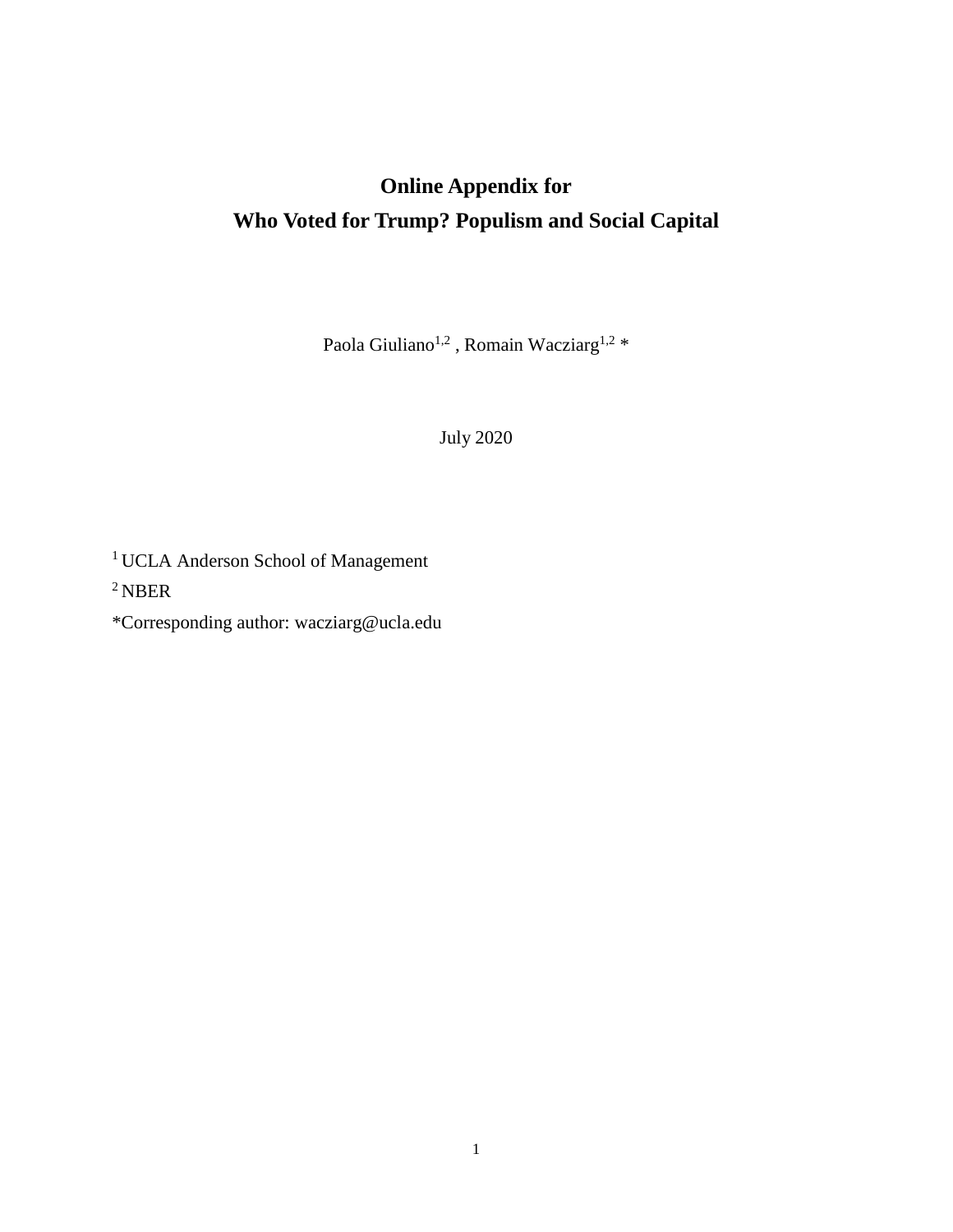## **Overview**

This set of supplementary materials provides details on the data used in the paper (Section A) as well as an analysis of the robustness of its empirical results (Section B).

## **A. Data**

## **1. Measures of social capital**

We use two measures of social capital. The first one is the social capital measure assembled by Rupasingha, Goetz and Freshwater (2006), who collected detailed information on the density of civic, religious and sports organizations at the county level. We use the updated measure from Rupasingha, Goetz and Freshwater (2006), referring to 2009 and 2014, and average the measure of social capital over these two years. The measure of association density is obtained from the county business pattern database compiled by the Census Bureau, which contains detailed information about membership in the following organizations:

- Number of establishments in religious organizations
- Number of establishments in civic and social associations
- Number of establishments in business associations
- Number of establishments in political organizations
- Number of establishments in professional organizations
- Number of establishments in labor organizations
- Number of establishments in bowling centers
- Number of establishments in fitness and recreational sports centers
- Number of establishments in golf courses and country clubs
- Number of establishments in sports teams and clubs

The Social Capital index is created using principal component analysis based on four factors. The 1<sup>st</sup> factor is given by the aggregate measure of all of above variables divided by population per 1,000. The second factor is given by voter turnout, the third factor by the Census response rate and finally the fourth factor is given by the number of non-profit organizations without including those with an international approach. The four factors are standardized to have a mean of zero and a standard deviation of one, and the first principal component is the index of social capital.

The second measure of social capital is obtained from the General Social Survey (GSS), a survey conducted by the University of Chicago's National Opinion Research Center (NORC). Adults (18 and over) are questioned in face-to-face interviews. The GSS is a repeated cross-section containing information about demographic variables, behaviors and attitudes on a variety of issues, including government spending, race relations, and religion. The survey was conducted every year between 1972 and 1994 (with the exception of 1979, 1981 and 1992). Since 1994, the survey has been conducted every other year instead of annually. To calculate the measure of social capital, we use the answer to the following question: "Generally speaking, would you say that most people can be trusted (taking the value of one) or that you can't be too careful in dealing with people (taking the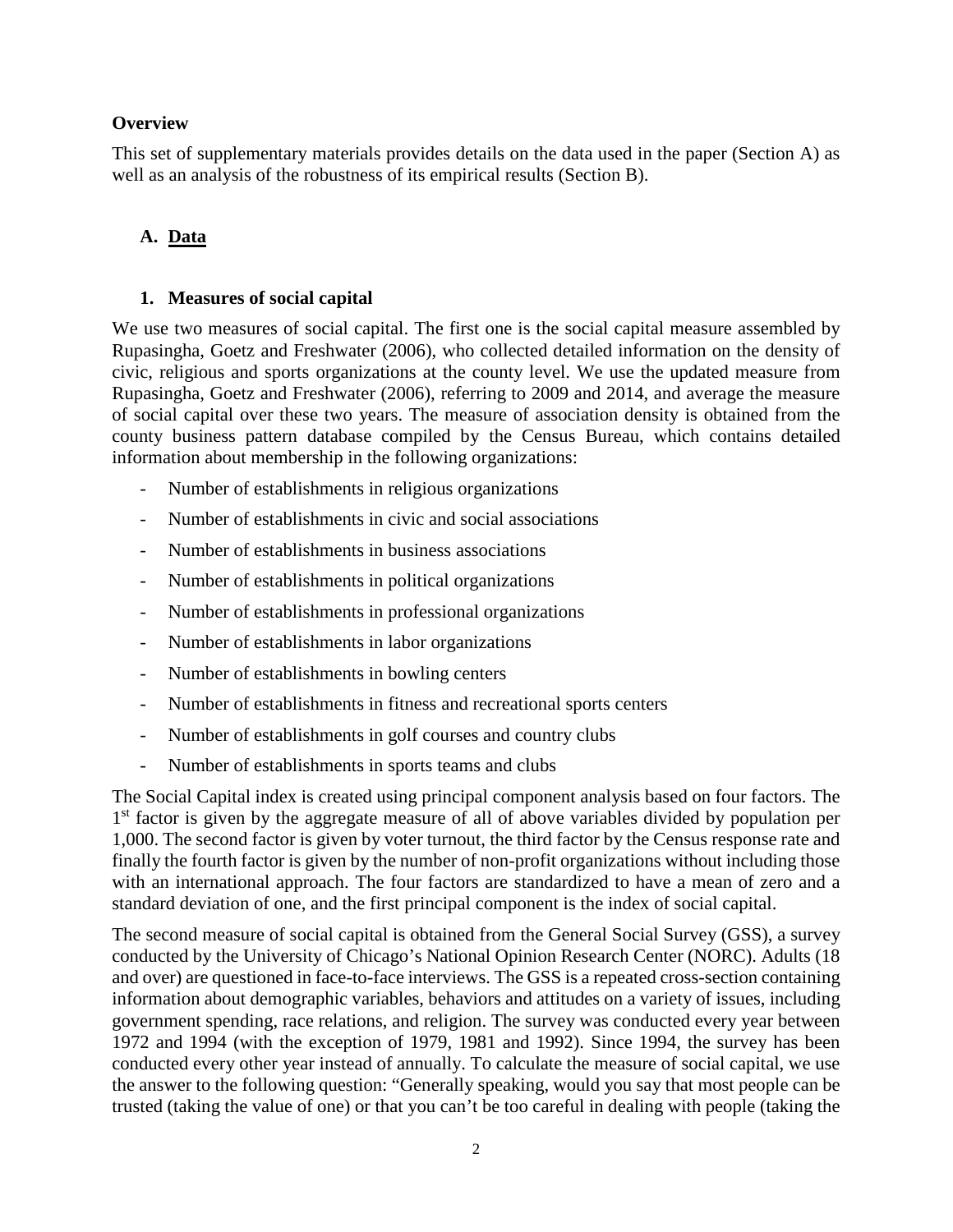value of zero)?". We pool the data over all available GSS waves and calculate the share of respondent answering one to the above question at the county level, using county identifiers from the restricted version of the GSS.

## **2. County-level data**

County level measures of vote share for Donald Trump in the Republican primaries and Presidential Elections are obtained from Leip (2016).

The following county-level controls are obtained from the census: population per square mile (2010), percentage of the population aged 25 and above with high school education or more (2009- 2013), median household income (2009-2013), the percentage of Whites, African Americans and Hispanics (2014). The measures of unemployment (2016) and the change in manufacturing employment for the 2000-2015 period are obtained from the Bureau of Labor Statistics.

## **3. Individual-level data**

We use two different datasets for the individual-level analysis: the Cooperative Congressional Election Study (CCES) and the Gallup U.S. Daily Tracking poll.

The CCES is a 64,600 person national stratified sample survey administered by YouGov/Polimetrix. The survey consists of two waves in election years. In the pre-election phase, respondents answer two-thirds of the questionnaire. The first segment asks about general political attitudes, and various demographic questions. The second segment, collected during the postelection phase, mostly collect information about items related to the election. The pre-election wave of the questionnaire was in the field from September  $28<sup>th</sup>$  to November  $7<sup>th</sup>$ , 2016, whereas the post-election wave was in the field from November  $9<sup>th</sup>$  to December  $14<sup>th</sup>$ .

The Gallup U.S. Daily Tracking survey microdata is made up of two surveys: the Gallup U.S. Daily political and economic survey and the Gallup-Healthways Well-Being Index. For both surveys, Gallup conducts 500 interviews across the U.S. per day, 350 days out of the year, 70% of them to cellphones and 30% to landlines. We use data from the political and economic survey, collected from July  $8<sup>th</sup>$  2015 until the end of 2016, and which contains information on a sample of 146,943 American adults.

## **a. Questions on political preferences**

We use three questions from the CCES. Two questions are taken from the pre-election survey: "In the Presidential primary or caucus, who did you vote for?" and "Which candidate for President of the United States do you prefer?". We use the following question from the post-election survey: "For whom did you vote for President of the United States?".

We use the following questions from the Gallup U.S. Daily Tracking "We would like to get your overall opinion of some people in the news". The person they then ask about is "Businessman Donald Trump". Choices are between: "favorable", "unfavorable", "I have heard of him but I have no opinion", "I have never heard of him." In the specification reported in Table 2. we drop from our analysis all individuals responding that they have heard of him but they have no opinion or that they did not have heard of him. In Table S7 we show the robustness of our results to the inclusion of these individuals in our regression sample, when recoded as zero.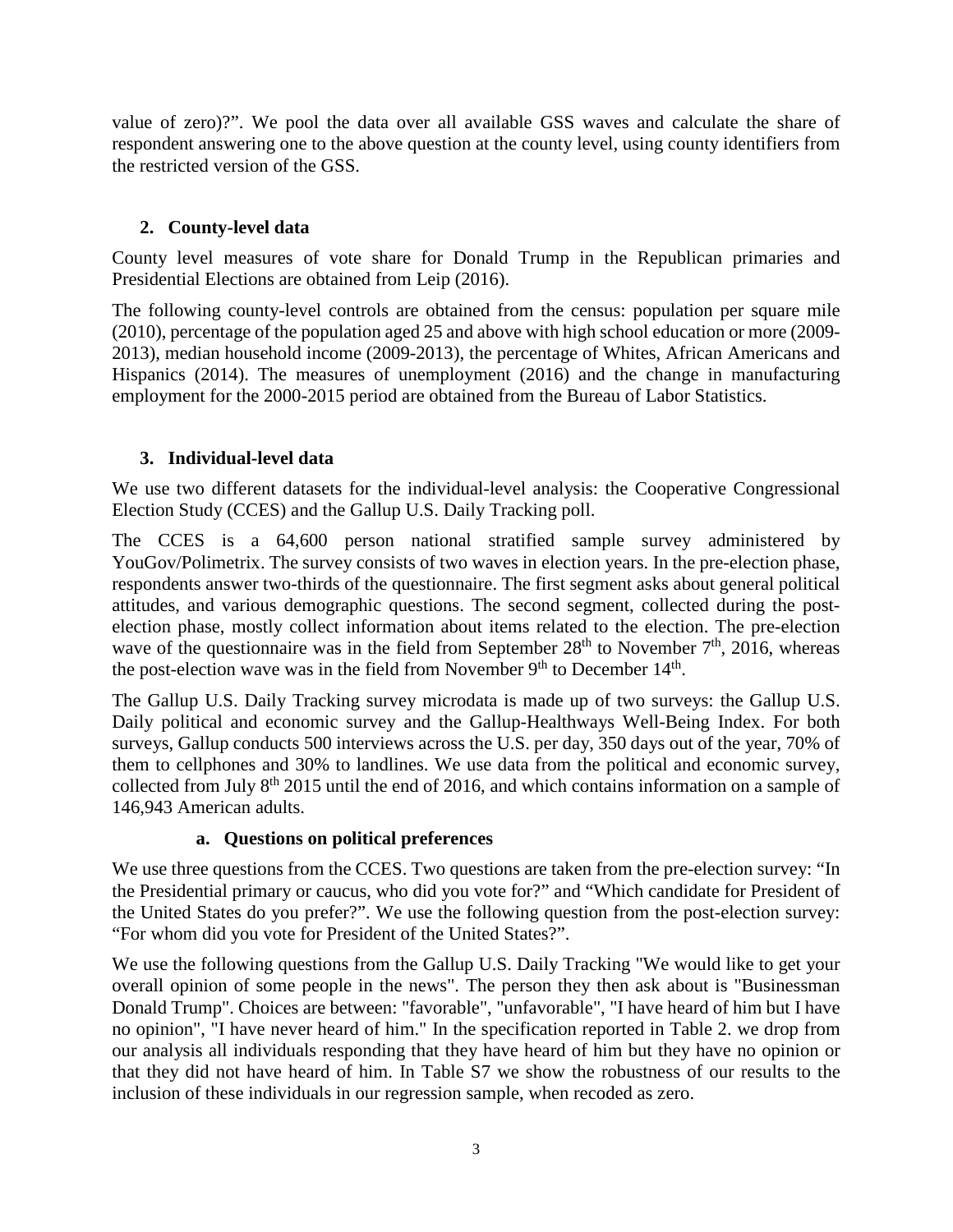## **b. Individual controls**

Individual controls included in the CCES specification are age, gender, race (dummies for Whites, African Americans and Hispanics; the excluded group is given by individuals of any other race), education (dummies for high school, some college, two years of college, four years of college and post-graduate; the excluded group if given by individuals who dropped out of high school), marital status (dummies if the person is married, divorced or separated, or widowed; the excluded group are singles), labor market status (dummies for unemployed and out of the labor force; the excluded group are individuals who are employed), income dummies (family income between \$10,000- \$19,999, \$20,000-\$29,999, \$30,000-\$39,999, \$40,000-\$49,999, \$50,000-\$59,999, \$60,000- \$69,999, \$70,000-\$79,999, \$80,000-\$99,999; \$100,000-\$119,999; \$120,000-\$149,999; \$150,000- \$199,999, \$200,000-\$249,999, \$250,000-\$349,999, \$350,000-\$499,999, \$500,000 or more; the excluded group is given by individuals with family income lower than \$10,000); church attendance (dummies if the person goes seldom, a few times a year, once or twice a month, once a week, more than twice a week; the excluded group is given by individuals who never go to church); importance of religion (dummies indicating if religion is not too important, somewhat important or very important; the excluded group is given by individuals for which religion is not important at all), home ownership (a dummy indicating whether the person is renting a home, with the excluded group given by people who own it) and lack of health insurance (a dummy indicating if individuals do not have any health insurance).

Individual controls included in the Gallup Daily specification are age, gender, race (dummies for Whites, African Americans and Hispanics; the excluded group is given by individuals of any other race), education (dummies for high school, technical or vocational school, some college, college graduate and post-graduate; the excluded group if given by individuals who dropped out of high school), marital status (dummies if the person is married, divorced or separated, or widowed; the excluded group are singles), labor market status (dummies for unemployed and out of the labor force; the excluded group are individuals who are employed), income dummies (family income between \$720-\$5,999, \$6,000-\$11,999, \$12,000-\$23,999, \$24,000-\$35,999, \$36,000-\$47,999, \$48,000-\$59,999, \$60,000-\$89,999, \$90,000-\$119,999; \$120,000 and over; the excluded group is given by individuals with family income lower than \$720); church attendance (dummies if the person goes seldom, about once a month, almost every week and every week; the excluded group is given by individuals who never go to church); importance of religion (a dummy indicating if religion is important to the person; the excluded group is given by individuals for which religion is not important).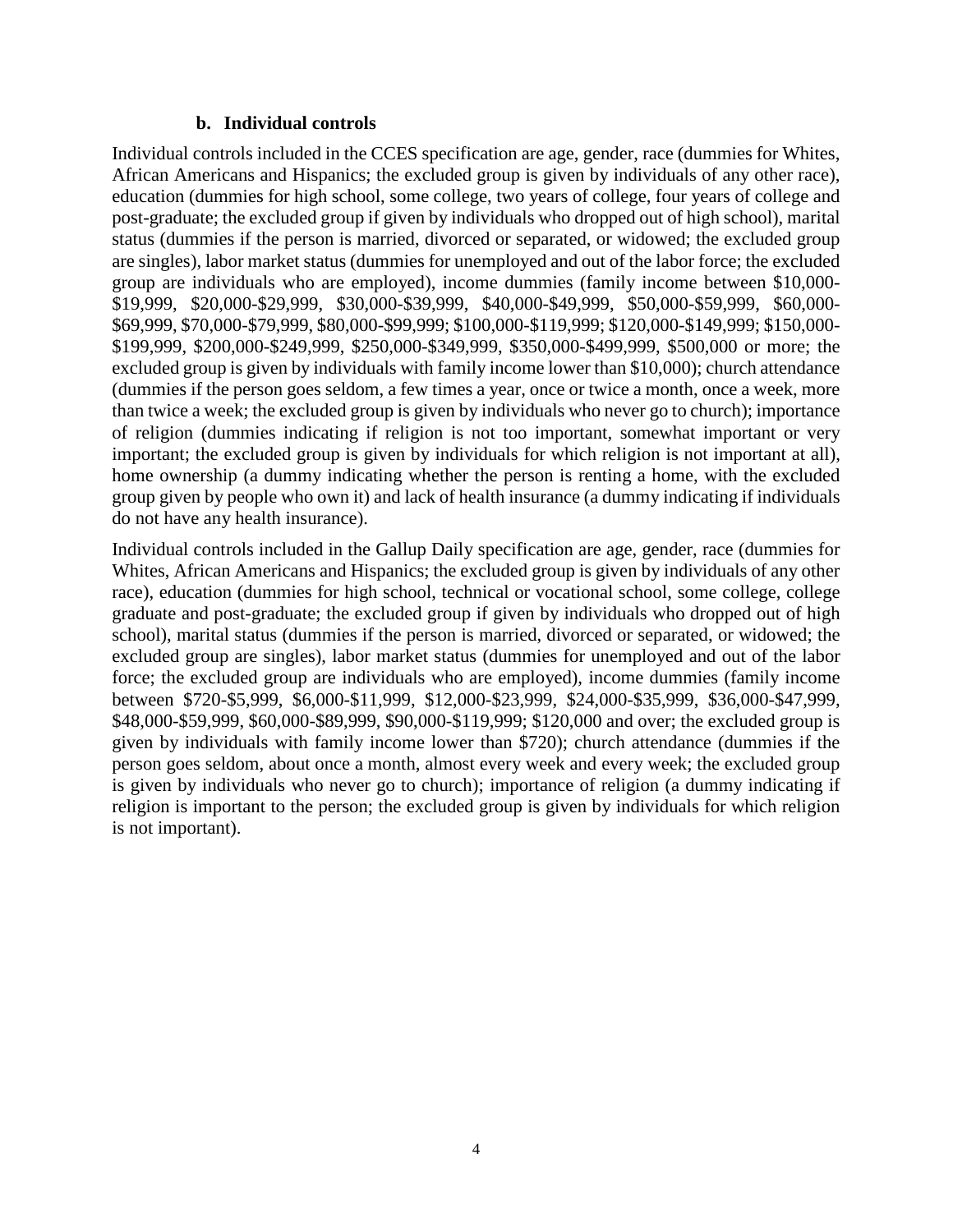## **B. Additional Empirical Results**

|                                       | Obs.                         | Mean     | St. dev. |
|---------------------------------------|------------------------------|----------|----------|
| Sample for social capital regressions |                              |          |          |
| Social capital                        | 2,453                        | $-0.232$ | 0.927    |
| Voted Trump in the primaries          | 2,453                        | 45.484   | 15.568   |
| Voted Trump in general elections      | 2,618                        | 62.069   | 15.009   |
| Log (pop. Density)                    | 2,453                        | 4.221    | 1.458    |
| Whites                                | 2,453                        | 84.684   | 15.427   |
| African Americans                     | 2,453                        | 10.409   | 14.836   |
| Hispanics                             | 2,453                        | 8.326    | 12.180   |
| High School or Higher                 | 2,453                        | 84.298   | 6.550    |
| Median income                         | 2,453                        | 4.577    | 1.173    |
| Unemployment rate                     | 2,453                        | 4.964    | 1.612    |
| Change manufacturing (2000-2015)      | 2,453                        | $-0.222$ | 0.437    |
|                                       | Sample for Generalized trust |          |          |
| Generalized trust GSS                 | 315                          | 0.372    | 0.173    |
| Voted Trump in the primaries          | 315                          | 46.309   | 16.620   |
| Voted Trump in general elections      | 329                          | 48.386   | 17.154   |
| Log (pop. Density)                    | 315                          | 6.012    | 1.540    |
| White                                 | 315                          | 78.384   | 15.729   |
| African Americans                     | 315                          | 13.914   | 14.532   |
| Hispanics                             | 315                          | 12.458   | 13.268   |
| High School or Higher                 | 315                          | 86.826   | 5.210    |
| Median income                         | 315                          | 5.613    | 1.541    |
| Unemployment rate                     | 315                          | 4.650    | 1.122    |
| Change manufacturing (2000-2015)      | 315                          | $-0.248$ | 0.276    |

## **Table A1. Descriptive Statistics, County-level Analysis**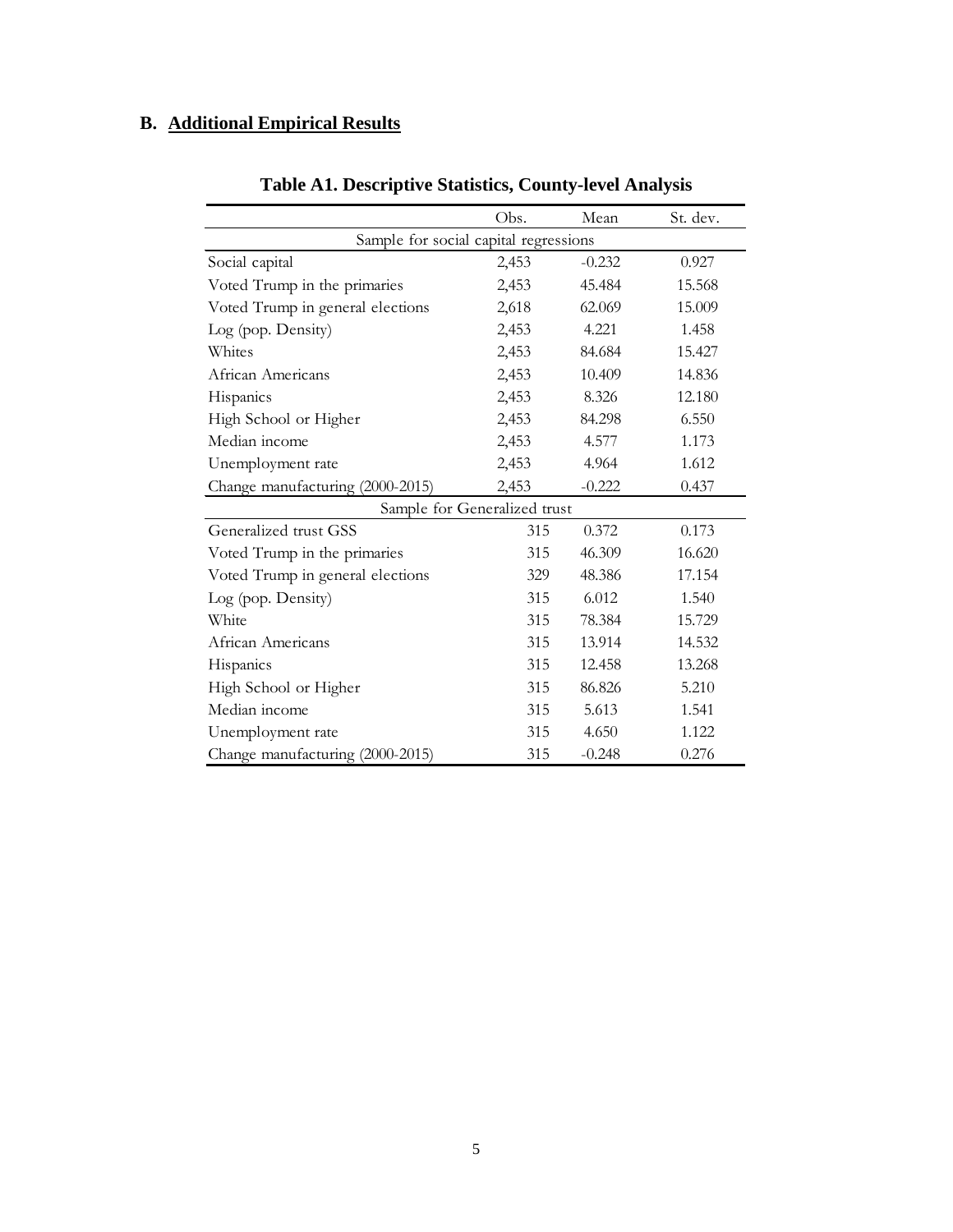|                                   | Obs.   | Mean     | St. dev. |                                | Obs.   | Mean  | St. dev. |
|-----------------------------------|--------|----------|----------|--------------------------------|--------|-------|----------|
| Voted Trump primaries             | 32,109 | 0.205    | 0.403    | Female                         | 32,109 | 0.499 | 0.500    |
| Voted Trump general elections     | 37,501 | 0.408    | 0.491    | High School                    | 32,109 | 0.206 | 0.404    |
| Prefer Trump                      | 51,847 | 0.303    | 0.460    | Some college                   | 32,109 | 0.236 | 0.425    |
| Social capital                    | 32,109 | $-0.577$ | 0.755    | Two year college               | 32,109 | 0.118 | 0.322    |
| Log (pop density)                 | 32,109 | 6.395    | 1.670    | Four year college              | 32,109 | 0.266 | 0.442    |
| Age                               | 32,109 | 49.857   | 16.402   | Post-graduate                  | 32,109 | 0.160 | 0.366    |
| Family income \$10,000-\$19,999   | 32,109 | 0.057    | 0.232    | White                          | 32,109 | 0.736 | 0.441    |
| Family income \$20,000-\$29,999   | 32,109 | 0.093    | 0.290    | African american               | 32,109 | 0.126 | 0.332    |
| Family income \$30,000-\$39,999   | 32,109 | 0.104    | 0.305    | Hispanic                       | 32,109 | 0.072 | 0.258    |
| Family income \$40,000-\$49,999   | 32,109 | 0.098    | 0.297    | Married                        | 32,109 | 0.631 | 0.483    |
| Family income \$50,000-\$59,999   | 32,109 | 0.103    | 0.304    | Divorce/separated              | 32,109 | 0.114 | 0.318    |
| Family income \$60,000-\$69,999   | 32,109 | 0.083    | 0.276    | Widowed                        | 32,109 | 0.046 | 0.209    |
| Family income \$70,000-\$79,999   | 32,109 | 0.092    | 0.289    | Renting a home                 | 32,109 | 0.280 | 0.449    |
| Family income \$80,000-\$99,999   | 32,109 | 0.112    | 0.315    | No health insurance            | 32,109 | 0.053 | 0.224    |
| Family income \$100,000-\$119,999 | 32,109 | 0.082    | 0.274    | Church: seldom                 | 32,109 | 0.210 | 0.407    |
| Family income \$120,000-\$149,999 | 32,109 | 0.075    | 0.263    | Church: a few times a year     | 32,109 | 0.142 | 0.349    |
| Family income \$150,000-\$199,999 | 32,109 | 0.039    | 0.193    | Church: once or twice a month  | 32,109 | 0.091 | 0.287    |
| Family income \$200,000-\$249,999 | 32,109 | 0.018    | 0.132    | Church: once a week            | 32,109 | 0.208 | 0.406    |
| Family income \$250,000-\$349,999 | 32,109 | 0.009    | 0.097    | Church: more than twice a week | 32,109 | 0.090 | 0.286    |
| Family income \$350,000-\$499,999 | 32,109 | 0.004    | 0.061    | Religion: not too important    | 32,109 | 0.143 | 0.351    |
| Family income \$500,000 or more   | 32,109 | 0.004    | 0.062    | Religion: somewhat important   | 32,109 | 0.258 | 0.437    |
| Unemployed                        | 32,109 | 0.041    | 0.199    | Religion: very important       | 32,109 | 0.392 | 0.488    |
| Out of labor force                | 32,109 | 0.366    | 0.482    |                                |        |       |          |

**Table A2. Descriptive Statistics, CCES, Individual-level Analysis**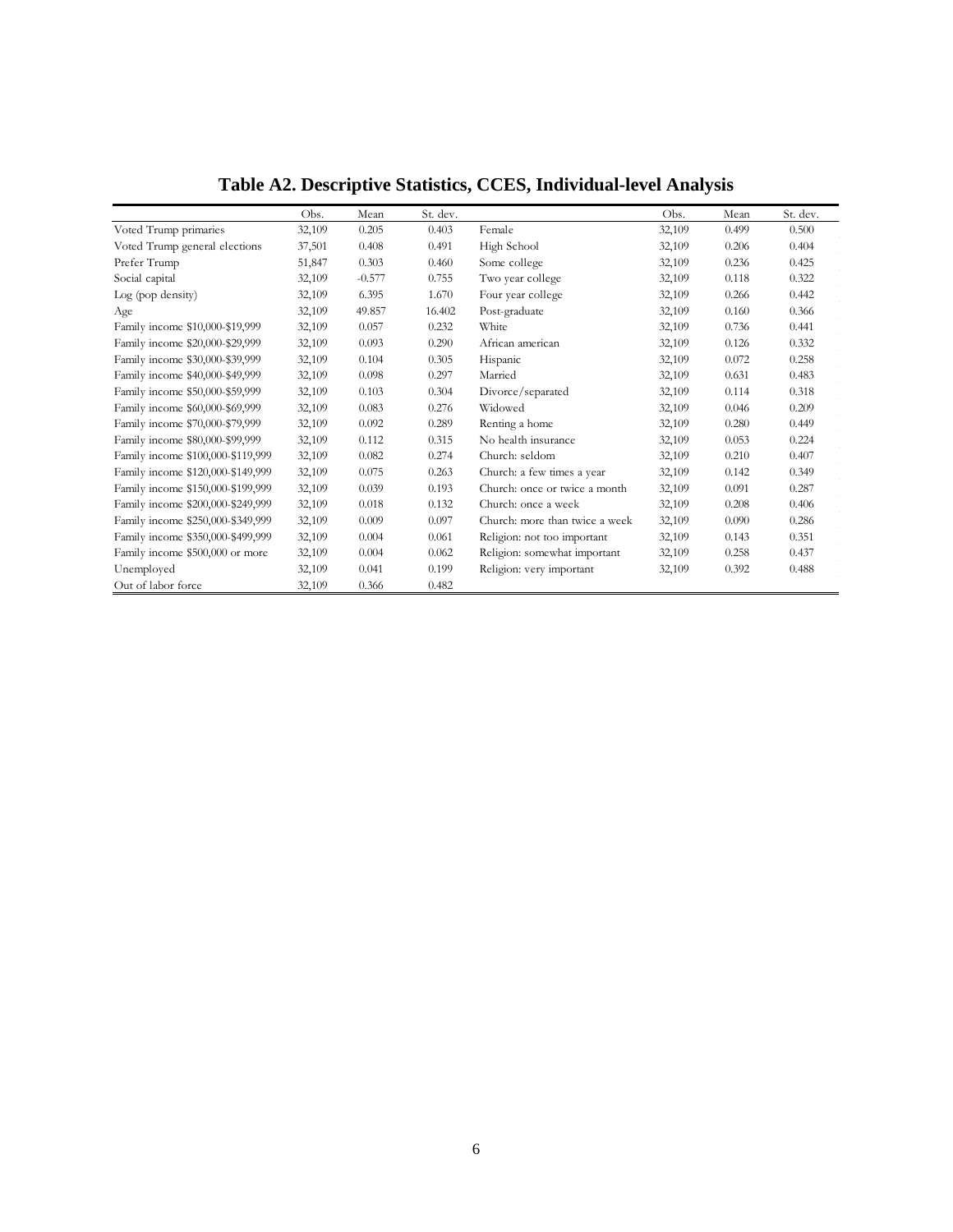|                             | Obs.    | Mean     | St. dev. |                            | Obs.    | Mean  | St. dev. |
|-----------------------------|---------|----------|----------|----------------------------|---------|-------|----------|
| Favourable opinion of Trump | 114,186 | 0.369    | 0.482    | Widowed                    | 114,186 | 0.086 | 0.280    |
| Social capital              | 114,186 | $-0.545$ | 0.809    | Income: \$720-\$5,999      | 114,186 | 0.013 | 0.115    |
| Generalized trust           | 58,015  | 0.372    | 0.136    | Income: \$6,000-\$11,999   | 114,186 | 0.028 | 0.166    |
| Female                      | 114,186 | 0.475    | 0.499    | Income: \$12,000-\$23,999  | 114,186 | 0.091 | 0.287    |
| High School                 | 114,186 | 0.217    | 0.412    | Income: \$24,000-\$35,999  | 114,186 | 0.118 | 0.323    |
| Technical/vocational school | 114,186 | 0.036    | 0.185    | Income: \$36,000-\$47,999  | 114,186 | 0.091 | 0.287    |
| Some College                | 114,186 | 0.257    | 0.437    | Income: \$48,000-\$59,999  | 114,186 | 0.100 | 0.300    |
| College graduate            | 114,186 | 0.246    | 0.431    | Income: \$60,000-\$89,999  | 114,186 | 0.196 | 0.397    |
| Post graduate               | 114,186 | 0.204    | 0.403    | Income: \$90,000-\$119,999 | 114,186 | 0.123 | 0.329    |
| Unemployed                  | 114,186 | 0.026    | 0.160    | Income: \$120,000 and over | 114,186 | 0.228 | 0.419    |
| Out of the labor force      | 114,186 | 0.344    | 0.475    | Church: seldom             | 114,186 | 0.255 | 0.436    |
| White                       | 114,186 | 0.776    | 0.417    | Church: about once a month | 114,186 | 0.114 | 0.318    |
| African American            | 114,186 | 0.090    | 0.287    | Church: almost every week  | 114,186 | 0.106 | 0.308    |
| Hispanic                    | 114,186 | 0.094    | 0.292    | Church: every week         | 114,186 | 0.303 | 0.459    |
| Married                     | 114,186 | 0.566    | 0.496    | Religion important         | 114,186 | 0.637 | 0.481    |
| Divorced/separated          | 114,186 | 0.106    | 0.307    |                            |         |       |          |

**Table A3. Descriptive statistics, Gallup U.S. Daily Tracking, Individual-level Analysis**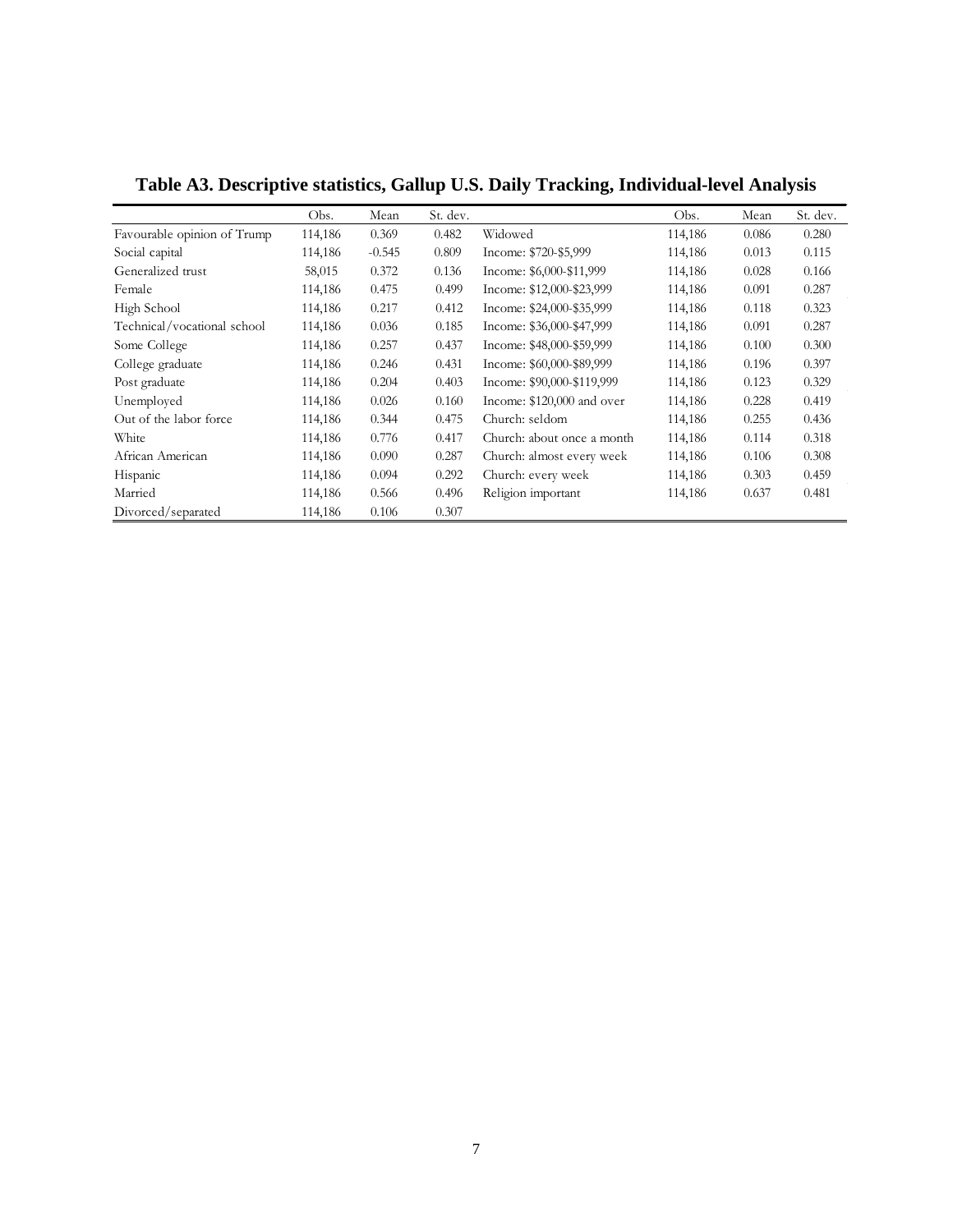|                                     | (1)         | (2)         | (3)         | (4)         |
|-------------------------------------|-------------|-------------|-------------|-------------|
|                                     | Voted       | Voted       | Voted       | Voted       |
| <b>VARIABLES</b>                    | Trump in    | Trump in    | Trump in    | Trump in    |
|                                     | the         | general     | the         | general     |
|                                     | primaries   | elections   | primaries   | elections   |
|                                     |             |             |             |             |
| Social capital                      | $-5.903***$ | $-5.245***$ |             |             |
|                                     | (0.861)     | (1.171)     |             |             |
| Generalized trust (GSS)             |             |             | $-3.809$    | $-8.489***$ |
|                                     |             |             | (2.747)     | (2.887)     |
| Log (pop. density)                  | $-0.409$    | $-2.055***$ | 0.397       | $-1.633***$ |
|                                     | (0.398)     | (0.472)     | (0.486)     | (0.483)     |
| Whites                              | $0.270***$  | $0.831***$  | $0.254***$  | $0.812***$  |
|                                     | (0.072)     | (0.137)     | (0.087)     | (0.153)     |
| African Americans                   | $0.176**$   | 0.058       | 0.063       | $-0.030$    |
|                                     | (0.083)     | (0.150)     | (0.103)     | (0.171)     |
| Hispanics                           | $-0.218***$ | $-0.568***$ | $-0.210***$ | $-0.495***$ |
|                                     | (0.043)     | (0.085)     | (0.072)     | (0.080)     |
| High School of Higher               | $-0.419***$ | $-0.736***$ | $-0.607***$ | $-0.827***$ |
|                                     | (0.128)     | (0.152)     | (0.141)     | (0.150)     |
| Median Income                       | $0.969**$   | $1.140**$   | $1.114**$   | 1.280**     |
|                                     | (0.455)     | (0.557)     | (0.517)     | (0.552)     |
| Unemployment rate                   | 2.504***    | $1.651***$  | 3.083***    | 1.911***    |
|                                     | (0.573)     | (0.608)     | (0.640)     | (0.654)     |
| Change in manufacturing (2000-2015) | $-2.417*$   | 3.493**     | 0.205       | 5.646***    |
|                                     | (1.445)     | (1.672)     | (1.678)     | (1.802)     |
| Observations                        | 313         | 327         | 315         | 329         |
| R-squared                           | 0.922       | 0.893       | 0.901       | 0.886       |
| Standardized beta on Social Capital | $-0.24$     | $-0.207$    | $-0.04$     | $-0.085$    |

**Table A4 – County-level Analysis, robustness to the restricted sample with the GSS measure of trust non-missing**

*Notes* : The unit of observation is a county. Coefficients are clustered at the state level. The measure of social capital comes from Ruphasinga et al. (2014). Generalized trust (GSS) is the fraction of people in a county during the 1972-2010 period answering 1 to the following question: "Generally speaking, would you say most people can be trusted (taking the value of 1) or that you can't be too careful in dealing with people (taking the value of zero)". The dependent variables are vote shares for Donald Trump in the Republican Primaries and Presidential Elections and taken from Leip's Atlas of Presidential Elections (2016). Details about the control variables are provided in the Data description of this On-Line Appendix. \*\*\*, \*\*, and \* indicate significance at the 1%, 5%, and 10% levels.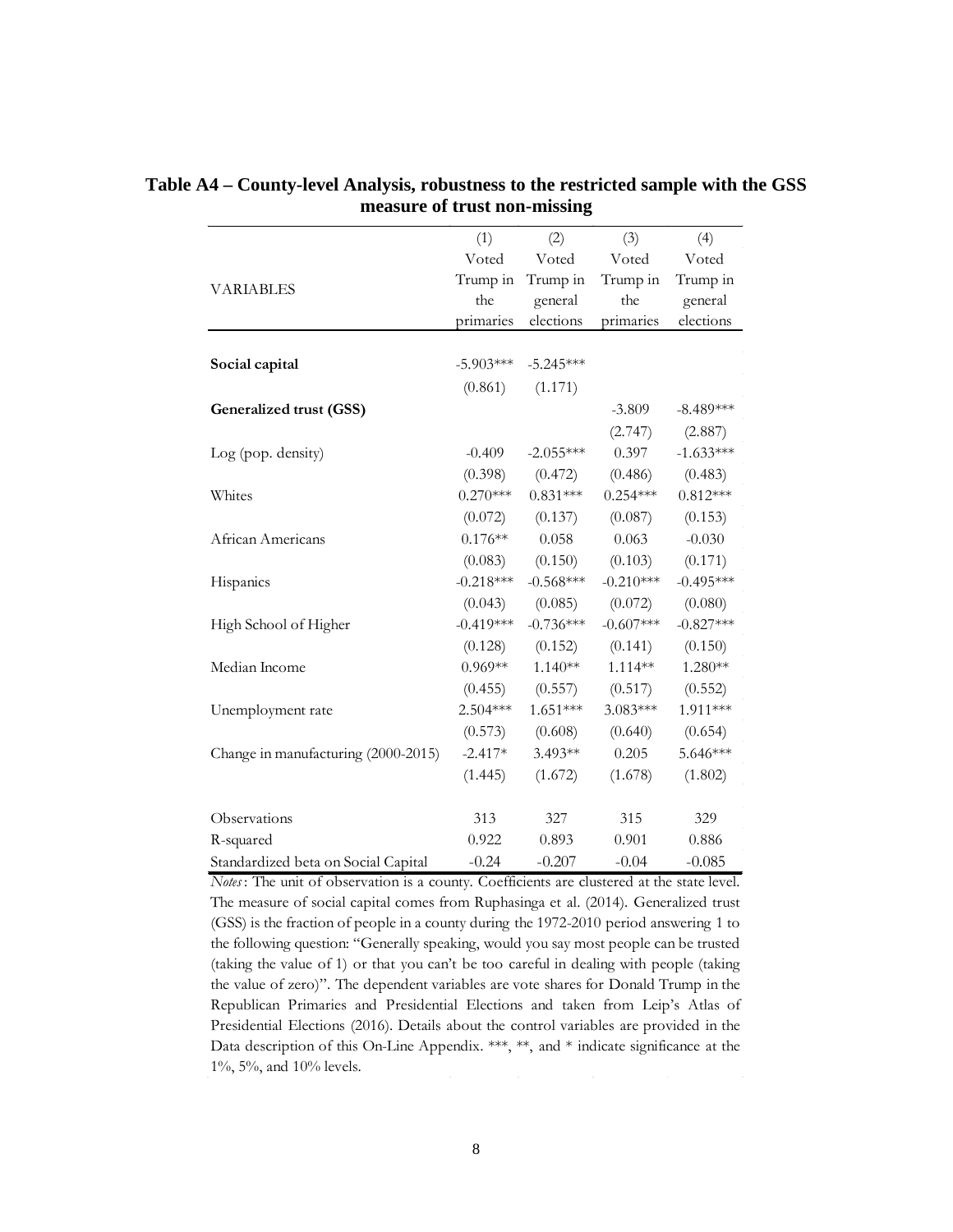|                          | (1)                                    | (2)                                                    | (3)                   | (4)              | (5)                                                                               | (6)                   |
|--------------------------|----------------------------------------|--------------------------------------------------------|-----------------------|------------------|-----------------------------------------------------------------------------------|-----------------------|
| <b>VARIABLES</b>         | Voted for<br>Trump in the<br>primaries | Voted for Trump<br>in general elections as a president |                       | in the primaries | Prefer Trump Voted for Trump Voted for Trump in Prefer Trump<br>general elections | as a president        |
| Social capital           | $-0.022***$                            | $-0.029***$                                            | $-0.024***$           |                  |                                                                                   |                       |
|                          | (0.004)                                | (0.006)                                                | (0.004)               |                  |                                                                                   |                       |
| Generalized trust (GSS)  |                                        |                                                        |                       | $-0.033$         | $-0.089***$                                                                       | $-0.068***$           |
|                          |                                        |                                                        |                       | (0.023)          | (0.029)                                                                           | (0.024)               |
| Log (population density) | $-0.018***$                            | $-0.028***$                                            | $-0.025***$           | $-0.022***$      | $-0.023***$                                                                       | $-0.024***$           |
|                          | (0.002)<br>0.001                       | (0.002)<br>$0.005***$                                  | (0.002)<br>$0.003***$ | (0.003)<br>0.002 | (0.004)<br>$0.005***$                                                             | (0.003)<br>$0.003***$ |
| Age                      |                                        |                                                        |                       |                  |                                                                                   |                       |
|                          | (0.001)<br>0.000                       | (0.001)<br>$-0.000***$                                 | (0.001)               | (0.001)<br>0.000 | (0.001)<br>$-0.000**$                                                             | (0.001)<br>$0.000\,$  |
| Age squared              |                                        |                                                        | 0.000                 |                  |                                                                                   |                       |
|                          | (0.000)                                | (0.000)                                                | (0.000)               | (0.000)          | (0.000)<br>$-0.091***$                                                            | (0.000)               |
| Female                   | $-0.043***$                            | $-0.086***$                                            | $-0.087***$           | $-0.046***$      |                                                                                   | $-0.085***$           |
|                          | (0.005)                                | (0.005)                                                | (0.004)               | (0.006)          | (0.006)                                                                           | (0.005)               |
| White                    | $0.032***$                             | $0.066***$                                             | $0.076***$            | $0.034***$       | $0.069***$                                                                        | $0.075***$            |
|                          | (0.009)                                | (0.009)                                                | (0.008)               | (0.011)          | (0.011)                                                                           | (0.010)               |
| African American         | $-0.183***$                            | $-0.371***$                                            | $-0.258***$           | $-0.160***$      | $-0.326***$                                                                       | $-0.223***$           |
|                          | (0.010)                                | (0.012)                                                | (0.009)               | (0.012)          | (0.014)                                                                           | (0.010)               |
| Hispanic                 | $-0.068***$                            | $-0.121***$                                            | $-0.097***$           | $-0.058***$      | $-0.092***$                                                                       | $-0.077***$           |
|                          | (0.013)                                | (0.014)                                                | (0.009)               | (0.015)          | (0.017)                                                                           | (0.011)               |
| High School              | 0.008                                  | 0.033                                                  | $0.028**$             | 0.016            | 0.050                                                                             | 0.016                 |
|                          | (0.020)                                | (0.021)                                                | (0.012)               | (0.027)          | (0.032)                                                                           | (0.017)               |
| Some college             | $-0.046**$                             | $-0.016$                                               | 0.015                 | $-0.037$         | $-0.013$                                                                          | $-0.003$              |
|                          | (0.020)                                | (0.021)                                                | (0.012)               | (0.027)          | (0.032)                                                                           | (0.017)               |
| Two year college         | $-0.050**$                             | $-0.023$                                               | 0.006                 | $-0.041$         | $-0.020$                                                                          | $-0.015$              |
|                          | (0.020)                                | (0.021)                                                | (0.013)               | (0.026)          | (0.032)                                                                           | (0.017)               |
| Four year college        | $-0.105***$                            | $-0.097***$                                            | $-0.057***$           | $-0.085***$      | $-0.085***$                                                                       | $-0.066***$           |
|                          | (0.020)                                | (0.021)                                                | (0.012)               | (0.025)          | (0.032)                                                                           | (0.017)               |
| Post-graduate            | $-0.145***$                            | $-0.178***$                                            | $-0.120***$           | $-0.122***$      | $-0.155***$                                                                       | $-0.122***$           |
|                          | (0.021)                                | (0.022)                                                | (0.013)               | (0.027)          | (0.033)                                                                           | (0.017)               |
| Married                  | $0.021***$                             | $0.044***$                                             | $0.015***$            | 0.010            | $0.023***$                                                                        | $-0.007$              |
|                          | (0.006)                                | (0.006)                                                | (0.005)               | (0.006)          | (0.007)                                                                           | (0.006)               |
| Divorced/separated       | $0.014*$                               | $0.027***$                                             | 0.005                 | $-0.006$         | 0.006                                                                             | $-0.024***$           |
|                          | (0.008)                                | (0.008)                                                | (0.007)               | (0.009)          | (0.010)                                                                           | (0.009)               |
| Widowed                  | 0.018                                  | $0.033***$                                             | $-0.016$              | 0.010            | $-0.004$                                                                          | $-0.041***$           |
|                          | (0.013)                                | (0.013)                                                | (0.012)               | (0.016)          | (0.017)                                                                           | (0.015)               |
| Unemployed               | $0.038***$                             | $0.041***$                                             | $0.015*$              | $0.030**$        | $0.028*$                                                                          | $0.021**$             |
|                          | (0.012)                                | (0.012)                                                | (0.008)               | (0.015)          | (0.016)                                                                           | (0.010)               |
| Out of the labor force   | $-0.008$                               | $-0.030***$                                            | $-0.019***$           | $-0.014*$        | $-0.029***$                                                                       | $-0.017***$           |
|                          | (0.006)                                | (0.006)                                                | (0.005)               | (0.008)          | (0.007)                                                                           | (0.006)               |

## **Table A5 – Individual-level Analysis, CCES**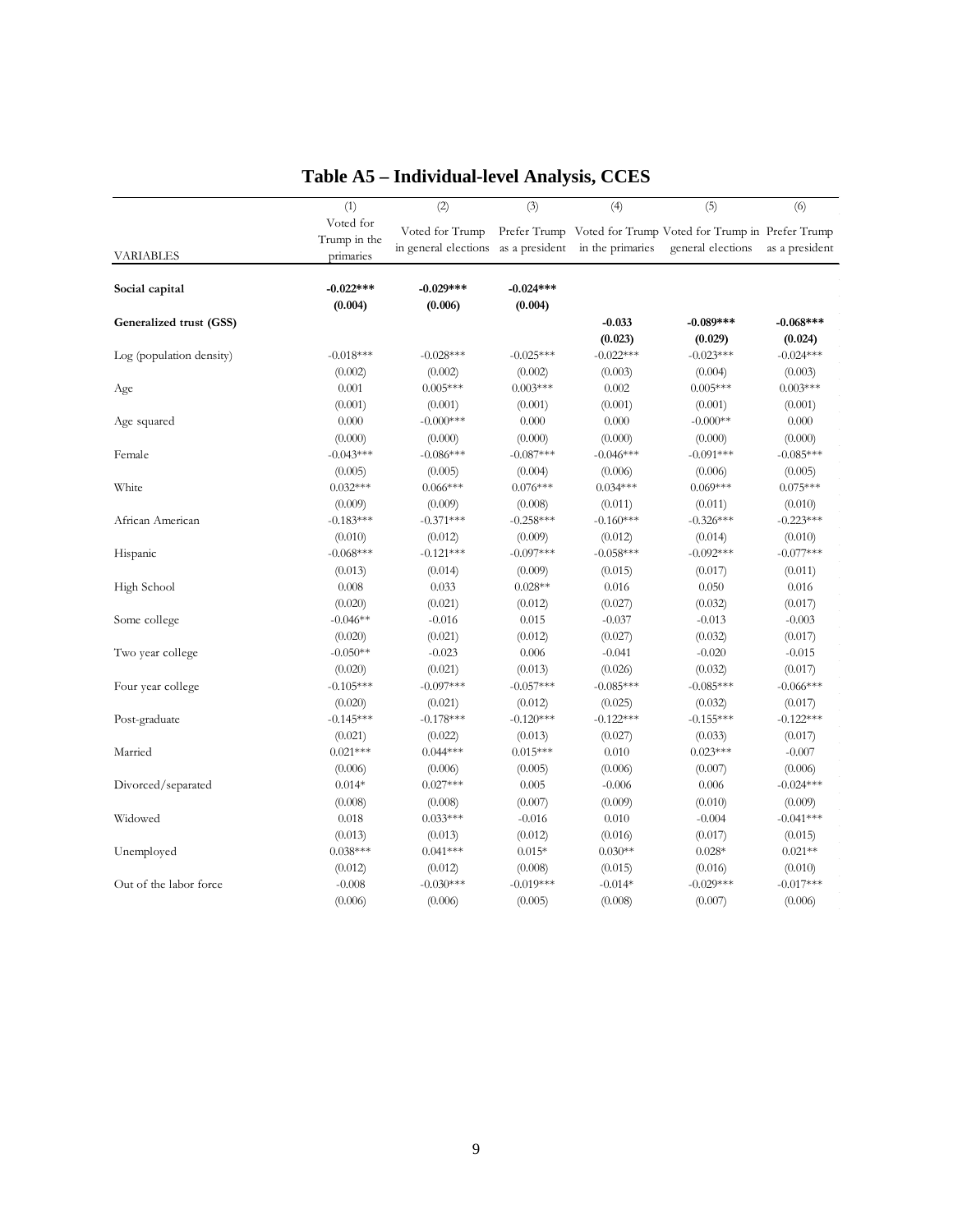## **Table A5 – Individual-level Analysis, CCES (continued)**

| (0.014)<br>(0.010)<br>(0.019)<br>(0.022)<br>(0.014)<br>(0.016)<br>Family income \$20,000-\$29,999<br>0.014<br>$-0.022$<br>0.009<br>$-0.001$<br>$-0.028$<br>0.002<br>(0.013)<br>(0.015)<br>(0.010)<br>(0.016)<br>(0.021)<br>(0.013)<br>Family income \$30,000-\$39,999<br>$0.025*$<br>$-0.009$<br>$0.023**$<br>0.021<br>$-0.009$<br>0.018<br>(0.016)<br>(0.013)<br>(0.015)<br>(0.010)<br>(0.020)<br>(0.013)<br>Family income \$40,000-\$49,999<br>$-0.003$<br>$0.039***$<br>$0.032*$<br>0.021<br>$0.046***$<br>0.017<br>(0.022)<br>(0.014)<br>(0.016)<br>(0.011)<br>(0.017)<br>(0.013)<br>$0.035*$<br>Family income \$50,000-\$59,999<br>$0.028*$<br>0.022<br>$0.068***$<br>$0.033*$<br>$0.072***$<br>(0.015)<br>(0.010)<br>(0.018)<br>(0.020)<br>(0.015)<br>(0.013)<br>0.008<br>Family income \$60,000-\$69,999<br>0.021<br>0.011<br>$0.053***$<br>0.017<br>$0.044***$<br>(0.017)<br>(0.015)<br>(0.011)<br>(0.018)<br>(0.024)<br>(0.015)<br>Family income \$70,000-\$79,999<br>0.007<br>0.005<br>$0.047***$<br>0.010<br>0.019<br>$0.039***$<br>(0.014)<br>(0.016)<br>(0.017)<br>(0.021)<br>(0.011)<br>(0.015)<br>Family income \$80,000-\$99,999<br>0.009<br>0.021<br>$0.051***$<br>0.015<br>0.028<br>$0.051***$<br>(0.015)<br>(0.016)<br>(0.011)<br>(0.018)<br>(0.022)<br>(0.014)<br>Family income \$100,000-\$119,999<br>0.017<br>$0.056***$<br>0.021<br>0.022<br>$0.052***$<br>0.013<br>(0.015)<br>(0.017)<br>(0.019)<br>(0.024)<br>(0.016)<br>(0.012)<br>Family income \$120,000-\$149,999<br>$0.065***$<br>0.039<br>$0.066***$<br>0.025<br>0.021<br>0.029<br>(0.015)<br>(0.018)<br>(0.012)<br>(0.019)<br>(0.024)<br>(0.015)<br>Family income \$150,000-\$199,999<br>0.025<br>$0.036*$<br>$0.069***$<br>0.018<br>0.028<br>$0.058***$<br>(0.024)<br>(0.018)<br>(0.019)<br>(0.014)<br>(0.021)<br>(0.016)<br>Family income \$200,000-\$249,999<br>$-0.004$<br>0.022<br>$0.059***$<br>$-0.002$<br>0.011<br>$0.042**$ | Family income \$10,000-\$19,999 | 0.012   | $-0.038**$ | $-0.016$ | $0.034*$ | $-0.029$ | $-0.005$ |
|----------------------------------------------------------------------------------------------------------------------------------------------------------------------------------------------------------------------------------------------------------------------------------------------------------------------------------------------------------------------------------------------------------------------------------------------------------------------------------------------------------------------------------------------------------------------------------------------------------------------------------------------------------------------------------------------------------------------------------------------------------------------------------------------------------------------------------------------------------------------------------------------------------------------------------------------------------------------------------------------------------------------------------------------------------------------------------------------------------------------------------------------------------------------------------------------------------------------------------------------------------------------------------------------------------------------------------------------------------------------------------------------------------------------------------------------------------------------------------------------------------------------------------------------------------------------------------------------------------------------------------------------------------------------------------------------------------------------------------------------------------------------------------------------------------------------------------------------------------------------------------------------------------------------|---------------------------------|---------|------------|----------|----------|----------|----------|
|                                                                                                                                                                                                                                                                                                                                                                                                                                                                                                                                                                                                                                                                                                                                                                                                                                                                                                                                                                                                                                                                                                                                                                                                                                                                                                                                                                                                                                                                                                                                                                                                                                                                                                                                                                                                                                                                                                                      |                                 |         |            |          |          |          |          |
|                                                                                                                                                                                                                                                                                                                                                                                                                                                                                                                                                                                                                                                                                                                                                                                                                                                                                                                                                                                                                                                                                                                                                                                                                                                                                                                                                                                                                                                                                                                                                                                                                                                                                                                                                                                                                                                                                                                      |                                 |         |            |          |          |          |          |
|                                                                                                                                                                                                                                                                                                                                                                                                                                                                                                                                                                                                                                                                                                                                                                                                                                                                                                                                                                                                                                                                                                                                                                                                                                                                                                                                                                                                                                                                                                                                                                                                                                                                                                                                                                                                                                                                                                                      |                                 |         |            |          |          |          |          |
|                                                                                                                                                                                                                                                                                                                                                                                                                                                                                                                                                                                                                                                                                                                                                                                                                                                                                                                                                                                                                                                                                                                                                                                                                                                                                                                                                                                                                                                                                                                                                                                                                                                                                                                                                                                                                                                                                                                      |                                 |         |            |          |          |          |          |
|                                                                                                                                                                                                                                                                                                                                                                                                                                                                                                                                                                                                                                                                                                                                                                                                                                                                                                                                                                                                                                                                                                                                                                                                                                                                                                                                                                                                                                                                                                                                                                                                                                                                                                                                                                                                                                                                                                                      |                                 |         |            |          |          |          |          |
|                                                                                                                                                                                                                                                                                                                                                                                                                                                                                                                                                                                                                                                                                                                                                                                                                                                                                                                                                                                                                                                                                                                                                                                                                                                                                                                                                                                                                                                                                                                                                                                                                                                                                                                                                                                                                                                                                                                      |                                 |         |            |          |          |          |          |
|                                                                                                                                                                                                                                                                                                                                                                                                                                                                                                                                                                                                                                                                                                                                                                                                                                                                                                                                                                                                                                                                                                                                                                                                                                                                                                                                                                                                                                                                                                                                                                                                                                                                                                                                                                                                                                                                                                                      |                                 |         |            |          |          |          |          |
|                                                                                                                                                                                                                                                                                                                                                                                                                                                                                                                                                                                                                                                                                                                                                                                                                                                                                                                                                                                                                                                                                                                                                                                                                                                                                                                                                                                                                                                                                                                                                                                                                                                                                                                                                                                                                                                                                                                      |                                 |         |            |          |          |          |          |
|                                                                                                                                                                                                                                                                                                                                                                                                                                                                                                                                                                                                                                                                                                                                                                                                                                                                                                                                                                                                                                                                                                                                                                                                                                                                                                                                                                                                                                                                                                                                                                                                                                                                                                                                                                                                                                                                                                                      |                                 |         |            |          |          |          |          |
|                                                                                                                                                                                                                                                                                                                                                                                                                                                                                                                                                                                                                                                                                                                                                                                                                                                                                                                                                                                                                                                                                                                                                                                                                                                                                                                                                                                                                                                                                                                                                                                                                                                                                                                                                                                                                                                                                                                      |                                 |         |            |          |          |          |          |
|                                                                                                                                                                                                                                                                                                                                                                                                                                                                                                                                                                                                                                                                                                                                                                                                                                                                                                                                                                                                                                                                                                                                                                                                                                                                                                                                                                                                                                                                                                                                                                                                                                                                                                                                                                                                                                                                                                                      |                                 |         |            |          |          |          |          |
|                                                                                                                                                                                                                                                                                                                                                                                                                                                                                                                                                                                                                                                                                                                                                                                                                                                                                                                                                                                                                                                                                                                                                                                                                                                                                                                                                                                                                                                                                                                                                                                                                                                                                                                                                                                                                                                                                                                      |                                 |         |            |          |          |          |          |
|                                                                                                                                                                                                                                                                                                                                                                                                                                                                                                                                                                                                                                                                                                                                                                                                                                                                                                                                                                                                                                                                                                                                                                                                                                                                                                                                                                                                                                                                                                                                                                                                                                                                                                                                                                                                                                                                                                                      |                                 |         |            |          |          |          |          |
|                                                                                                                                                                                                                                                                                                                                                                                                                                                                                                                                                                                                                                                                                                                                                                                                                                                                                                                                                                                                                                                                                                                                                                                                                                                                                                                                                                                                                                                                                                                                                                                                                                                                                                                                                                                                                                                                                                                      |                                 |         |            |          |          |          |          |
|                                                                                                                                                                                                                                                                                                                                                                                                                                                                                                                                                                                                                                                                                                                                                                                                                                                                                                                                                                                                                                                                                                                                                                                                                                                                                                                                                                                                                                                                                                                                                                                                                                                                                                                                                                                                                                                                                                                      |                                 |         |            |          |          |          |          |
|                                                                                                                                                                                                                                                                                                                                                                                                                                                                                                                                                                                                                                                                                                                                                                                                                                                                                                                                                                                                                                                                                                                                                                                                                                                                                                                                                                                                                                                                                                                                                                                                                                                                                                                                                                                                                                                                                                                      |                                 |         |            |          |          |          |          |
|                                                                                                                                                                                                                                                                                                                                                                                                                                                                                                                                                                                                                                                                                                                                                                                                                                                                                                                                                                                                                                                                                                                                                                                                                                                                                                                                                                                                                                                                                                                                                                                                                                                                                                                                                                                                                                                                                                                      |                                 |         |            |          |          |          |          |
|                                                                                                                                                                                                                                                                                                                                                                                                                                                                                                                                                                                                                                                                                                                                                                                                                                                                                                                                                                                                                                                                                                                                                                                                                                                                                                                                                                                                                                                                                                                                                                                                                                                                                                                                                                                                                                                                                                                      |                                 |         |            |          |          |          |          |
|                                                                                                                                                                                                                                                                                                                                                                                                                                                                                                                                                                                                                                                                                                                                                                                                                                                                                                                                                                                                                                                                                                                                                                                                                                                                                                                                                                                                                                                                                                                                                                                                                                                                                                                                                                                                                                                                                                                      |                                 |         |            |          |          |          |          |
|                                                                                                                                                                                                                                                                                                                                                                                                                                                                                                                                                                                                                                                                                                                                                                                                                                                                                                                                                                                                                                                                                                                                                                                                                                                                                                                                                                                                                                                                                                                                                                                                                                                                                                                                                                                                                                                                                                                      |                                 |         |            |          |          |          |          |
|                                                                                                                                                                                                                                                                                                                                                                                                                                                                                                                                                                                                                                                                                                                                                                                                                                                                                                                                                                                                                                                                                                                                                                                                                                                                                                                                                                                                                                                                                                                                                                                                                                                                                                                                                                                                                                                                                                                      |                                 |         |            |          |          |          |          |
|                                                                                                                                                                                                                                                                                                                                                                                                                                                                                                                                                                                                                                                                                                                                                                                                                                                                                                                                                                                                                                                                                                                                                                                                                                                                                                                                                                                                                                                                                                                                                                                                                                                                                                                                                                                                                                                                                                                      |                                 |         |            |          |          |          |          |
|                                                                                                                                                                                                                                                                                                                                                                                                                                                                                                                                                                                                                                                                                                                                                                                                                                                                                                                                                                                                                                                                                                                                                                                                                                                                                                                                                                                                                                                                                                                                                                                                                                                                                                                                                                                                                                                                                                                      |                                 | (0.020) | (0.024)    | (0.018)  | (0.023)  | (0.030)  | (0.021)  |
| 0.022<br>Family income \$250,000-\$349,999<br>0.023<br>0.036<br>$0.079***$<br>0.026<br>$0.064**$                                                                                                                                                                                                                                                                                                                                                                                                                                                                                                                                                                                                                                                                                                                                                                                                                                                                                                                                                                                                                                                                                                                                                                                                                                                                                                                                                                                                                                                                                                                                                                                                                                                                                                                                                                                                                     |                                 |         |            |          |          |          |          |
| (0.025)<br>(0.026)<br>(0.025)<br>(0.029)<br>(0.031)<br>(0.028)                                                                                                                                                                                                                                                                                                                                                                                                                                                                                                                                                                                                                                                                                                                                                                                                                                                                                                                                                                                                                                                                                                                                                                                                                                                                                                                                                                                                                                                                                                                                                                                                                                                                                                                                                                                                                                                       |                                 |         |            |          |          |          |          |
| Family income \$350,000-\$499,999<br>$-0.017$<br>$-0.032$<br>0.049<br>$-0.017$<br>$-0.055$<br>0.031                                                                                                                                                                                                                                                                                                                                                                                                                                                                                                                                                                                                                                                                                                                                                                                                                                                                                                                                                                                                                                                                                                                                                                                                                                                                                                                                                                                                                                                                                                                                                                                                                                                                                                                                                                                                                  |                                 |         |            |          |          |          |          |
| (0.035)<br>(0.037)<br>(0.038)<br>(0.041)<br>(0.038)<br>(0.035)                                                                                                                                                                                                                                                                                                                                                                                                                                                                                                                                                                                                                                                                                                                                                                                                                                                                                                                                                                                                                                                                                                                                                                                                                                                                                                                                                                                                                                                                                                                                                                                                                                                                                                                                                                                                                                                       |                                 |         |            |          |          |          |          |
| $0.058*$<br>0.011<br>$0.079**$<br>0.039<br>$-0.018$<br>$0.063*$<br>Family income \$500,000 or more                                                                                                                                                                                                                                                                                                                                                                                                                                                                                                                                                                                                                                                                                                                                                                                                                                                                                                                                                                                                                                                                                                                                                                                                                                                                                                                                                                                                                                                                                                                                                                                                                                                                                                                                                                                                                   |                                 |         |            |          |          |          |          |
| (0.048)<br>(0.034)<br>(0.043)<br>(0.035)<br>(0.034)<br>(0.037)                                                                                                                                                                                                                                                                                                                                                                                                                                                                                                                                                                                                                                                                                                                                                                                                                                                                                                                                                                                                                                                                                                                                                                                                                                                                                                                                                                                                                                                                                                                                                                                                                                                                                                                                                                                                                                                       |                                 |         |            |          |          |          |          |
| Church: seldom<br>$0.012**$<br>0.000<br>$0.017**$<br>$0.017**$<br>0.000<br>0.006                                                                                                                                                                                                                                                                                                                                                                                                                                                                                                                                                                                                                                                                                                                                                                                                                                                                                                                                                                                                                                                                                                                                                                                                                                                                                                                                                                                                                                                                                                                                                                                                                                                                                                                                                                                                                                     |                                 |         |            |          |          |          |          |
| (0.007)<br>(0.007)<br>(0.006)<br>(0.008)<br>(0.008)<br>(0.007)                                                                                                                                                                                                                                                                                                                                                                                                                                                                                                                                                                                                                                                                                                                                                                                                                                                                                                                                                                                                                                                                                                                                                                                                                                                                                                                                                                                                                                                                                                                                                                                                                                                                                                                                                                                                                                                       |                                 |         |            |          |          |          |          |
| Church: a few times a year<br>0.005<br>$-0.024**$<br>0.005<br>0.004<br>$-0.012$<br>0.004                                                                                                                                                                                                                                                                                                                                                                                                                                                                                                                                                                                                                                                                                                                                                                                                                                                                                                                                                                                                                                                                                                                                                                                                                                                                                                                                                                                                                                                                                                                                                                                                                                                                                                                                                                                                                             |                                 |         |            |          |          |          |          |
| (0.008)<br>(0.010)<br>(0.007)<br>(0.010)<br>(0.013)<br>(0.010)                                                                                                                                                                                                                                                                                                                                                                                                                                                                                                                                                                                                                                                                                                                                                                                                                                                                                                                                                                                                                                                                                                                                                                                                                                                                                                                                                                                                                                                                                                                                                                                                                                                                                                                                                                                                                                                       |                                 |         |            |          |          |          |          |
| Church: once or twice a month<br>$-0.054***$<br>$-0.030**$<br>$-0.036***$<br>$-0.021*$<br>$-0.006$<br>$-0.013$                                                                                                                                                                                                                                                                                                                                                                                                                                                                                                                                                                                                                                                                                                                                                                                                                                                                                                                                                                                                                                                                                                                                                                                                                                                                                                                                                                                                                                                                                                                                                                                                                                                                                                                                                                                                       |                                 |         |            |          |          |          |          |
| (0.011)<br>(0.011)<br>(0.009)<br>(0.013)<br>(0.014)<br>(0.010)                                                                                                                                                                                                                                                                                                                                                                                                                                                                                                                                                                                                                                                                                                                                                                                                                                                                                                                                                                                                                                                                                                                                                                                                                                                                                                                                                                                                                                                                                                                                                                                                                                                                                                                                                                                                                                                       |                                 |         |            |          |          |          |          |
| $-0.040***$<br>$0.029**$<br>Church: once a week<br>$-0.035***$<br>$0.023**$<br>0.004<br>0.005                                                                                                                                                                                                                                                                                                                                                                                                                                                                                                                                                                                                                                                                                                                                                                                                                                                                                                                                                                                                                                                                                                                                                                                                                                                                                                                                                                                                                                                                                                                                                                                                                                                                                                                                                                                                                        |                                 |         |            |          |          |          |          |
| (0.009)<br>(0.010)<br>(0.008)<br>(0.011)<br>(0.013)<br>(0.011)                                                                                                                                                                                                                                                                                                                                                                                                                                                                                                                                                                                                                                                                                                                                                                                                                                                                                                                                                                                                                                                                                                                                                                                                                                                                                                                                                                                                                                                                                                                                                                                                                                                                                                                                                                                                                                                       |                                 |         |            |          |          |          |          |
| Church: more than twice a week<br>$-0.053***$<br>$0.080***$<br>$0.034***$<br>$-0.061***$<br>$0.076***$<br>0.020                                                                                                                                                                                                                                                                                                                                                                                                                                                                                                                                                                                                                                                                                                                                                                                                                                                                                                                                                                                                                                                                                                                                                                                                                                                                                                                                                                                                                                                                                                                                                                                                                                                                                                                                                                                                      |                                 |         |            |          |          |          |          |
| (0.011)<br>(0.012)<br>(0.010)<br>(0.013)<br>(0.016)<br>(0.013)                                                                                                                                                                                                                                                                                                                                                                                                                                                                                                                                                                                                                                                                                                                                                                                                                                                                                                                                                                                                                                                                                                                                                                                                                                                                                                                                                                                                                                                                                                                                                                                                                                                                                                                                                                                                                                                       |                                 |         |            |          |          |          |          |
| Religion: not too important<br>$0.066***$<br>$0.139***$<br>$0.091***$<br>$0.061***$<br>$0.121***$<br>$0.087***$                                                                                                                                                                                                                                                                                                                                                                                                                                                                                                                                                                                                                                                                                                                                                                                                                                                                                                                                                                                                                                                                                                                                                                                                                                                                                                                                                                                                                                                                                                                                                                                                                                                                                                                                                                                                      |                                 |         |            |          |          |          |          |
| (0.010)<br>(0.008)<br>(0.008)<br>(0.006)<br>(0.010)<br>(0.008)                                                                                                                                                                                                                                                                                                                                                                                                                                                                                                                                                                                                                                                                                                                                                                                                                                                                                                                                                                                                                                                                                                                                                                                                                                                                                                                                                                                                                                                                                                                                                                                                                                                                                                                                                                                                                                                       |                                 |         |            |          |          |          |          |
| $0.139***$<br>$0.227***$<br>$0.141***$<br>$0.243***$<br>$0.170***$<br>$0.163***$<br>Religion: somewhat important                                                                                                                                                                                                                                                                                                                                                                                                                                                                                                                                                                                                                                                                                                                                                                                                                                                                                                                                                                                                                                                                                                                                                                                                                                                                                                                                                                                                                                                                                                                                                                                                                                                                                                                                                                                                     |                                 |         |            |          |          |          |          |
| (0.009)<br>(0.007)<br>(0.011)<br>(0.012)<br>(0.008)<br>(0.010)                                                                                                                                                                                                                                                                                                                                                                                                                                                                                                                                                                                                                                                                                                                                                                                                                                                                                                                                                                                                                                                                                                                                                                                                                                                                                                                                                                                                                                                                                                                                                                                                                                                                                                                                                                                                                                                       |                                 |         |            |          |          |          |          |
| $0.157***$<br>$0.338***$<br>$0.247***$<br>$0.160***$<br>$0.318***$<br>$0.229***$<br>Religion: very important                                                                                                                                                                                                                                                                                                                                                                                                                                                                                                                                                                                                                                                                                                                                                                                                                                                                                                                                                                                                                                                                                                                                                                                                                                                                                                                                                                                                                                                                                                                                                                                                                                                                                                                                                                                                         |                                 |         |            |          |          |          |          |
| (0.009)<br>(0.010)<br>(0.008)<br>(0.013)<br>(0.015)<br>(0.012)                                                                                                                                                                                                                                                                                                                                                                                                                                                                                                                                                                                                                                                                                                                                                                                                                                                                                                                                                                                                                                                                                                                                                                                                                                                                                                                                                                                                                                                                                                                                                                                                                                                                                                                                                                                                                                                       |                                 |         |            |          |          |          |          |
| $-0.032***$<br>$-0.038***$<br>$-0.056***$<br>$-0.041***$<br>$-0.061***$<br>$-0.036***$<br>Renting a home                                                                                                                                                                                                                                                                                                                                                                                                                                                                                                                                                                                                                                                                                                                                                                                                                                                                                                                                                                                                                                                                                                                                                                                                                                                                                                                                                                                                                                                                                                                                                                                                                                                                                                                                                                                                             |                                 |         |            |          |          |          |          |
| (0.005)<br>(0.006)<br>(0.005)<br>(0.007)<br>(0.008)<br>(0.006)                                                                                                                                                                                                                                                                                                                                                                                                                                                                                                                                                                                                                                                                                                                                                                                                                                                                                                                                                                                                                                                                                                                                                                                                                                                                                                                                                                                                                                                                                                                                                                                                                                                                                                                                                                                                                                                       |                                 |         |            |          |          |          |          |
| Without health insurance<br>$0.034***$<br>$0.049***$<br>$0.026***$<br>$0.054***$<br>$0.060***$<br>$0.031***$                                                                                                                                                                                                                                                                                                                                                                                                                                                                                                                                                                                                                                                                                                                                                                                                                                                                                                                                                                                                                                                                                                                                                                                                                                                                                                                                                                                                                                                                                                                                                                                                                                                                                                                                                                                                         |                                 |         |            |          |          |          |          |
| (0.010)<br>(0.011)<br>(0.007)<br>(0.014)<br>(0.016)<br>(0.009)                                                                                                                                                                                                                                                                                                                                                                                                                                                                                                                                                                                                                                                                                                                                                                                                                                                                                                                                                                                                                                                                                                                                                                                                                                                                                                                                                                                                                                                                                                                                                                                                                                                                                                                                                                                                                                                       |                                 |         |            |          |          |          |          |
|                                                                                                                                                                                                                                                                                                                                                                                                                                                                                                                                                                                                                                                                                                                                                                                                                                                                                                                                                                                                                                                                                                                                                                                                                                                                                                                                                                                                                                                                                                                                                                                                                                                                                                                                                                                                                                                                                                                      |                                 |         |            |          |          |          |          |
| Mean (st. dev) of dep. variable<br>0.205(0.403)<br>0.408(0.491)<br>0.303(0.460)<br>0.176(0.381)<br>0.349(0.477)<br>0.253(0.435)                                                                                                                                                                                                                                                                                                                                                                                                                                                                                                                                                                                                                                                                                                                                                                                                                                                                                                                                                                                                                                                                                                                                                                                                                                                                                                                                                                                                                                                                                                                                                                                                                                                                                                                                                                                      |                                 |         |            |          |          |          |          |
| State fixed effects<br>yes<br>yes<br>yes<br>yes<br>yes<br>yes                                                                                                                                                                                                                                                                                                                                                                                                                                                                                                                                                                                                                                                                                                                                                                                                                                                                                                                                                                                                                                                                                                                                                                                                                                                                                                                                                                                                                                                                                                                                                                                                                                                                                                                                                                                                                                                        |                                 |         |            |          |          |          |          |
| Observations<br>32,109<br>37,501<br>51,847<br>18,618<br>20,624<br>29,018                                                                                                                                                                                                                                                                                                                                                                                                                                                                                                                                                                                                                                                                                                                                                                                                                                                                                                                                                                                                                                                                                                                                                                                                                                                                                                                                                                                                                                                                                                                                                                                                                                                                                                                                                                                                                                             |                                 |         |            |          |          |          |          |
| R-squared<br>0.224<br>0.099<br>0.210<br>0.104<br>0.173<br>0.161                                                                                                                                                                                                                                                                                                                                                                                                                                                                                                                                                                                                                                                                                                                                                                                                                                                                                                                                                                                                                                                                                                                                                                                                                                                                                                                                                                                                                                                                                                                                                                                                                                                                                                                                                                                                                                                      |                                 |         |            |          |          |          |          |
| Standardized beta on social capital<br>$-0.042$<br>$-0.046$<br>$-0.041$<br>$-0.025$<br>$-0.021$<br>$-0.042$                                                                                                                                                                                                                                                                                                                                                                                                                                                                                                                                                                                                                                                                                                                                                                                                                                                                                                                                                                                                                                                                                                                                                                                                                                                                                                                                                                                                                                                                                                                                                                                                                                                                                                                                                                                                          |                                 |         |            |          |          |          |          |

*Notes* : The unit of observation is an individual. Coefficients are clustered at the county level. The measure of social capital comes from the updated version of Ruphasinga et al. (2006). Details are provided in the Supplementary Material. Generalized trust (GSS) is the fraction of people in a county during the 1972-2010 period answering 1 to the following question: "Generally speaking, would you say most people can be trusted (taking the value of 1) or that you can't be too careful in dealing with people (taking the value of zero)". The data from the CCES 2016. The dependent variables are dummies indicating whether the individual voted for Trump in the primaries (columns 1 and 4) or in the general election (columns 2 and 5) and whether the individual prefers Trump as a president (columns 3 and 6) . Details about individual controls are provided in the Supplementary Material. Descriptive statistics for all the variables are provided in Table S2. \*\*\*, \*\*, and \* indicate significance at the 1%, 5%, and 10% levels.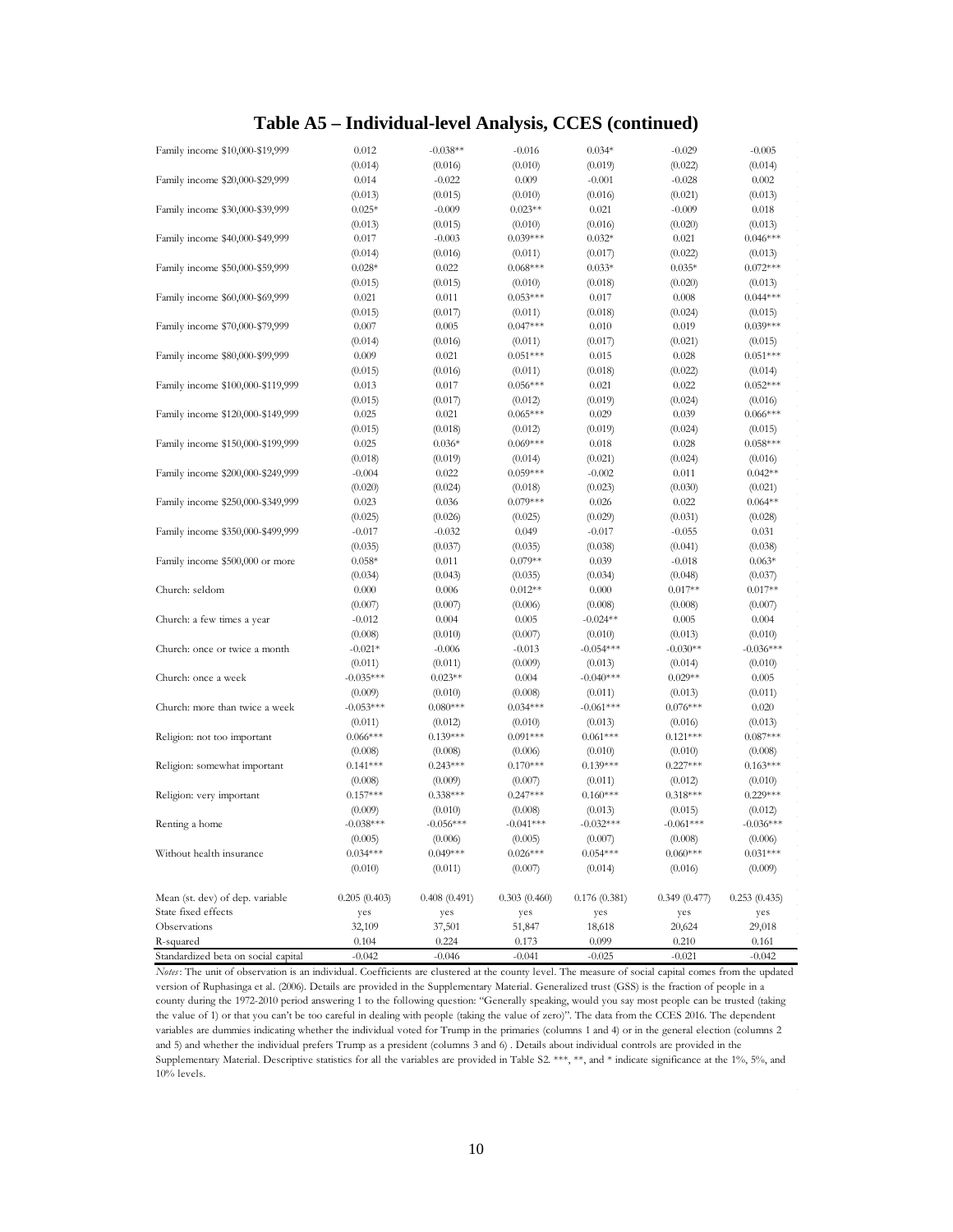|                             | (1)         | (2)                                 |
|-----------------------------|-------------|-------------------------------------|
|                             |             | Favorable opinion Favorable opinion |
| <b>VARIABLES</b>            | of Trump    | of Trump                            |
|                             |             |                                     |
| Social capital              | $-0.025***$ |                                     |
|                             | (0.003)     |                                     |
| Generalize trust (GSS)      |             | $-0.101***$                         |
|                             |             | (0.022)                             |
| Log (population density)    | $-0.025***$ | $-0.026***$                         |
|                             | (0.002)     | (0.003)                             |
| Age                         | $0.632***$  | $0.676***$                          |
|                             | (0.042)     | (0.057)                             |
| Age squared                 | $-0.421***$ | $-0.440***$                         |
|                             | (0.040)     | (0.055)                             |
| Female                      | $-0.134***$ | $-0.129***$                         |
|                             | (0.003)     | (0.004)                             |
| White                       | $0.081***$  | $0.086***$                          |
|                             | (0.008)     | (0.010)                             |
| African American            | $-0.236***$ | $-0.197***$                         |
|                             | (0.010)     | (0.011)                             |
| Hispanic                    | $-0.143***$ | $-0.122***$                         |
|                             | (0.008)     | (0.010)                             |
| High School                 | $0.063***$  | $0.089***$                          |
|                             | (0.008)     | (0.010)                             |
| Technical/vocational school | $0.078***$  | $0.108***$                          |
|                             | (0.011)     | (0.016)                             |
| Some College                | $0.039***$  | $0.058***$                          |
|                             | (0.008)     | (0.011)                             |
| College graduate            | $-0.052***$ | $-0.025**$                          |
|                             | (0.008)     | (0.011)                             |
| Post graduate               | $-0.145***$ | $-0.112***$                         |
|                             | (0.009)     | (0.012)                             |
| Married                     | $0.032***$  | $0.021***$                          |
|                             | (0.003)     | (0.004)                             |
| Divorced/separated          | $0.017***$  | $0.015**$                           |
|                             | (0.005)     | (0.006)                             |
| Widowed                     | 0.007       | 0.009                               |
|                             | (0.006)     | (0.009)                             |
| Unemployed                  | $0.037***$  | $0.051***$                          |
|                             | (0.008)     | (0.011)                             |
| Out of the labor force      | $-0.017***$ | $-0.010**$                          |
|                             | (0.003)     | (0.005)                             |
|                             |             |                                     |

**Table A6 – Individual-level Analysis, Gallup U.S. Daily Tracking**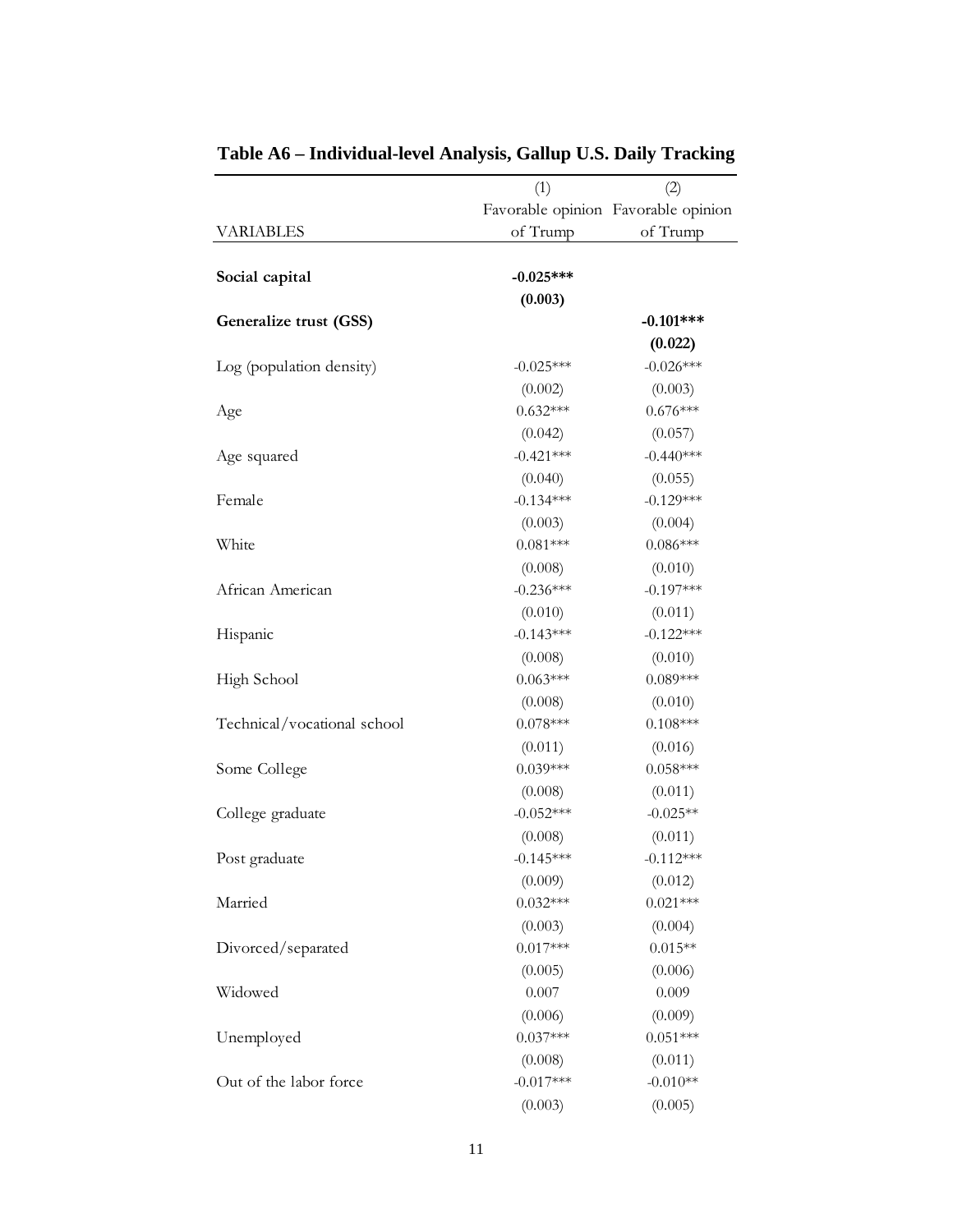| Table A6 – Individual-level Analysis, Gallup U.S. Daily Tracking (continued) |  |  |
|------------------------------------------------------------------------------|--|--|
|------------------------------------------------------------------------------|--|--|

| Income: \$720-\$5,999               | $-0.058***$  | $-0.062***$  |
|-------------------------------------|--------------|--------------|
|                                     | (0.016)      | (0.021)      |
| Income: \$6,000-\$11,999            | $-0.064***$  | $-0.061***$  |
|                                     | (0.014)      | (0.018)      |
| Income: \$12,000-\$23,999           | $-0.058***$  | $-0.054***$  |
|                                     | (0.013)      | (0.016)      |
| Income: \$24,000-\$35,999           | $-0.015$     | $-0.025$     |
|                                     | (0.012)      | (0.016)      |
| Income: \$36,000-\$47,999           | $-0.009$     | $-0.008$     |
|                                     | (0.013)      | (0.017)      |
| Income: \$48,000-\$59,999           | 0.011        | 0.000        |
|                                     | (0.013)      | (0.016)      |
| Income: \$60,000-\$89,999           | 0.012        | 0.008        |
|                                     | (0.013)      | (0.016)      |
| Income: \$90,000-\$119,999          | 0.012        | 0.015        |
|                                     | (0.013)      | (0.016)      |
| Income: \$120,000 and over          | 0.014        | 0.012        |
|                                     | (0.013)      | (0.016)      |
| Church: seldom                      | $0.043***$   | $0.045***$   |
|                                     | (0.004)      | (0.004)      |
| Church: about once a month          | $0.044***$   | $0.048***$   |
|                                     | (0.005)      | (0.006)      |
| Church: almost every week           | $0.024***$   | $0.027***$   |
|                                     | (0.006)      | (0.007)      |
| Church: every week                  | $0.041***$   | $0.051***$   |
|                                     | (0.005)      | (0.006)      |
| Religion important                  | $0.147***$   | $0.137***$   |
|                                     | (0.004)      | (0.005)      |
| Mean (st. dev.) of dep. variable    | 0.369(0.482) | 0.311(0.463) |
| State fixed effects                 | yes          | yes          |
| Year fixed effects                  | yes          | yes          |
| Observations                        | 114,186      | 58,015       |
| R-squared                           | 0.156        | 0.150        |
| Standardized beta on social capital | $-0.042$     | $-0.03$      |

*Notes* : The unit of observation is an individual. Coefficients are clustered at the county level. The measure of social capital comes from the updated version of Ruphasinga et al. (2006). Details are provided in the Supplementary Material. Generalized trust (GSS) is the fraction of people in a county during the 1972-2010 period answering 1 to the following question: "Generally speaking, would you say most people can be trusted (taking the value of 1) or that you can't be too careful in dealing with people (taking the value of zero)". The data are from Gallup Daily 2016-2017. The dependent variable is a dummy indicating whether the individual has a favorable opinion of Trump . Details about individual controls are provided in the Supplementary Material. Descriptive statistics for all the variables are provided in Table S3. \*\*\*, \*\*, and  $*$  indicate significance at the  $1\%$ ,  $5\%$ , and  $10\%$  levels.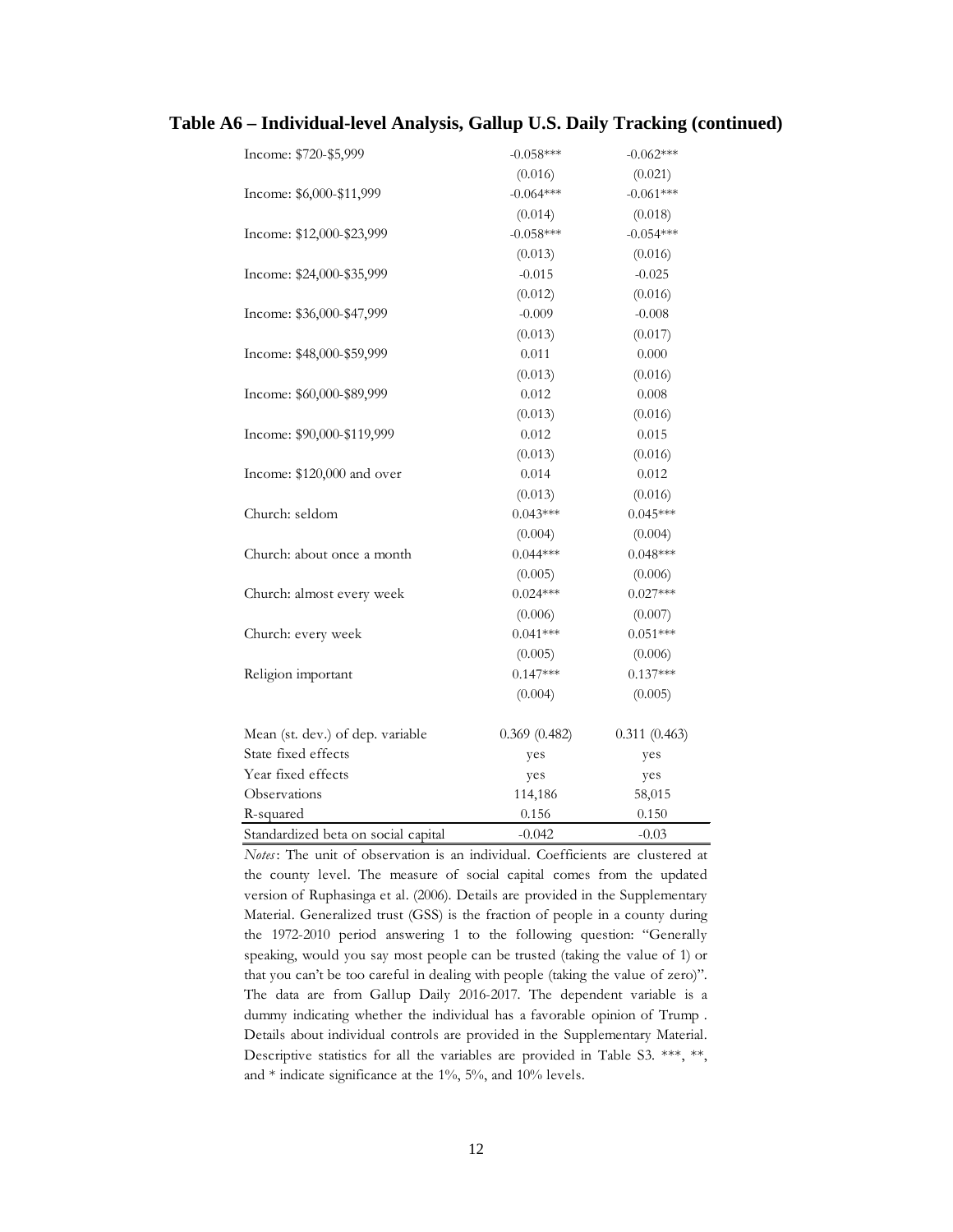|                             | (1)               | (2)               |  |
|-----------------------------|-------------------|-------------------|--|
|                             | Favorable opinion | Favorable opinion |  |
| <b>VARIABLES</b>            | of Trump          | of Trump          |  |
| Social capital              | $-0.024***$       |                   |  |
|                             | (0.003)           |                   |  |
| Generalize trust (GSS)      |                   | $-0.095***$       |  |
|                             |                   | (0.021)           |  |
| Log (population density)    | $-0.024***$       | $-0.025***$       |  |
|                             | (0.001)           | (0.003)           |  |
| Age                         | $0.642***$        | $0.671***$        |  |
|                             | (0.040)           | (0.054)           |  |
| Age squared                 | $-0.425***$       | $-0.433***$       |  |
|                             | (0.038)           | (0.052)           |  |
| Female                      | $-0.131***$       | $-0.126***$       |  |
|                             | (0.003)           | (0.004)           |  |
| White                       | $0.087***$        | $0.093***$        |  |
|                             | (0.007)           | (0.010)           |  |
| African American            | $-0.220***$       | $-0.183***$       |  |
|                             | (0.009)           | (0.010)           |  |
| Hispanic                    | $-0.130***$       | $-0.110***$       |  |
|                             | (0.008)           | (0.009)           |  |
| High School                 | $0.070***$        | $0.093***$        |  |
|                             | (0.007)           | (0.009)           |  |
| Technical/vocational school | $0.082***$        | $0.110***$        |  |
|                             | (0.010)           | (0.015)           |  |
| Some College                | $0.050***$        | $0.065***$        |  |
|                             | (0.007)           | (0.010)           |  |
| College graduate            | $-0.037***$       | $-0.014$          |  |
|                             | (0.007)           | (0.010)           |  |
| Post graduate               | $-0.128***$       | $-0.099***$       |  |
|                             | (0.008)           | (0.011)           |  |
| Married                     | $0.030***$        | $0.019***$        |  |
|                             | (0.003)           | (0.004)           |  |
| Divorced/separated          | $0.016***$        | $0.013**$         |  |
|                             | (0.005)           | (0.006)           |  |
| Widowed                     | 0.005             | 0.008             |  |
|                             | (0.006)           | (0.009)           |  |
| Unemployed                  | $0.038***$        | $0.049***$        |  |
|                             | (0.008)           | (0.010)           |  |
| Out of the labor force      | $-0.015***$       | $-0.009**$        |  |
|                             | (0.003)           | (0.004)           |  |

## **TableA7 – Individual-level Analysis, Gallup U.S. Daily Tracking, alternative coding of favorable opinions of Trump**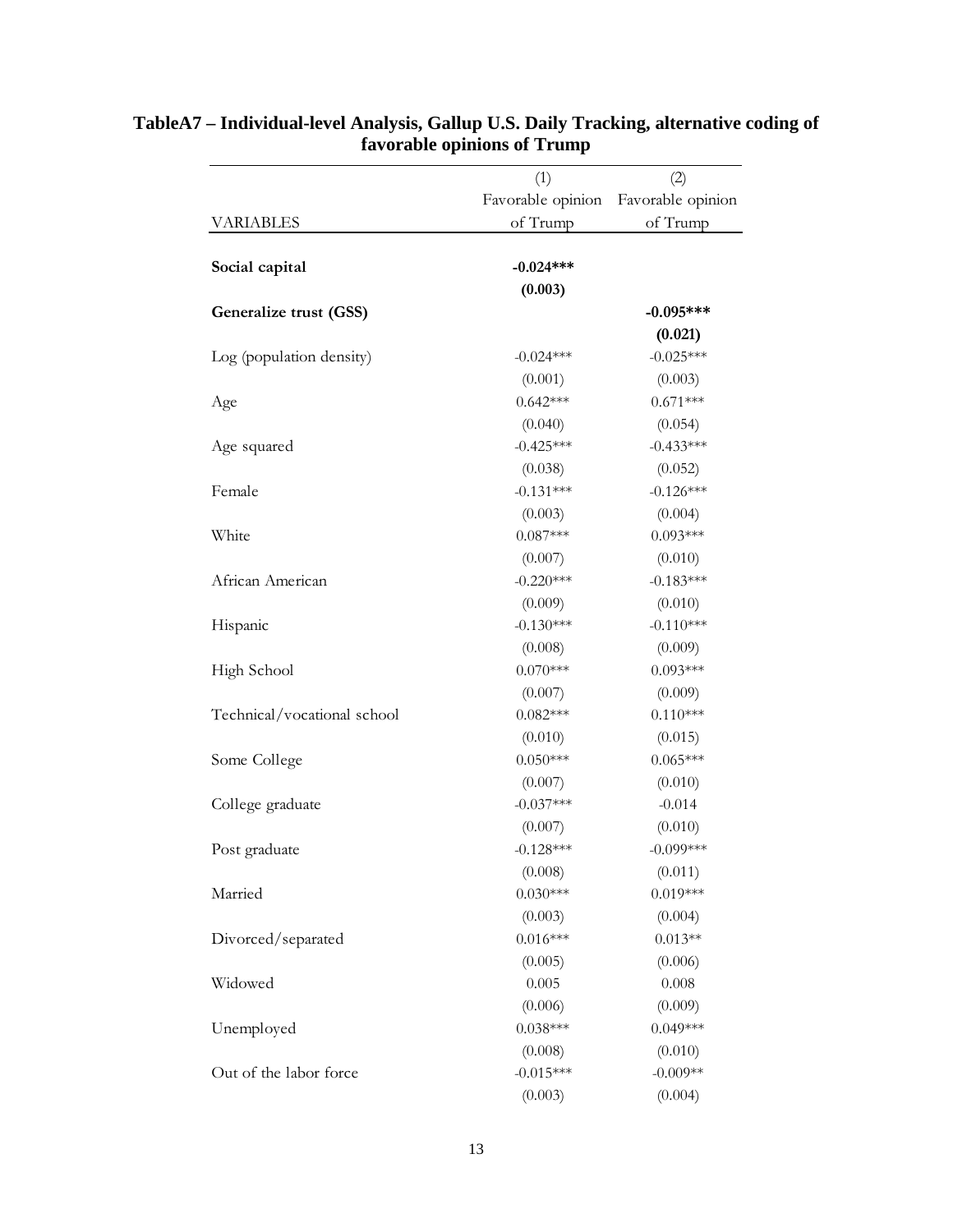## **Table A7 – Individual-level Analysis, Gallup U.S. Daily Tracking, alternative coding of favorable opinions of Trump (continued)**

| Income: \$720-\$5,999               | $-0.046***$  | $-0.045**$   |
|-------------------------------------|--------------|--------------|
|                                     | (0.015)      | (0.019)      |
| Income: \$6,000-\$11,999            | $-0.055***$  | $-0.048***$  |
|                                     | (0.013)      | (0.016)      |
| Income: \$12,000-\$23,999           | $-0.043***$  | $-0.038**$   |
|                                     | (0.012)      | (0.015)      |
| Income: \$24,000-\$35,999           | $-0.000$     | $-0.007$     |
|                                     | (0.012)      | (0.015)      |
| Income: \$36,000-\$47,999           | 0.007        | 0.010        |
|                                     | (0.013)      | (0.016)      |
| Income: \$48,000-\$59,999           | $0.028**$    | 0.019        |
|                                     | (0.012)      | (0.015)      |
| Income: \$60,000-\$89,999           | $0.030**$    | $0.028*$     |
|                                     | (0.012)      | (0.014)      |
| Income: \$90,000-\$119,999          | $0.030**$    | $0.034**$    |
|                                     | (0.012)      | (0.015)      |
| Income: \$120,000 and over          | $0.034***$   | $0.034**$    |
|                                     | (0.012)      | (0.015)      |
| Church: seldom                      | $0.042***$   | $0.044***$   |
|                                     | (0.004)      | (0.004)      |
| Church: about once a month          | $0.044***$   | $0.047***$   |
|                                     | (0.005)      | (0.006)      |
| Church: almost every week           | $0.022***$   | $0.026***$   |
|                                     | (0.005)      | (0.007)      |
| Church: every week                  | $0.037***$   | $0.046***$   |
|                                     | (0.004)      | (0.006)      |
| Religion important                  | $0.141***$   | $0.132***$   |
|                                     | (0.004)      | (0.005)      |
| Mean (st. dev.) of dep. variable    | 0.355(0.479) | 0.300(0.458) |
| State fixed effects                 | yes          | yes          |
| Year fixed effects                  | yes          | yes          |
| Observations                        | 118,460      | 60,068       |
| R-squared                           | 0.149        | 0.144        |
| Standardized beta on social capital | $-0.04$      | $-0.029$     |

*Notes* : The unit of observation is an individual. Coefficients are clustered at the county level. The measure of social capital comes from the updated version of Ruphasinga et al. (2006). Details are provided in the Supplementary Material. Generalized trust (GSS) is the fraction of people in a county during the 1972- 2010 period answering 1 to the following question: "Generally speaking, would you say most people can be trusted (taking the value of 1) or that you can't be too careful in dealing with people (taking the value of zero)". The data are from Gallup Daily 2016-2017. The dependent variable is a dummy indicating whether the individual has a favorable opinion of Trump . The excluded groups are people with an unfavorable opinion, people who have heard of him but do not have an opinion, and people who do not have heard of him. Details about individual controls are provided in the Supplementary Material. Descriptive statistics for all the variables are provided in Table A3. \*\*\*, \*\*, and \* indicate significance at the 1%, 5%, and 10% levels.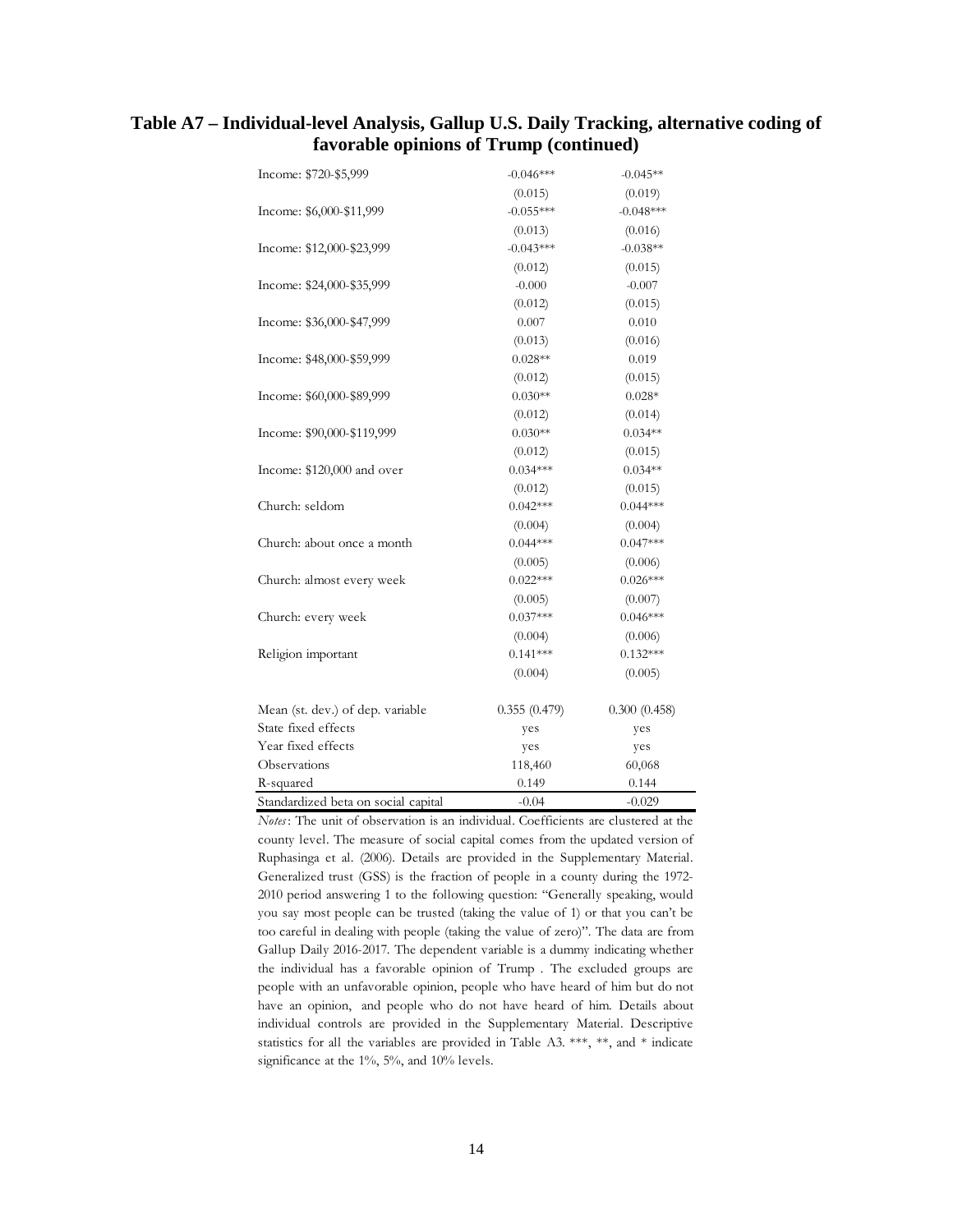|                                     | (1)                                    | (2)                                    | (3)                            | (4)                    | (5)                 | (6)                                                                                   | (7)                   | (8)                           |
|-------------------------------------|----------------------------------------|----------------------------------------|--------------------------------|------------------------|---------------------|---------------------------------------------------------------------------------------|-----------------------|-------------------------------|
| <b>VARIABLES</b>                    | Voted for<br>Trump in the<br>primaries | Voted for Trump<br>in general election | Prefer Trump<br>as a president | of Trump               | in the primaries    | Favorable opinion Voted for Trump Voted for Trump in Prefer Trump<br>general election | as a president        | Favorable opinion<br>of Trump |
| Social capital                      | $-0.016***$<br>(0.005)                 | $-0.017***$<br>(0.006)                 | $-0.017***$<br>(0.005)         | $-0.024***$<br>(0.004) |                     |                                                                                       |                       |                               |
| Generalized trust (GSS)             |                                        |                                        |                                |                        | $-0.027$<br>(0.024) | $-0.046*$<br>(0.028)                                                                  | $-0.058**$<br>(0.025) | $-0.080***$<br>(0.022)        |
| Mean (st. dev) of dep. variable     | 0.211(0.408)                           | 0.418(0.493)                           | 0.316(0.465)                   | 0.368(0.482)           | 0.182(0.386)        | 0.359(0.480)                                                                          | 0.265(0.442)          | 0.312(0.463)                  |
| Individual controls                 | yes                                    | yes                                    | yes                            | yes                    | yes                 | yes                                                                                   | yes                   | yes                           |
| Year fixed effects                  | no                                     | no                                     | no                             | yes                    | no                  | no                                                                                    | no                    | yes                           |
| State fixed effects                 | yes                                    | yes                                    | yes                            | yes                    | yes                 | yes                                                                                   | yes                   | yes                           |
| Observations                        | 29,242                                 | 34,420                                 | 46,735                         | 111,827                | 16,575              | 18,505                                                                                | 25,458                | 57,343                        |
| R-squared                           | 0.109                                  | 0.231                                  | 0.177                          | 0.158                  | 0.106               | 0.226                                                                                 | 0.169                 | 0.153                         |
| Standardized beta on social capital | $-0.028$                               | $-0.026$                               | $-0.027$                       | $-0.039$               | $-0.01$             | $-0.013$                                                                              | $-0.018$              | $-0.024$                      |

#### **Table A8 – Individual-level Analysis, robustness to the inclusion of additional county controls**

*Notes*: The unit of observation is an individual. Coefficients are clustered at the county level. The measure of social capital comes from the updated version of Ruphasinga et al. (2006). Details are provided in the Supplementary Material. Generalized trust (GSS) is the fraction of people in a county during the 1972-2010 period answering 1 to the following question: "Generally speaking, would you say most people can be trusted (taking the value of 1) or that you can't be too careful in dealing with people (taking the value of zero)". Data for columns 1-3 and 5-7 come from the CCES 2016, whereas for column 4 and 8 are obtained by Gallup Daily 2016-2017. The dependent variables are dummies indicating whether the individual voted for Trump in the primaries (column 1) or in the general election (column 2), whether the individual prefers Trump as a president (column 3) and whether he/she has a favourable opinion of Trump (column 4). Individual controls include age, gender, race, income, education, labor force and marital status, how often the person goes to church, how important religion is in her/his life, a measure of home ownership and whether the person has health insurance. County level controls include the percentage of the population aged 25 and above with high school education or more (2009-2013), median household income (2009-2013), the percentage of Whites, African Americans and Hispanics (2014), unemployment rate (2016) and the change in manufacturing employment for the 2000-2015 period. Details about the control variables are provided in the Supplementary Material. Tables A5 and A6 show the coefficients for all the individual controls. Descriptive statistics for all the variables are provided in Tables A2 and A3. \*\*\*, \*\*, and \* indicate significance at the 1%, 5%, and 10% levels.